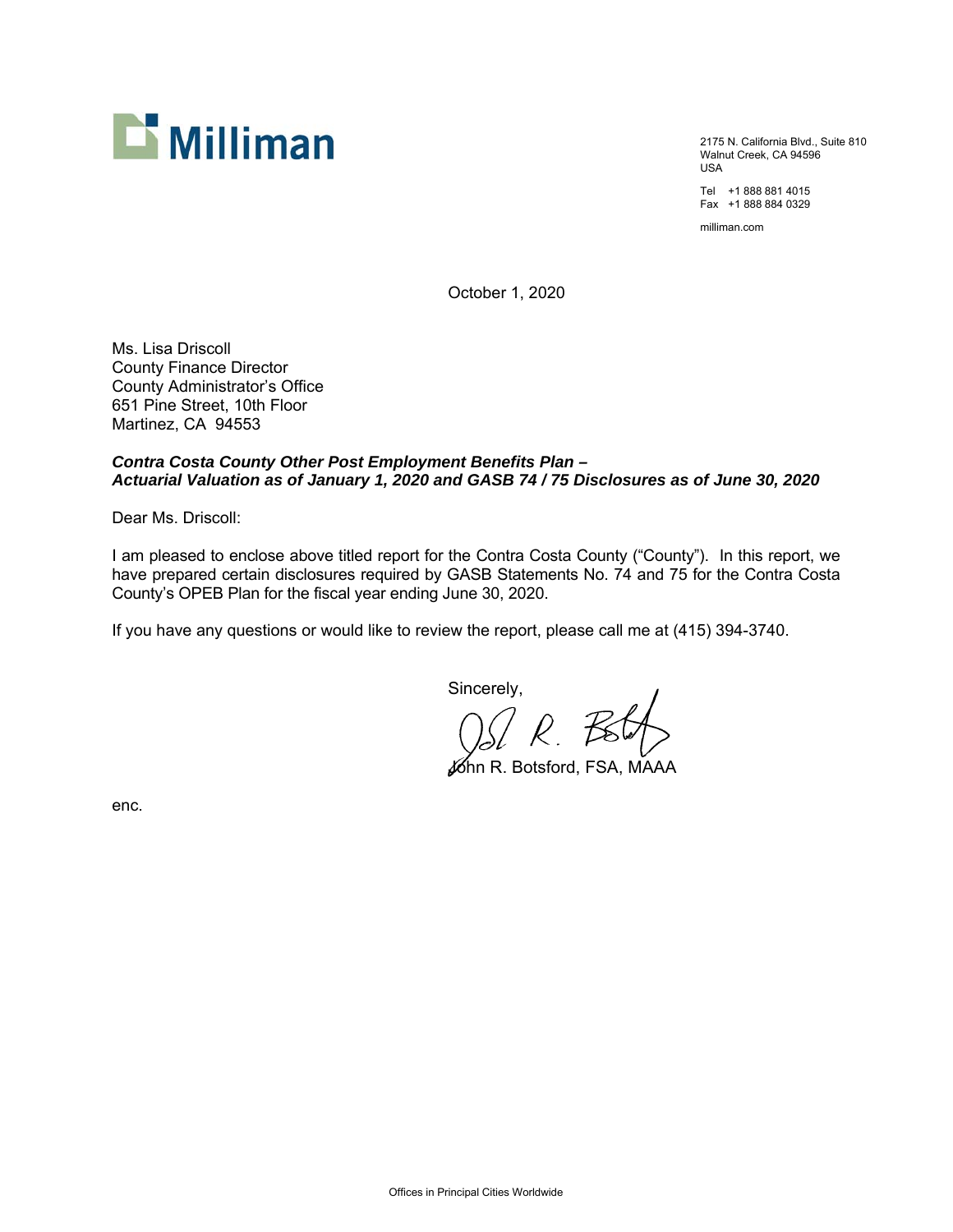# **Contra Costa County**

# **Other Post Employment Benefits Plan**

Actuarial Valuation as of January 1, 2020 and GASB 74 and 75 Disclosures as of June 30, 2020

Prepared by:

#### **John R. Botsford**  FSA, MAAA

**Milliman, Inc.**  2175 N. California Blvd., Suite 810 Walnut Creek, California 94596 Tel 888 881 4015 Fax 888 884 0329 milliman.com

October 1, 2020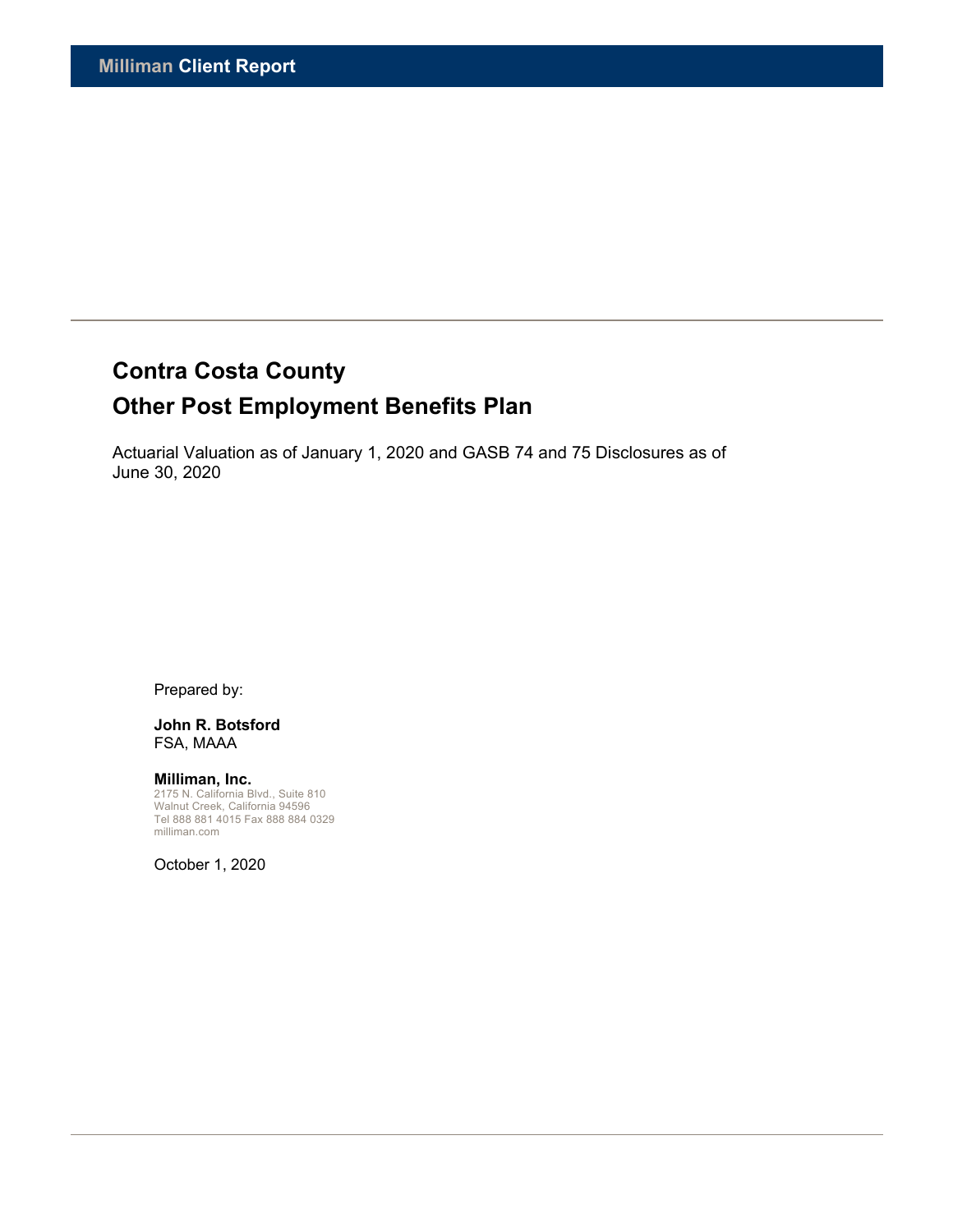

2175 N. California Blvd., Suite 810 Walnut Creek, CA 94596 USA

Tel +1 888 881 4015 Fax +1 888 884 0329

milliman.com

October 1, 2020

Contra Costa County 651 Pine Street Martinez, CA 94553

# **Contra Costa County Other Post Employment Benefits Plan Actuarial Valuation as of January 1, 2020 and GASB 74 and 75 Disclosures as of June 30, 2020**

At the request of the Contra Costa County, we have prepared an actuarial valuation for the County's Other Post Employment Benefits Plan as of January 1, 2020, and GASB 74 / 75 disclosures for the fiscal year ending June 30, 2020, to comply with Statements No. 74 and 75 of the Governmental Accounting Standards Board (GASB).

In preparing this report, we relied, without audit, on information supplied by the Contra Costa County's staff. This information includes but is not limited to employee census data, financial information and plan provisions. While Milliman has not audited the financial and census data, they have been reviewed for reasonableness and are, in our opinion, sufficient and reliable for the purposes of our calculations. If any of this information as summarized in this report is inaccurate or incomplete, the results shown could be materially affected and this report may need to be revised.

All costs, liabilities, rates of interest, and other factors for the County have been determined on the basis of actuarial assumptions and methods which are individually reasonable (taking into account the experience of the County and reasonable expectations); and which, in combination, offer our best estimate of anticipated experience affecting the County. Further, in our opinion, each actuarial assumption used is reasonably related to the experience of the Plan and to reasonable expectations which, in combination, represent our best estimate of anticipated experience for the County.

This valuation report is only an estimate of the Plan's financial condition as of a single date. It can neither predict the Plan's future condition nor guarantee future financial soundness. Actuarial valuations do not affect the ultimate cost of Plan benefits, only the timing of County's contributions. While the valuation is based on an array of individually reasonable assumptions, other assumption sets may also be reasonable and valuation results based on those assumptions would be different. No one set of assumptions is uniquely correct. Determining results using alternative assumptions is outside the scope of our engagement.

Future actuarial measurements may differ significantly from the current measurements presented in this report due to such factors as the following: plan experience differing from that anticipated by the economic or demographic assumptions; changes in economic or demographic assumptions; increases or decreases expected as part of the natural operation of the methodology used for these measurements (such as the end of an amortization period); and changes in plan provisions or applicable law. Due to the limited scope of our assignment, we did not perform an analysis of the potential range of future measurements. The County has the final decision regarding the appropriateness of the assumptions and actuarial cost methods.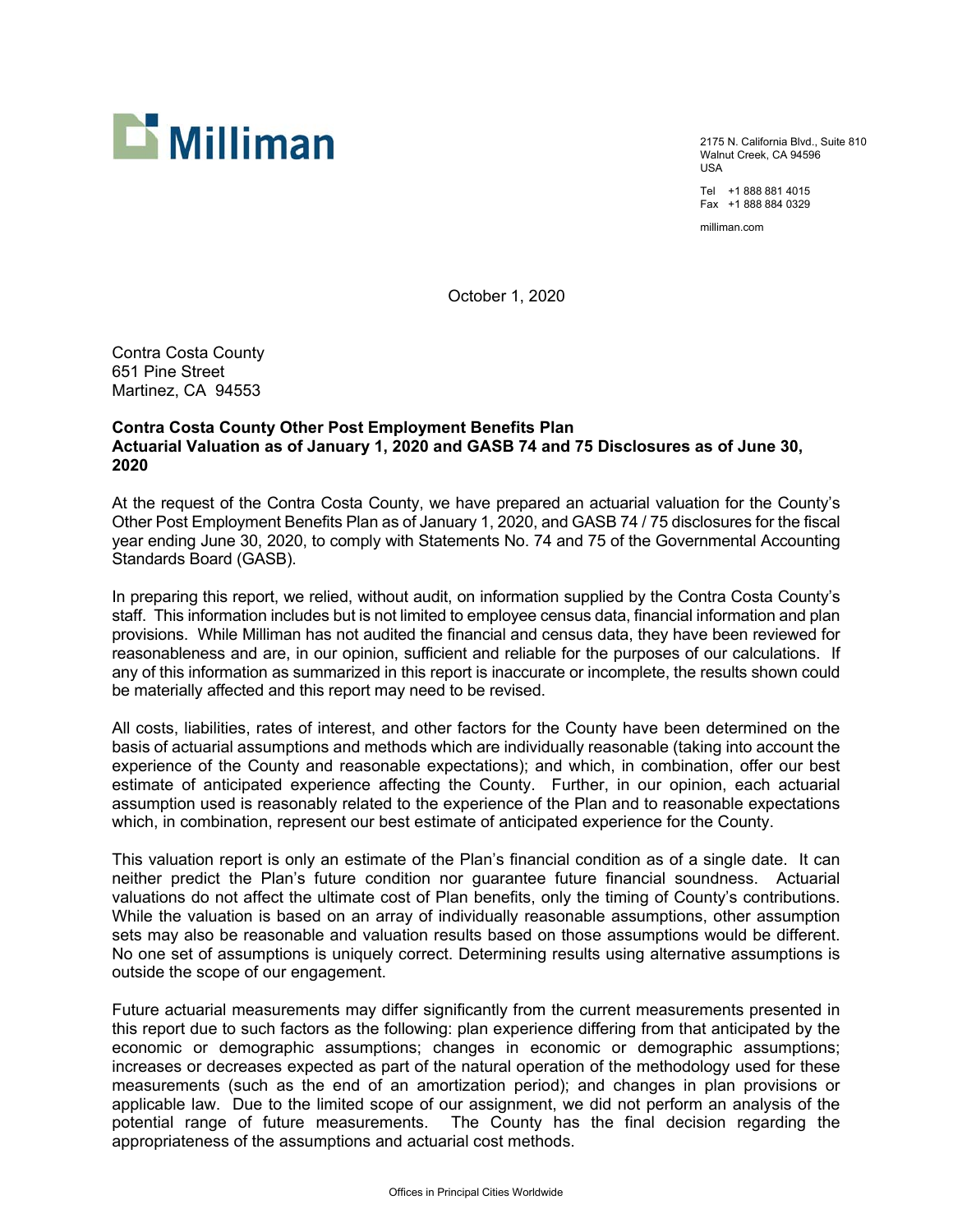

Contra Costa County Other Post Employment Benefits Plan Actuarial Valuation as of January 1, 2020 and GASB 74 and 75 Disclosures as of June 30, 2020 October 1, 2020 Page 2

Actuarial computations presented in this report under GASB Statements No. 74 and 75 are for purposes of assisting the County in fulfilling its financial accounting requirements. The computations prepared for this purpose may differ as disclosed in our report. The calculations in the enclosed report have been made on a basis consistent with our understanding of the County's funding policy and goals. The calculations in this report have been made on a basis consistent with our understanding of the OPEB plan provisions described in Appendix A of this report, and of GASB Statements No. 74 and 75. Determinations for purposes other than meeting these requirements may be significantly different from the results contained in this report. Accordingly, additional determinations may be needed for other purposes.

Milliman's work is prepared solely for the internal business use of the Contra Costa County. To the extent that Milliman's work is not subject to disclosure under applicable public records laws, Milliman's work may not be provided to third parties without Milliman's prior written consent. Milliman does not intend to benefit or create a legal duty to any third party recipient of its work product. Milliman's consent to release its work product to any third party may be conditioned on the third party signing a Release, subject to the following exceptions:

- a) Contra Costa County may provide a copy of Milliman's work, in its entirety, to County's professional service advisors who are subject to a duty of confidentiality and who agree to not use Milliman's work for any purpose other than to benefit the Contra Costa County.
- b) Contra Costa County may provide a copy of Milliman's work, in its entirety, to other governmental entities, as required by law.

No third party recipient of Milliman's work product should rely upon Milliman's work product. Such recipients should engage qualified professionals for advice appropriate to their own specific needs. The consultants who worked on this assignment are actuaries. Milliman's advice is not intended to be a substitute for qualified legal or accounting counsel. The signing actuary is independent of the plan sponsor. We are not aware of any relationship that would impair the objectivity of our work.

On the basis of the foregoing, we hereby certify that, to the best of our knowledge and belief, the report is complete and accurate and has been prepared in accordance with generally recognized and accepted actuarial principles and practices which are consistent with the applicable Actuarial Standards of Practice of the American Academy of Actuaries. The undersigned is a member of the American Academy of Actuaries and meets the Qualification Standards of the American Academy of Actuaries to render the actuarial opinion contained herein.

Sincerely,

 $\ell$ 

 John R. Botsford, FSA, MAAA Principal and Consulting Actuary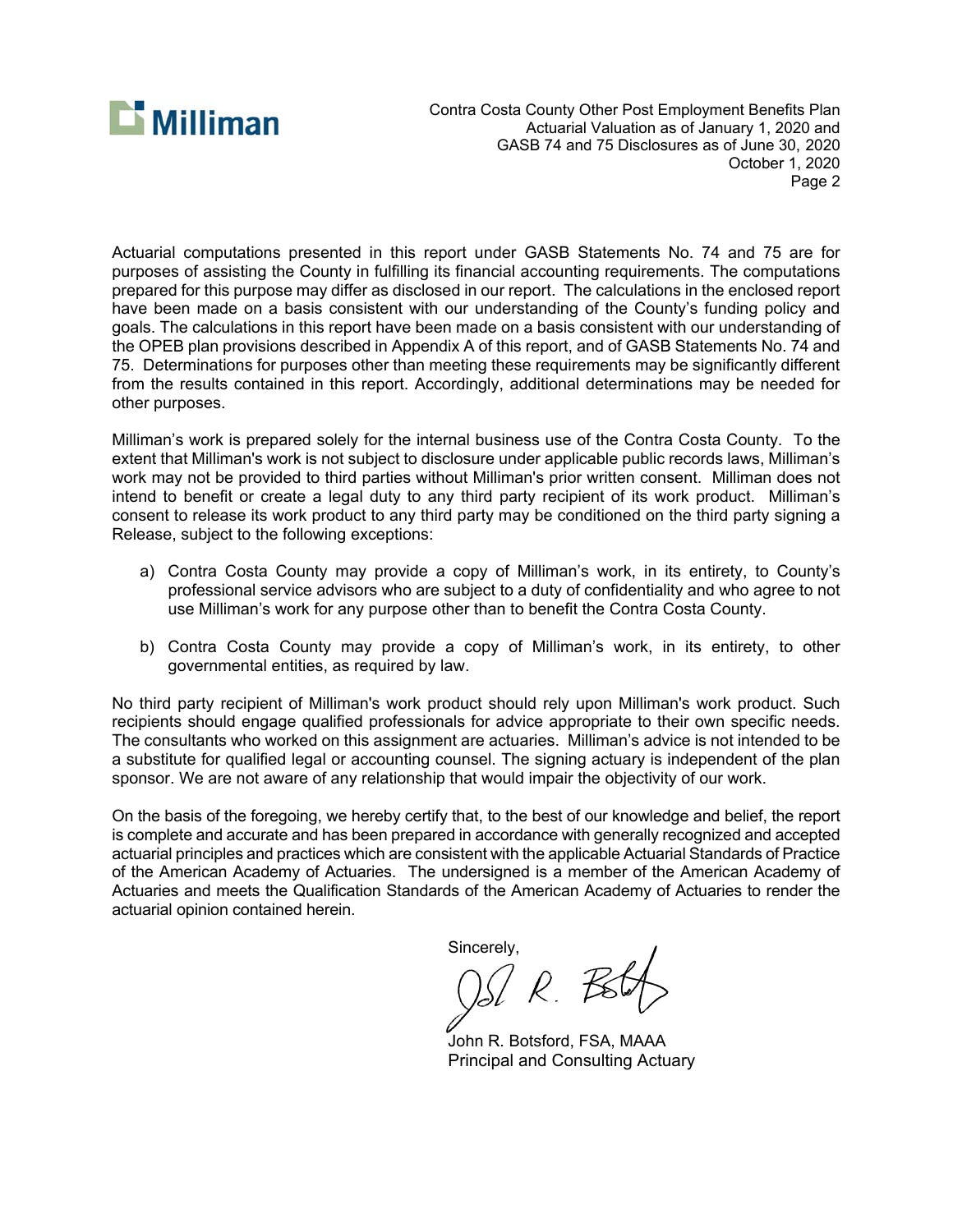# **TABLE OF CONTENTS**

#### **Section Page**

|    | <b>SUMMARY</b>           |                                                              |  |
|----|--------------------------|--------------------------------------------------------------|--|
| Ш  | <b>GASB 74 EXHIBITS</b>  |                                                              |  |
|    | Exhibit 1.<br>Exhibit 2. |                                                              |  |
|    | Exhibit 3.               |                                                              |  |
|    | Exhibit 4.               |                                                              |  |
| Ш  | <b>GASB 75 EXHIBITS</b>  |                                                              |  |
|    | Exhibit 5.               | Calculation of OPEB Expense and Deferred Inflows/Outflows  9 |  |
|    | Exhibit 6.               | Schedule of Deferred Inflows and Outflows of Resources  10   |  |
|    | Exhibit 7.               |                                                              |  |
| IV | <b>APPENDICES</b>        |                                                              |  |
|    |                          |                                                              |  |
|    |                          |                                                              |  |
|    |                          |                                                              |  |
|    |                          |                                                              |  |

Contra Costa County Other Post Employment Benefits Plan

Actuarial Valuation as of January 1, 2020 and GASB 74 and 75 Disclosures as of June 30, 2020

This work product was prepared solely for the Contra Costa County for the purposes described herein and may not be appropriate to use for other purposes. Milliman does not intend to benefit and assumes no duty or liability to other parties who receive this work. Milliman Recommends that third parties be aided by their own actuary or other qualified professional when reviewing the Milliman work product.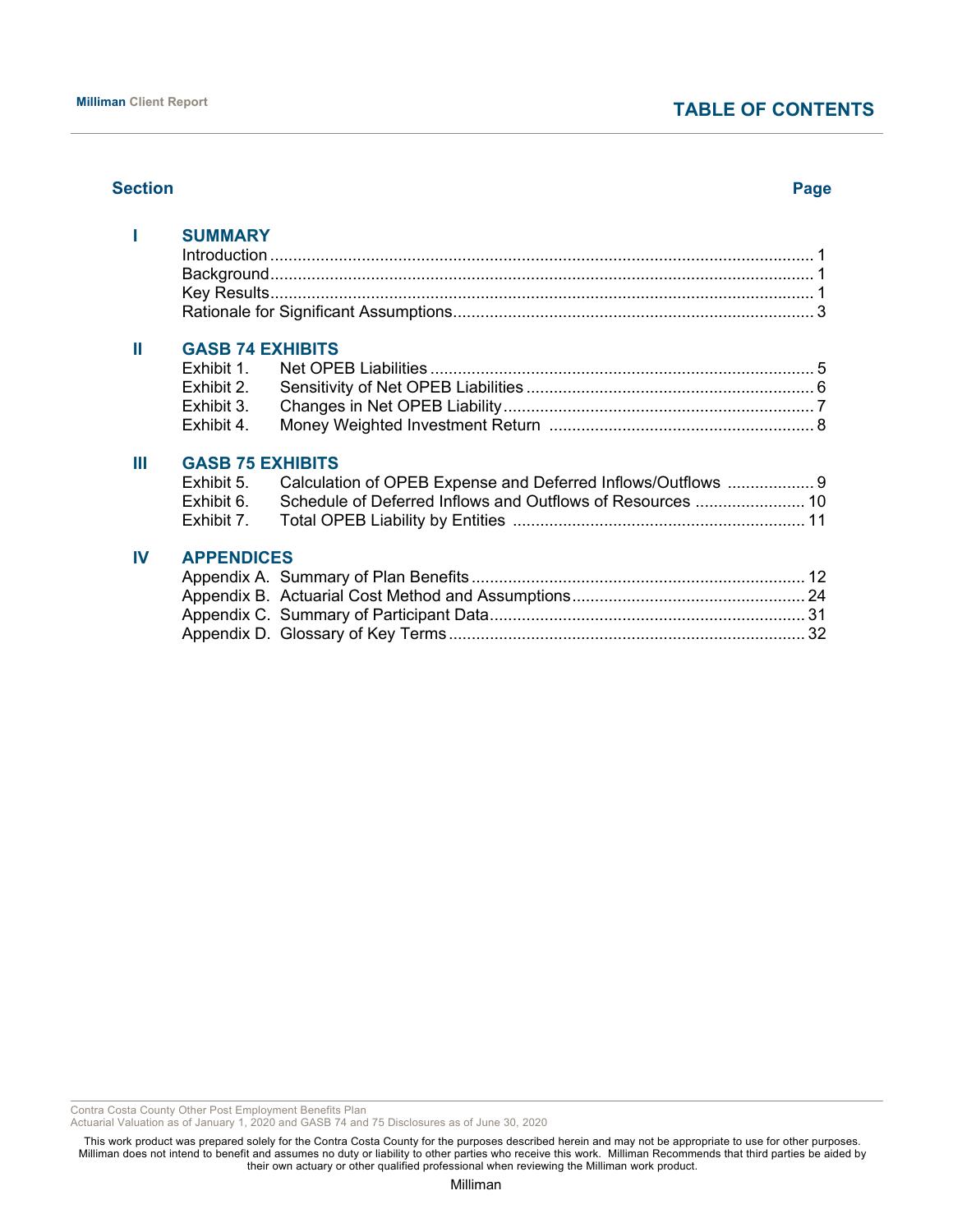#### **Introduction**

Milliman, Inc. (Milliman) has been retained by Contra Costa County (the "County") to provide an actuarial valuation of Other Post Employment Benefit Liabilities as of January 1, 2020, and disclosures required by GASB Statements No. 74 and 75 for the Contra Costa County OPEB Plan for the fiscal year ending June 30, 2020.

GASB 74 applies to financial reporting for public OPEB plans. Even if the plan does not issue standalone financial statements, but rather is considered a trust fund of a government, it is subject to GASB 74.

GASB 75 governs the specifics of accounting for public OPEB plan obligations for employers. GASB 75 requires a liability for OPEB obligations, known as the Net OPEB Liability, to be recognized on the balance sheets of employers. Changes in the Net OPEB Liability will be immediately recognized as OPEB Expense on the income statement or reported as deferred inflows/outflows of resources depending on the nature of the change.

The results contained in this report represent our best estimates based on the assumptions used in the valuation. However, variation from these or any other estimates of future benefits is not only possible but probable. To the extent that actual experience differs from the anticipated experience, actual plan costs will vary as well.

# **Background**

Currently, employees who retire directly from the County may receive certain retiree health benefits if they meet certain eligibility requirements. The County may contribute an amount toward the cost of retiree health benefits for some retirees consistent with the bargaining agreement between the County and various bargaining units. Appendix A provides a detailed summary of benefits.

# **Key Results**

The following table summarizes key results. Exhibits  $1 - 7$  contain the information needed for the preparation of accounting disclosures under GASB 74 and 75.

| <b>Fiscal Year Ending</b>                           |    | <b>June 30, 2020</b> |    | <b>June 30, 2019</b> |
|-----------------------------------------------------|----|----------------------|----|----------------------|
| <b>Net OPEB Liability</b>                           |    |                      |    |                      |
| <b>Total OPEB Liability</b>                         | \$ | 865,362,000          | \$ | 958,588,000          |
| <b>Fiduciary Net Position</b>                       |    | 341,429,000          |    | 308,514,000          |
| Net OPEB Liability                                  | \$ | 523,933,000          | \$ | 650,074,000          |
| Fiduciary Net Position as % of Total OPEB Liability |    | 39.5%                |    | 32.2%                |
|                                                     |    |                      |    |                      |
| <b>Annual OPEB Expense</b>                          | \$ | 39,666,000           | \$ | 60,261,000           |
| Deferred (Inflows)/Outflows of Resources            |    | (106,586,000)        |    | (18, 807, 000)       |

Contra Costa County Other Post Employment Benefits Plan 1 and 1 and 2008 1 and 2008 1 and 2008 1 and 2008 1 and 2008 1 and 2008 1 and 2008 1 and 2008 1 and 2008 1 and 2008 1 and 2008 1 and 2008 1 and 2008 1 and 2008 1 and

Actuarial Valuation as of January 1, 2020 and GASB 74 and 75 Disclosures as of June 30, 2020

This work product was prepared solely for the Contra Costa County for the purposes described herein and may not be appropriate to use for other purposes. Milliman does not intend to benefit and assumes no duty or liability to other parties who receive this work. Milliman Recommends that third parties be aided by their own actuary or other qualified professional when reviewing the Milliman work product.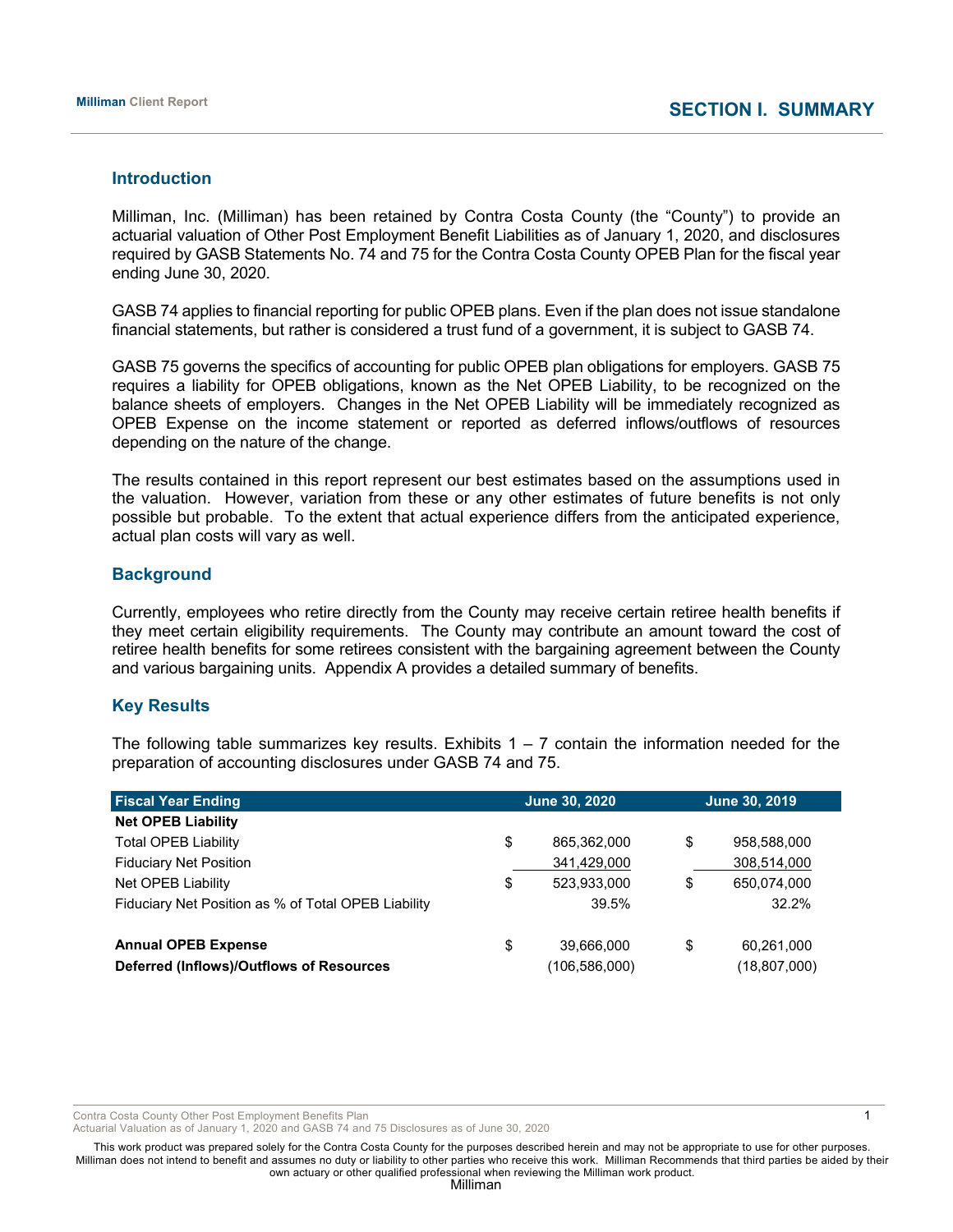# **Plan Changes since the Last Fiscal Year Ending June 30, 2019**

DSA employees hired between January 2, 2007 and September 30, 2011, were previously subject to a 20 year graded vesting schedule that applied to the county subsidy for retiree health coverage. The vesting schedule was eliminated in July 2020. At the County's request, we have reflected this change in our valuation. This change increased the Total OPEB Liability (TOL) by \$400,000, and it is recognized immediately in the OPEB expense for the fiscal year ending June 30, 2020.

# **Assumption Changes since the Fiscal Year Ending June 30, 2019**

The discount rate, health cost trends, and demographic rates were changed since the last fiscal year ending June 30, 2019. The following table shows a summary of the impacts to the Total OPEB Liability (TOL) of these changes.

| <b>Assumption Changes since FYE June 30, 2019</b>                                                                                           | <b>Changes in TOL</b> |                |  |
|---------------------------------------------------------------------------------------------------------------------------------------------|-----------------------|----------------|--|
| Health cost trend updated (including repeal of excise tax)                                                                                  |                       | (26,770,000)   |  |
| Demographic rates updated to align with demographic assumptions used in the<br>December 31, 2018, CCCERA Pension Actuarial Valuation Report |                       | (18,653,000)   |  |
| Assumed percentage of new retirees electing coverage updated                                                                                |                       | (18, 459, 000) |  |
| Discount rate changed from 6.15% to 5.85%                                                                                                   |                       | 24,665,000     |  |
| Total                                                                                                                                       | S                     | (39,217,000)   |  |

# **Change in TOL since the Last Fiscal Year Ending June 30, 2019 Due to Plan Experience**

The following table shows a summary of the change in TOL due to plan experience that was different than assumed.

| Plan Experience Changes since FYE June 30, 2019                         | <b>Changes in TOL</b> |
|-------------------------------------------------------------------------|-----------------------|
| Difference between actual and expected experience - health costs        | (40,773,000)          |
| Difference between actual and expected experience - demographic factors | (39,874,000)          |
| Total                                                                   | (80, 647, 000)        |

Exhibit 3 contains a reconciliation of the TOL from June 30, 2019, to June 30, 2020.

Contra Costa County Other Post Employment Benefits Plan 2 2

Actuarial Valuation as of January 1, 2020 and GASB 74 and 75 Disclosures as of June 30, 2020

This work product was prepared solely for the Contra Costa County for the purposes described herein and may not be appropriate to use for other purposes. Milliman does not intend to benefit and assumes no duty or liability to other parties who receive this work. Milliman Recommends that third parties be aided by their own actuary or other qualified professional when reviewing the Milliman work product.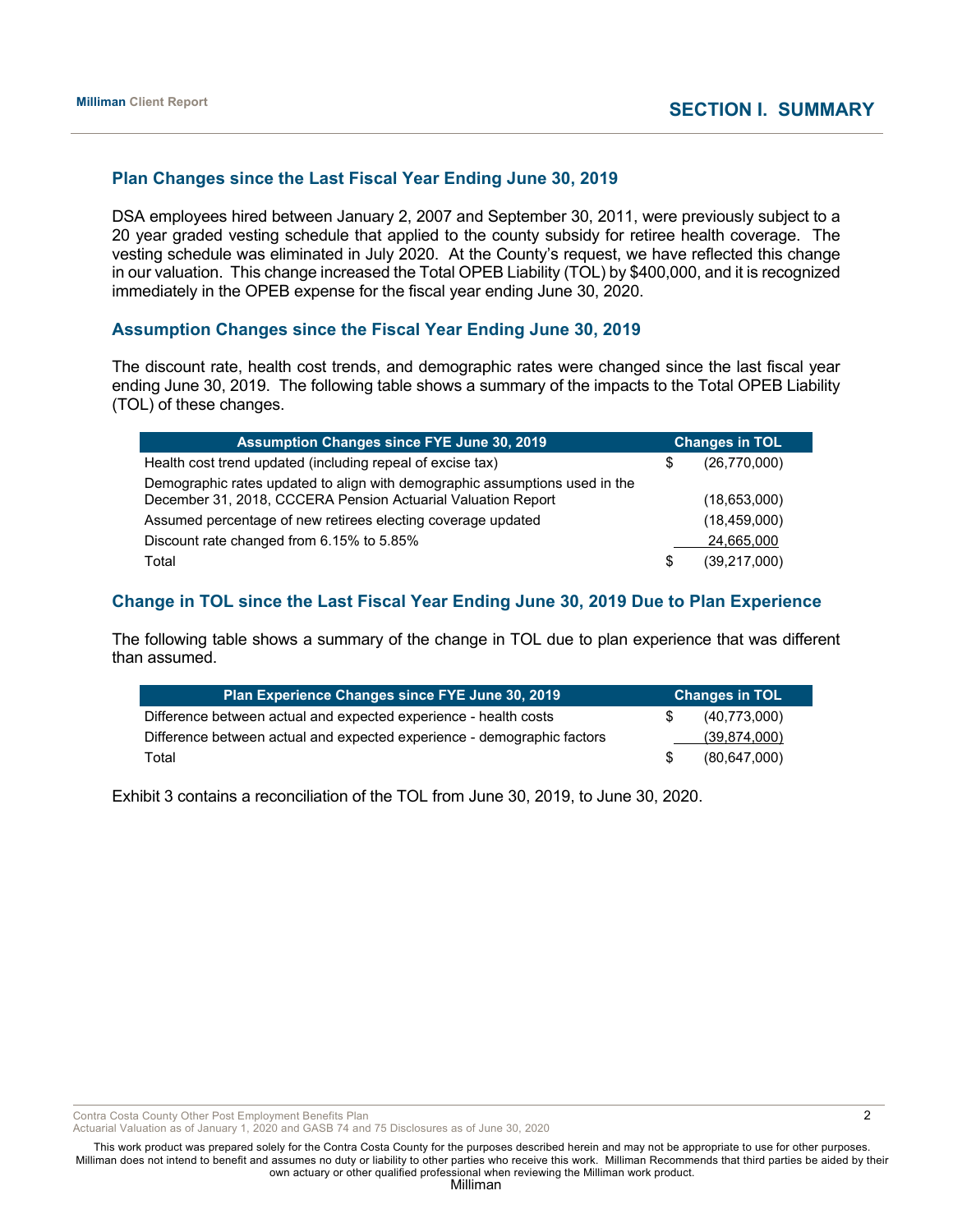# **Rationale for Significant Assumptions**

With any valuation of future benefits, assumptions of anticipated future events are required. If actual events differ from the assumptions made, the actual cost of the plan will vary as well. A complete list of actuarial assumptions is presented in Appendix B.

*Investment Rate of Return*. We have assumed an investment rate of return of 5.85%, net of investment expenses. This is based on the investment policy set by the County for its OPEB trust where the County invests its assets in the Public Agency Retirement Services (PARS) Trust to fund its OPEB liabilities. The assumed investment rate of return for the prior valuation was 6.15%.

*Discount Rate.* Under GASB 74 & 75, the discount rate should be the single rate that reflects the longterm rate of return on OPEB plan investments that are expected to be used to finance the payment of benefits. To the extent that OPEB plan assets are insufficient to finance all OPEB benefits, the discount rate should be based on 20-year tax-exempt AA or higher Municipal Bonds as of the Measurement Date. County's OPEB Irrevocable Trust assets are invested in the Public Agency Retirement Services' Highmark Diversified Portfolio. Based on the Trust's asset allocation, we have assumed an expected average annual rate of return of 5.85%. See Appendix B for additional detail.

The County's current funding policy is to fund the pay-as-you-go costs for retirees, plus \$20 million into the OPEB Trust each year until year 2022. Beginning in 2022 the County will continue to fund the pay-as-you-go costs for retirees, plus \$73 million until the OPEB fund's Fiduciary Net Position as a percentage of Total OPEB Liability reaches 60%. Thereafter, the County will contribute an amount each year to maintain the 60% funded status.

GASB 74 and 75 require that a projection regarding future solvency of the OPEB plan be run each year. The projections assume that plan assets earn the assumed rate of return and there are no future changes in the plan provisions or actuarial methods and assumptions. We have run a solvency projection as prescribed in GASB 74 and 75 based on the County's current funding policy, and the Fiduciary Net Position is always projected to be sufficient to cover benefit payments and administrative expenses. Therefore, we have used 5.85% as the discount rate.

*Health Cost Trend*. We have assumed overall health costs of the medical benefits will increase according to the health cost inflation trend derived by using the "Getzen" model developed by the Society of Actuaries. The H.R. 1865 Further Consolidated Appropriations Act 2020 became law on December 20, 2019. This law repeals the Cadillac tax completely and removes the Health Insurer Fee permanently beginning in 2021. We updated the health cost trends with this law change and the latest economic factors. We also gave consideration to the potential impact of COVID-19 on plan costs. Given the substantial uncertainty regarding the impact of COVID-19 on plan costs, including whether the pandemic will increase or decrease costs during the term of our projections, we have chosen not to make an adjustment to health cost trends for COVID-19.

*Demographic Rates*. The assumptions for turnover, retirement, disability, and mortality used in this valuation are the same as the assumptions used in the December 31, 2018, pension actuarial report from the Contra Costa County Employees' Retirement Association (CCCERA).

Contra Costa County Other Post Employment Benefits Plan 3 3

Actuarial Valuation as of January 1, 2020 and GASB 74 and 75 Disclosures as of June 30, 2020

This work product was prepared solely for the Contra Costa County for the purposes described herein and may not be appropriate to use for other purposes. Milliman does not intend to benefit and assumes no duty or liability to other parties who receive this work. Milliman Recommends that third parties be aided by their own actuary or other qualified professional when reviewing the Milliman work product.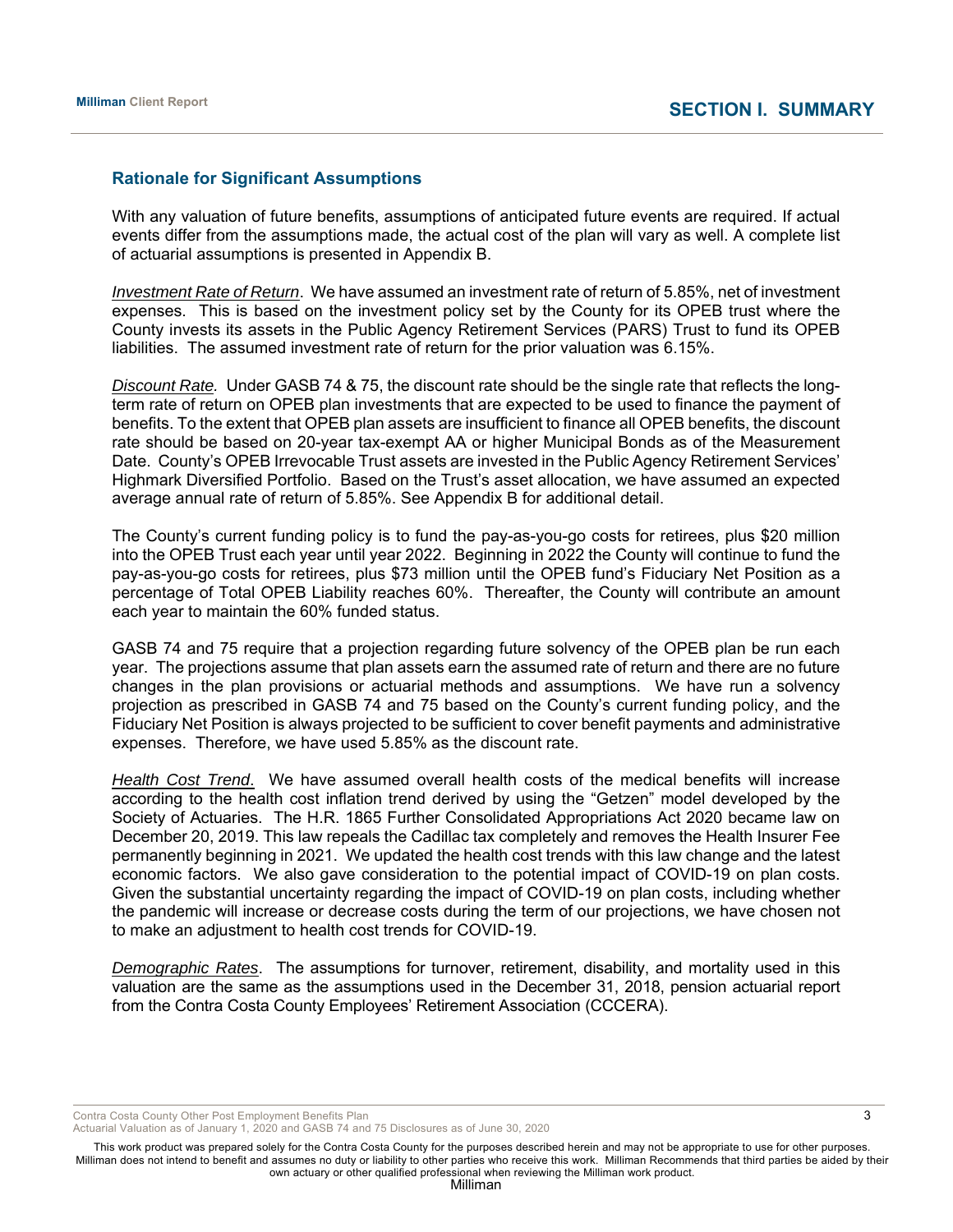*Retiree Coverage Upon Retirement* We have assumed 85% of new retirees hired before the exclusion dates stated in Appendix A will elect medical and dental coverage at retirement. This assumption was lowered from 90% used in the prior actuarial valuation as of January 1, 2018 based on the most recent observed experience of the plan.

A complete summary of the actuarial assumptions is presented in Appendix B.

Contra Costa County Other Post Employment Benefits Plan 4

Actuarial Valuation as of January 1, 2020 and GASB 74 and 75 Disclosures as of June 30, 2020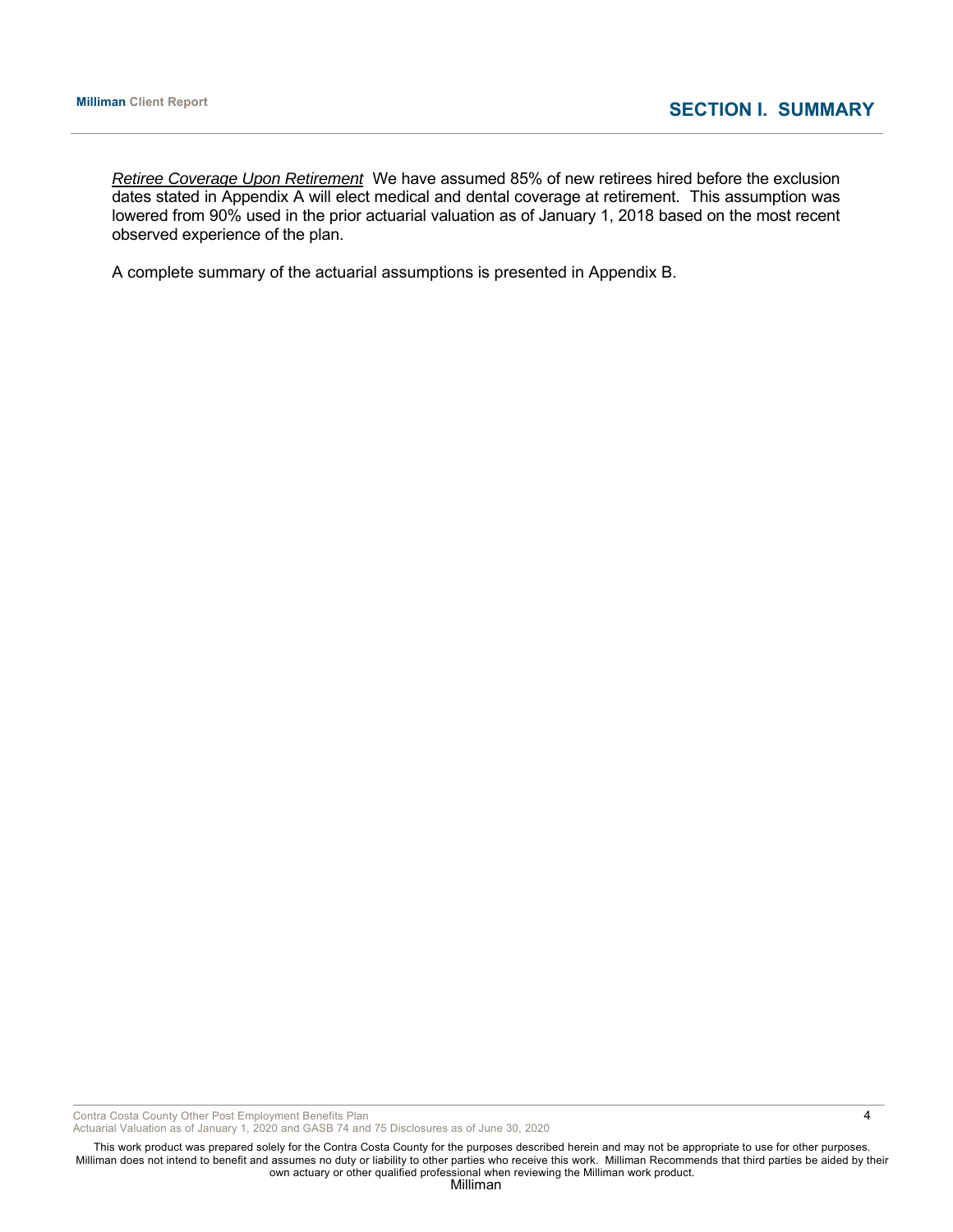# **Exhibit 1. Net OPEB Liabilities**

The Valuation Date is January 1, 2020. This is the date as of which the actuarial valuation is performed. The Measurement Date is June 30, 2020, which is also the GASB 74 and 75 Reporting Date, for the fiscal year ending June 30, 2020. The Total OPEB Liability is projected to June 30, 2020, using standard actuarial techniques as permitted by GASB 74 and 75. The Fiduciary Net Position is the market value of assets as of the fiscal year ending June 30, 2020.

|                                                       | <b>For the Fiscal Year Ending</b> |                      |  |  |  |
|-------------------------------------------------------|-----------------------------------|----------------------|--|--|--|
|                                                       | <b>June 30, 2020</b>              | <b>June 30, 2019</b> |  |  |  |
|                                                       |                                   |                      |  |  |  |
| <b>Total OPEB Liability</b>                           | \$<br>865,362,000                 | \$<br>958,588,000    |  |  |  |
| <b>Fiduciary Net Position</b>                         | 341,429,000                       | 308,514,000          |  |  |  |
| Net OPEB Liability                                    | 523,933,000<br>\$                 | \$<br>650.074.000    |  |  |  |
| Fiduciary Net Position as a % of Total OPEB Liability | 39.5%                             | 32.2%                |  |  |  |
|                                                       |                                   |                      |  |  |  |
| <b>Valuation Date</b>                                 | 01/01/2020                        | 01/01/2018           |  |  |  |
| Measurement date                                      | 06/30/2020                        | 06/30/2019           |  |  |  |
| GASB 74/75 Reporting date                             | 06/30/2020                        | 06/30/2019           |  |  |  |
|                                                       |                                   |                      |  |  |  |
| Discount Rate                                         | 5.85%                             | 6.15%                |  |  |  |
| Money Weighted Rate of Return                         | 3.89%                             | 6.40%                |  |  |  |

Contra Costa County Other Post Employment Benefits Plan 5 and 5 and 5 and 5 and 5 and 5 and 5 and 5 and 5 and 5 and 5 and 5 and 5 and 5 and 5 and 5 and 5 and 5 and 5 and 5 and 5 and 5 and 5 and 5 and 5 and 5 and 5 and 5 an

Actuarial Valuation as of January 1, 2020 and GASB 74 and 75 Disclosures as of June 30, 2020

This work product was prepared solely for the Contra Costa County for the purposes described herein and may not be appropriate to use for other purposes. Milliman does not intend to benefit and assumes no duty or liability to other parties who receive this work. Milliman Recommends that third parties be aided by their own actuary or other qualified professional when reviewing the Milliman work product.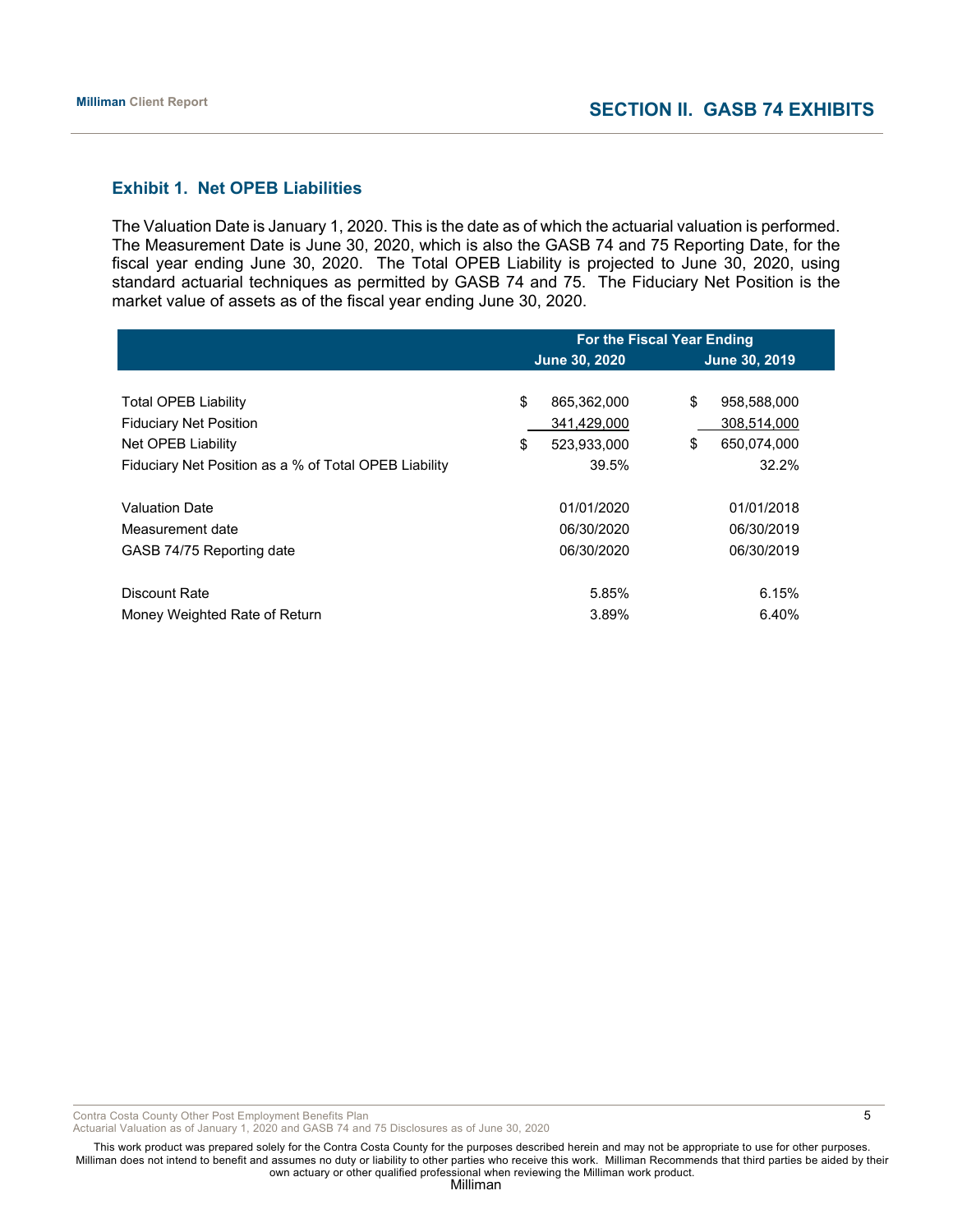#### **Exhibit 2. Sensitivity of Net OPEB Liabilities**

GASB 74 and 75 requires disclosure of the sensitivity of the Net OPEB Liability (NOL) to changes in the discount rate and health care cost trend rates. The liabilities shown below are based on a measurement date of June 30, 2020, and are applicable for the fiscal year ending June 30, 2020.

#### *Sensitivity of the Net OPEB Liability to changes in the discount rate*

The following table shows what the County's Net OPEB Liability (NOL) would be if it were calculated using a discount rate that is 1 percentage point lower or 1 percentage point higher than the current discount rate.

| <b>Sensitivity Analysis</b>            | 1% Decrease      | <b>Current</b>       | 1% Increase      |
|----------------------------------------|------------------|----------------------|------------------|
|                                        | in Discount Rate | <b>Discount Rate</b> | in Discount Rate |
|                                        | 4.85%            | 5.85%                | 6.85%            |
| Net OPEB Liability as of June 30, 2020 | 615.945.000      | 523.933.000<br>\$.   | 446.237.000      |

#### *Sensitivity of the Net OPEB Liability to changes in the Healthcare Cost Trend Rates*

The following table shows what the County's Net OPEB Liability (NOL) would be if it were calculated using a Healthcare cost trend that is 1 percentage point lower or 1 percentage point higher than the current Healthcare cost trend rates.

| <b>Sensitivity Analysis</b>            | 1% Decrease             | <b>Current</b>          | 1% Increase             |
|----------------------------------------|-------------------------|-------------------------|-------------------------|
|                                        | in Healthcare           | <b>Healthcare Costs</b> | in Healthcare           |
|                                        | <b>Costs Trend Rate</b> | <b>Trend Rate</b>       | <b>Costs Trend Rate</b> |
| Net OPEB Liability as of June 30, 2020 | \$475.419.000           | 523,933,000<br>\$.      | 583,504,000<br>\$.      |

Contra Costa County Other Post Employment Benefits Plan 6 and the state of the state of the state of the state of the state of the state of the state of the state of the state of the state of the state of the state of the

Actuarial Valuation as of January 1, 2020 and GASB 74 and 75 Disclosures as of June 30, 2020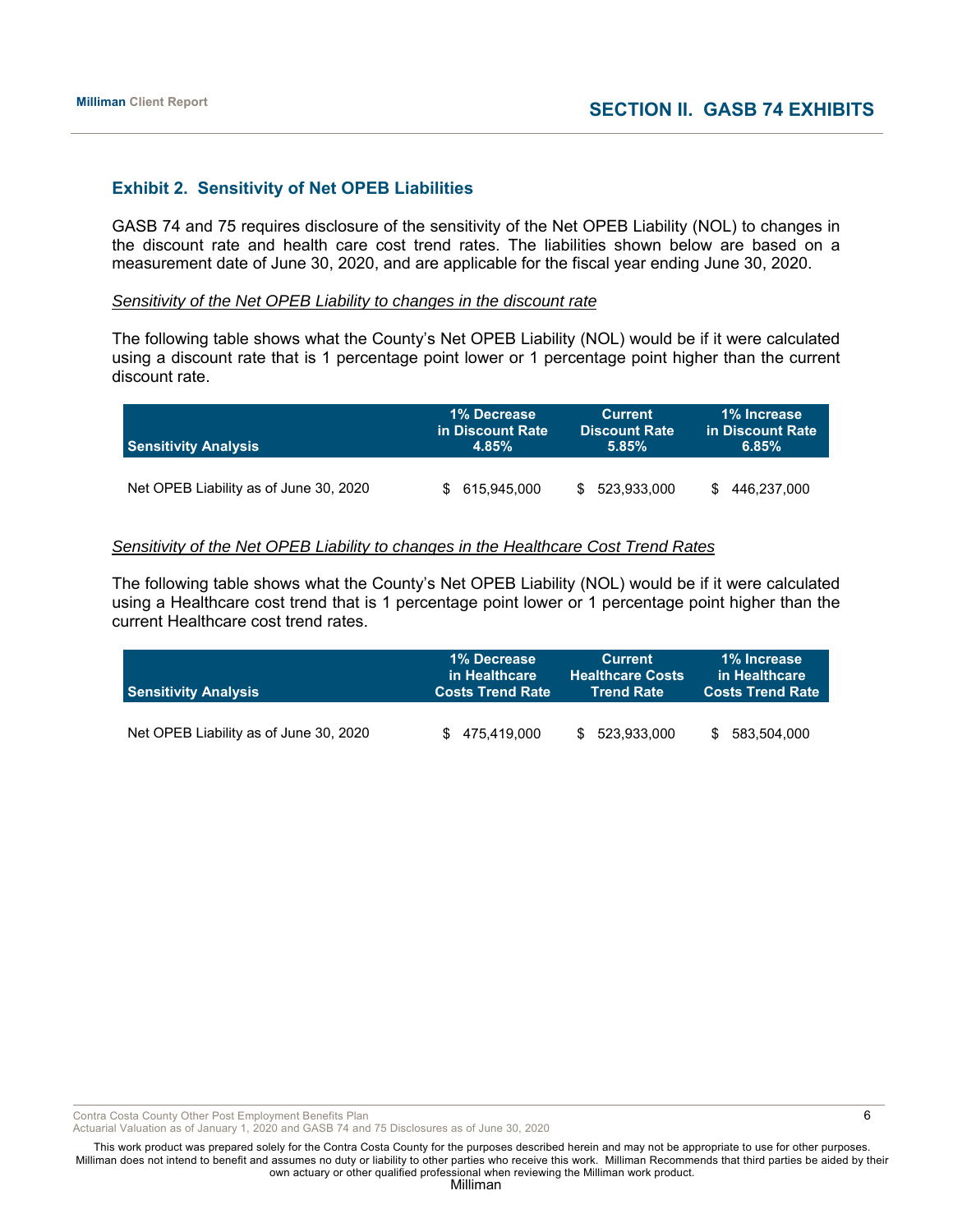# **Exhibit 3. Changes in Net OPEB Liability**

The following exhibit shows a reconciliation of the Net OPEB Liability from the measurement date June 30, 2019, to June 30, 2020, to be reported for the fiscal year ending June 30, 2020.

|                                                                                                         | Increase / (Decrease) |                                       |    |                                              |    |                                     |
|---------------------------------------------------------------------------------------------------------|-----------------------|---------------------------------------|----|----------------------------------------------|----|-------------------------------------|
|                                                                                                         |                       | <b>Total OPEB</b><br><b>Liability</b> |    | <b>Plan Fiduciary</b><br><b>Net Position</b> |    | <b>Net OPEB</b><br><b>Liability</b> |
| Balance as of June 30, 2019                                                                             | \$                    | 958,588,000                           | \$ | 308,514,000                                  | \$ | 650,074,000                         |
| Service cost                                                                                            | \$                    | 27,340,000                            | \$ | $\Omega$                                     | \$ | 27,340,000                          |
| Interest on the total OPEB liability                                                                    |                       | 56,029,000                            |    | 0                                            |    | 56,029,000                          |
| Changes of benefit terms                                                                                |                       | 400,000                               |    | 0                                            |    | 400,000                             |
| Differences between actual and expected<br>experience with regard to economic or<br>demographic factors |                       | (80, 647, 000)                        |    | 0                                            |    | (80, 647, 000)                      |
| Changes of assumptions                                                                                  |                       | (39, 217, 000)                        |    | $\Omega$                                     |    | (39, 217, 000)                      |
| Benefit payments 1                                                                                      |                       | (57, 131, 000)                        |    | (57, 131, 000)                               |    | 0                                   |
| Contributions from employer                                                                             |                       | 0                                     |    | 78,028,000 <sup>2</sup>                      |    | (78,028,000)                        |
| Net investment income                                                                                   |                       | 0                                     |    | 12,217,000                                   |    | (12, 217, 000)                      |
| Administrative expense                                                                                  |                       | $\Omega$                              |    | (199,000)                                    |    | 199,000                             |
| Other changes                                                                                           |                       |                                       |    |                                              |    |                                     |
| Total changes                                                                                           | \$                    | (93, 226, 000)                        | \$ | 32,915,000                                   | \$ | (126, 141, 000)                     |
| Balance as of June 30, 2020                                                                             | S                     | 865,362,000                           | \$ | 341,429,000                                  | S  | 523,933,000                         |

<sup>1.</sup> The benefit payment shown is equal to the annual pay-as-you-go cost of \$47,832,000 reported by the County for the fiscal year ending June 30, 2020, increased by \$9,299,000 to reflect the estimated implicit subsidy.

<sup>2.</sup> The County contributed \$20.9 million to the trust fund in FY 2019-2020. The amount shown above includes both the contributions made to the trust and the pay-as-you-go benefit payment cost.

Contra Costa County Other Post Employment Benefits Plan 7

Actuarial Valuation as of January 1, 2020 and GASB 74 and 75 Disclosures as of June 30, 2020

This work product was prepared solely for the Contra Costa County for the purposes described herein and may not be appropriate to use for other purposes. Milliman does not intend to benefit and assumes no duty or liability to other parties who receive this work. Milliman Recommends that third parties be aided by their own actuary or other qualified professional when reviewing the Milliman work product.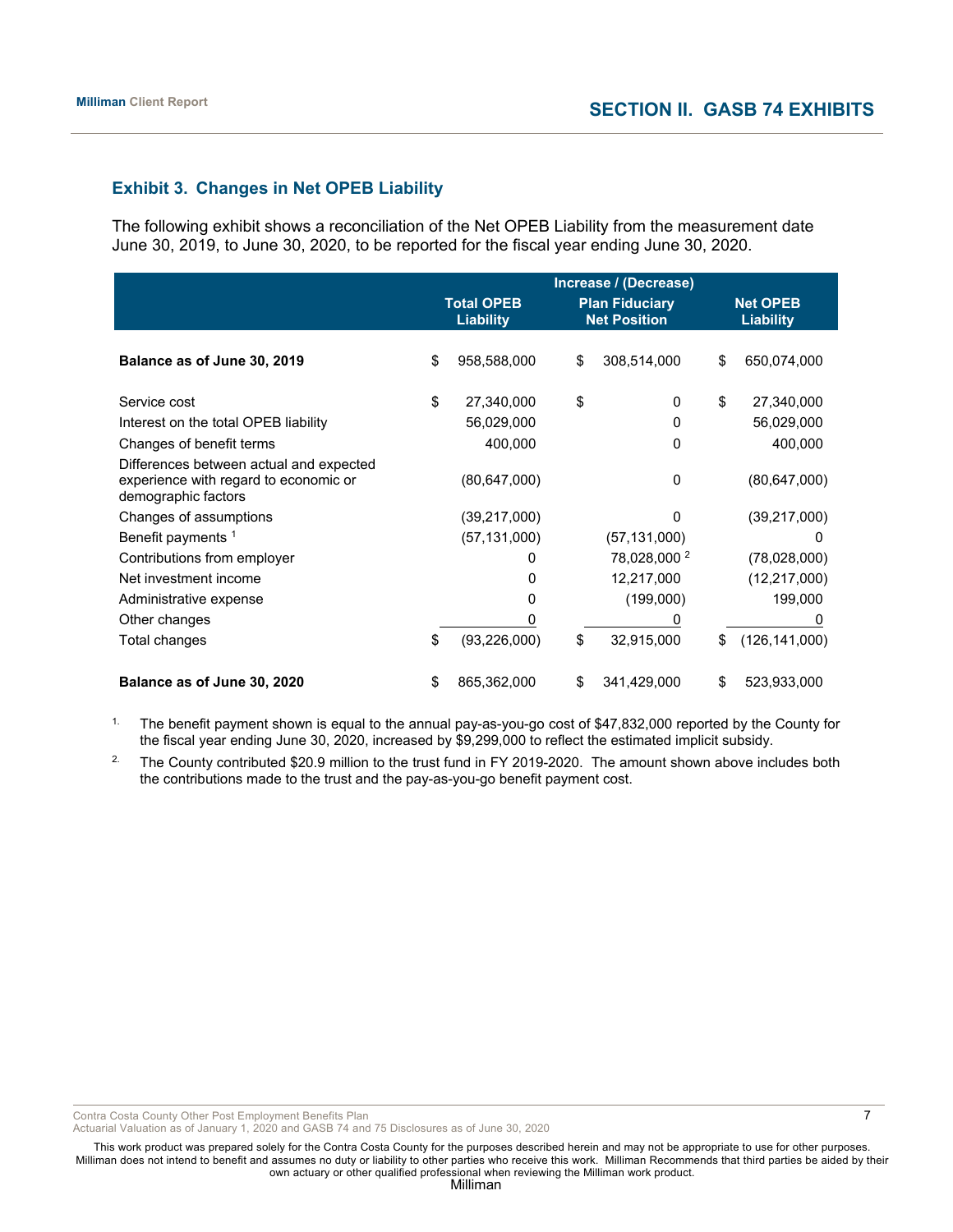# **Exhibit 4. Money Weighted Investment Return**

GASB 74 requires the disclosure of the money-weighted rate of return on plan investments. The money-weighted rate of return considers the changing amounts actually invested during a period and weights the amount of OPEB Trust investments by the proportion of time they are available to earn a return during that period. External cash flows are determined on a monthly basis and are assumed to occur at the beginning of each month. The Net External Cash Flows shown below represent employer contribution to the Trust. There were no cash outflows from the Trust during fiscal year. The moneyweighted rate of return is calculated net of investment expenses.

|                                         | <b>Net External Cash</b><br><b>Flows</b> | <b>Periods</b><br><b>Invested</b> | <b>Period</b><br>Weight | <b>Net External Cash</b><br><b>Flows with Interest</b> |
|-----------------------------------------|------------------------------------------|-----------------------------------|-------------------------|--------------------------------------------------------|
| Beginning Balance - July 1, 2019        | \$<br>308,514,000                        | 12                                | 1.00                    | \$<br>320,528,000                                      |
| <b>Monthly Net External Cash Flows:</b> |                                          |                                   |                         |                                                        |
| July                                    | 0                                        | 12                                | 1.00                    | 0                                                      |
| August                                  | 0                                        | 11                                | 0.92                    | 0                                                      |
| September                               | (48,000)                                 | 10                                | 0.83                    | (50,000)                                               |
| October                                 | 0                                        | 9                                 | 0.75                    | 0                                                      |
| November                                | 0                                        | 8                                 | 0.67                    | 0                                                      |
| December                                | 4,806,000                                | 7                                 | 0.58                    | 4,914,000                                              |
| January                                 | 0                                        | 6                                 | 0.50                    | 0                                                      |
| February                                | 0                                        | 5                                 | 0.42                    | $\Omega$                                               |
| March                                   | 4,952,000                                | 4                                 | 0.33                    | 5,015,000                                              |
| April                                   | 0                                        | 3                                 | 0.25                    | 0                                                      |
| May                                     | 0                                        | 2                                 | 0.17                    | 0                                                      |
| June                                    | 10,988,000                               | 1                                 | 0.08                    | 11,022,000                                             |
| Ending Value - June 30, 2020            | \$<br>329,212,000                        |                                   |                         | \$<br>341,429,000                                      |

| <b>Year Ending June 30</b> | <b>Money Weighted</b><br><b>Investment Return</b> |
|----------------------------|---------------------------------------------------|
| 2020                       | 3.89%                                             |
| 2019                       | 6.40%                                             |
| 2018                       | 5.49%                                             |
| 2017                       | 9.18%                                             |

Contra Costa County Other Post Employment Benefits Plan 8 and 2008 and 2008 and 2008 and 2008 and 2008 and 2008 and 2008 and 2008 and 2008 and 2008 and 2008 and 2008 and 2008 and 2008 and 2008 and 2008 and 2008 and 2008 an

Actuarial Valuation as of January 1, 2020 and GASB 74 and 75 Disclosures as of June 30, 2020

This work product was prepared solely for the Contra Costa County for the purposes described herein and may not be appropriate to use for other purposes. Milliman does not intend to benefit and assumes no duty or liability to other parties who receive this work. Milliman Recommends that third parties be aided by their own actuary or other qualified professional when reviewing the Milliman work product.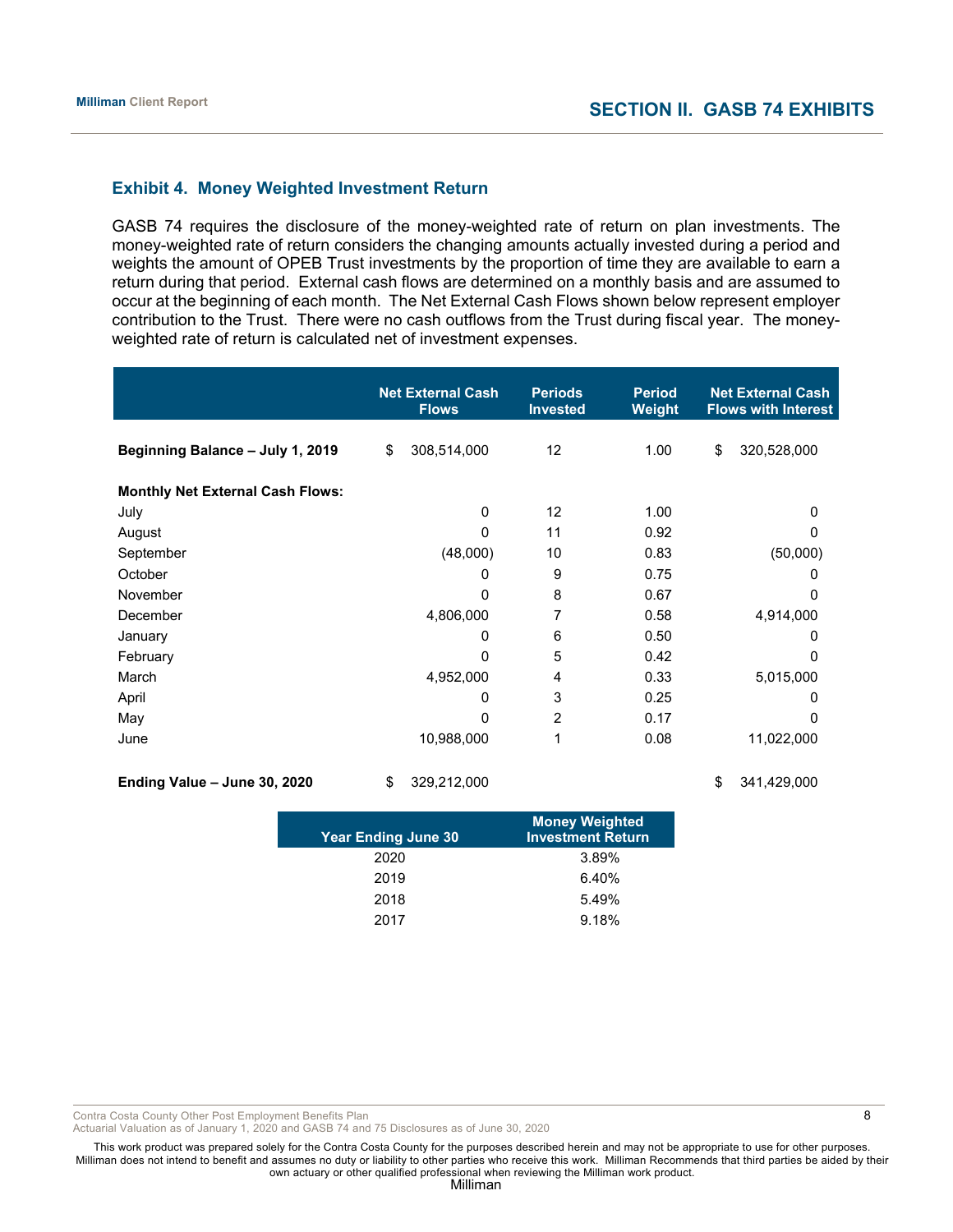# **Exhibit 5. Calculation of OPEB Expense and Deferred Inflows/Outflows**

The following tables shows the development of the OPEB expense and deferred inflows/outflows of resources.

|                                                         |    | For the Fiscal Year Ending              |    |                                          |  |  |  |
|---------------------------------------------------------|----|-----------------------------------------|----|------------------------------------------|--|--|--|
| <b>OPEB Expense</b>                                     |    | June 30, 2020                           |    | June 30, 2019                            |  |  |  |
|                                                         |    |                                         |    |                                          |  |  |  |
| Service cost                                            | \$ | 27,340,000                              | \$ | 25,829,000                               |  |  |  |
| Interest on the total OPEB liability                    |    | 56,029,000                              |    | 57,203,000                               |  |  |  |
| Effect of plan changes                                  |    | 400,000                                 |    | 0                                        |  |  |  |
| Administrative expense                                  |    | 199,000                                 |    | 0                                        |  |  |  |
| Member contributions                                    |    | 0                                       |    | 0                                        |  |  |  |
| Expected investment return, net of investment expenses  |    | (19,601,000)                            |    | (17, 224, 000)                           |  |  |  |
| Recognition of Deferred (Inflows)/Outflows of Resources |    |                                         |    |                                          |  |  |  |
| Economic/demographic (gains) or losses                  |    | (21, 826, 000)                          |    | (7,945,000)                              |  |  |  |
| Assumption changes or inputs                            |    | (3,480,000)                             |    | 3,270,000                                |  |  |  |
| Investment (gains) or losses                            |    | 605,000                                 |    | (872,000)                                |  |  |  |
| <b>Total Recognition</b>                                |    | (24, 701, 000)                          |    | (5,547,000)                              |  |  |  |
|                                                         |    |                                         |    |                                          |  |  |  |
| OPEB expense                                            | \$ | 39,666,000                              | \$ | 60,261,000                               |  |  |  |
| Deferred (Inflows) / Outflows of Resources              |    | <b>Deferred Inflows</b><br>of Resources |    | <b>Deferred Outflows</b><br>of Resources |  |  |  |
|                                                         |    |                                         |    |                                          |  |  |  |
| Differences between expected and actual experience      | \$ | (88, 138, 000)                          | \$ | 0                                        |  |  |  |
| Changes of assumptions                                  |    | (32, 467, 000)                          |    | 8,796,000                                |  |  |  |
| Net difference between projected and actual earnings    |    | 0                                       |    | 5,223,000                                |  |  |  |
| Contributions made subsequent to measurement date       |    | 0                                       |    |                                          |  |  |  |
| Total                                                   | \$ | (120, 605, 000)                         | \$ | 14,019,000                               |  |  |  |

Amounts currently reported as deferred inflows of resources and outflows of resources related to OPEB will be recognized in OPEB expense as follows:

| <b>Fiscal Year Ending</b><br>June 30 | <b>Recognized Deferred (Inflows)</b><br>and Outflows of Resources |
|--------------------------------------|-------------------------------------------------------------------|
| 2021                                 | (24, 701, 000)<br>\$                                              |
| 2022                                 | (23, 535, 000)                                                    |
| 2023                                 | (22, 486, 000)                                                    |
| 2024                                 | (19, 155, 000)                                                    |
| 2025                                 | (16,709,000)                                                      |
| Thereafter                           |                                                                   |

Contra Costa County Other Post Employment Benefits Plan 9

Actuarial Valuation as of January 1, 2020 and GASB 74 and 75 Disclosures as of June 30, 2020

This work product was prepared solely for the Contra Costa County for the purposes described herein and may not be appropriate to use for other purposes. Milliman does not intend to benefit and assumes no duty or liability to other parties who receive this work. Milliman Recommends that third parties be aided by their own actuary or other qualified professional when reviewing the Milliman work product.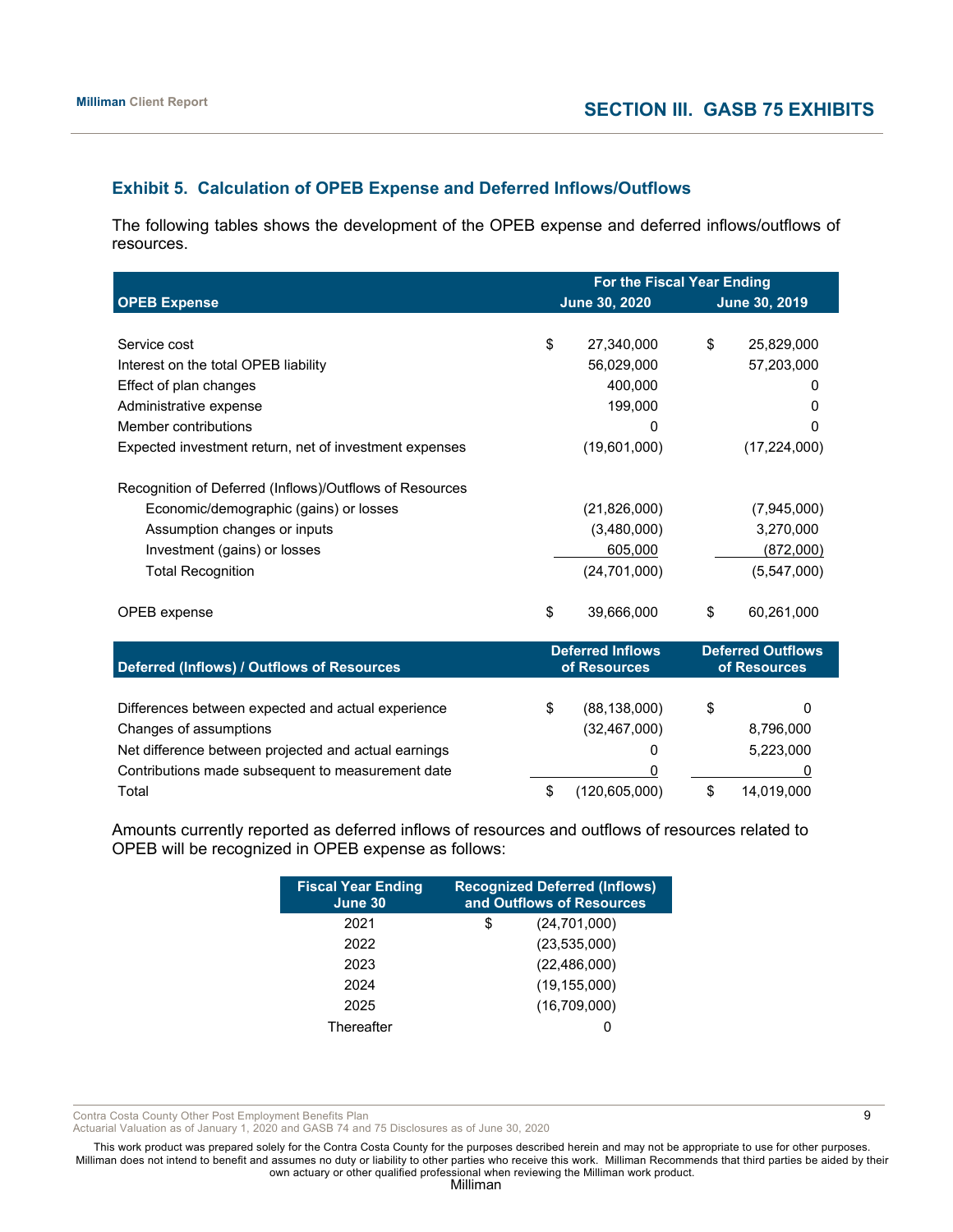# **Exhibit 6. Schedule of Deferred Inflows and Outflows of Resources**

Investment (gains)/losses are recognized in OPEB expense over a period of five years. Economic/demographic (gains)/losses and assumption changes or inputs are recognized over the average remaining service life for all active and inactive members. Since there is no expected future service for inactives, their remaining service is equal to zero for purposes of computing the average remaining service life.

| <b>Date</b><br><b>Established</b>                             | <b>Original</b><br><b>Amount</b>                         | <b>Original</b><br><b>Recognition</b><br><b>Period</b> | <b>Balance of</b><br><b>Deferred</b><br>(Inflows)/Outflows<br>FYE 06/30/2020 |                                                                 |                              |          |                                                               |  | <b>Remaining</b><br><b>Recognition</b><br><b>Period</b><br><b>FYE 2020</b> |  | <b>Amount</b><br><b>Recognized in</b><br><b>Expense</b><br>FYE 06/30/2020 |
|---------------------------------------------------------------|----------------------------------------------------------|--------------------------------------------------------|------------------------------------------------------------------------------|-----------------------------------------------------------------|------------------------------|----------|---------------------------------------------------------------|--|----------------------------------------------------------------------------|--|---------------------------------------------------------------------------|
| Investment (gains) or losses                                  |                                                          |                                                        |                                                                              |                                                                 |                              |          |                                                               |  |                                                                            |  |                                                                           |
| 06/30/2020<br>06/30/2019<br>06/30/2018<br>06/30/2017<br>Total | \$<br>7,384,000<br>(530,000)<br>1,996,000<br>(5,825,000) | 5.00<br>5.00<br>5.00<br>5.00                           | \$<br>\$                                                                     | 5,907,000<br>(318,000)<br>799,000<br>(1, 165, 000)<br>5,223,000 | 4.00<br>3.00<br>2.00<br>1.00 | \$<br>\$ | 1,477,000<br>(106,000)<br>399,000<br>(1, 165, 000)<br>605,000 |  |                                                                            |  |                                                                           |
| Economic/demographic (gains) or losses                        |                                                          |                                                        |                                                                              |                                                                 |                              |          |                                                               |  |                                                                            |  |                                                                           |
| 06/30/2020<br>06/30/2018<br>Total                             | \$<br>(80, 647, 000)<br>(45, 206, 000)                   | 5.81<br>5.69                                           | \$<br>\$                                                                     | (66, 766, 000)<br>(21, 372, 000)<br>(88, 138, 000)              | 4.81<br>2.69                 | \$<br>\$ | (13,881,000)<br>(7,945,000)<br>(21,826,000)                   |  |                                                                            |  |                                                                           |
| <b>Assumption changes</b>                                     |                                                          |                                                        |                                                                              |                                                                 |                              |          |                                                               |  |                                                                            |  |                                                                           |
| 06/30/2020<br>06/30/2018<br>Total                             | \$<br>(39, 217, 000)<br>18,605,000                       | 5.81<br>5.69                                           | \$<br>\$                                                                     | (32, 467, 000)<br>8,796,000<br>(23,671,000)                     | 4.81<br>2.69                 | \$<br>\$ | (6,750,000)<br>3,270,000<br>(3,480,000)                       |  |                                                                            |  |                                                                           |
| <b>Grand Total</b>                                            |                                                          |                                                        | \$                                                                           | (106, 586, 000)                                                 |                              | \$       | (24,701,000)                                                  |  |                                                                            |  |                                                                           |

Contra Costa County Other Post Employment Benefits Plan 10 and 10 and 10 and 10 and 10 and 10 and 10 and 10 and 10 and 10 and 10 and 10 and 10 and 10 and 10 and 10 and 10 and 10 and 10 and 10 and 10 and 10 and 10 and 10 an

Actuarial Valuation as of January 1, 2020 and GASB 74 and 75 Disclosures as of June 30, 2020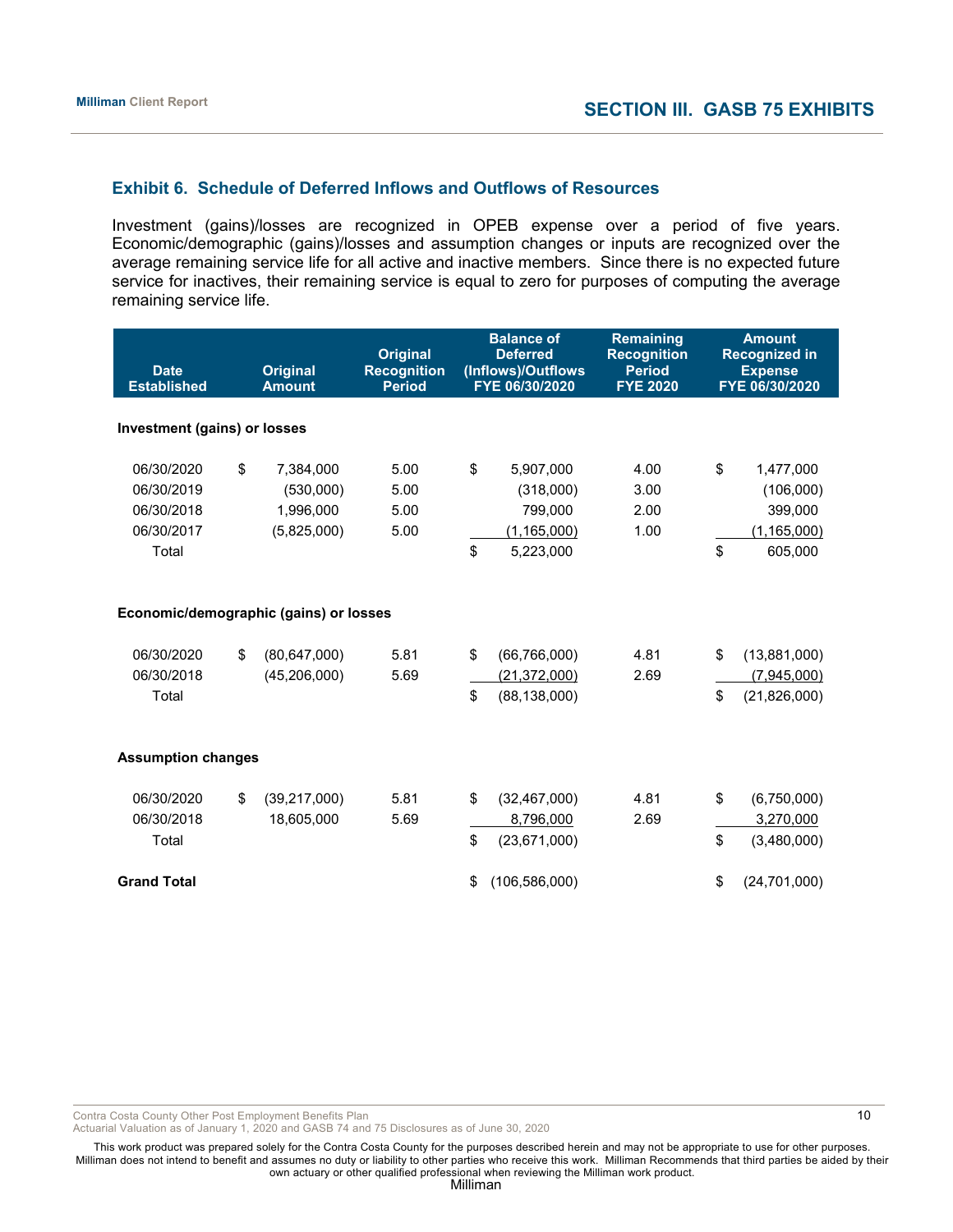# **Exhibit 7. Total OPEB Liabilities by Entity**

The following table shows a breakdown of the County's GASB 75 Total OPEB Liability by each entity shown below.

| <b>Entity</b>                                          | As of June 30, 2020 |             | As of June 30, 2019 |
|--------------------------------------------------------|---------------------|-------------|---------------------|
| Safety Non-Fire                                        | \$                  | 242,546,000 | \$<br>249,873,000   |
| <b>CCC Fire</b>                                        |                     | 101,776,000 | 113,073,000         |
| Hospital                                               |                     | 174,032,000 | 186,901,000         |
| <b>CCHP</b>                                            |                     | 8,803,000   | 10,073,000          |
| Airport                                                |                     | 1.661.000   | 1,765,000           |
| CCC Retirement System (Retired before January 1, 2015) |                     | 1.569.000   | 1,630,000           |
| All Other CCC Departments                              |                     | 334,975,000 | 395,273,000         |
| Total                                                  | \$                  | 865,362,000 | \$<br>958,588,000   |

Contra Costa County Other Post Employment Benefits Plan 11 and 11 and 200 and 200 and 200 and 200 and 21 and 200 and 200 and 200 and 200 and 200 and 200 and 200 and 200 and 200 and 200 and 200 and 200 and 200 and 200 and 2

Actuarial Valuation as of January 1, 2020 and GASB 74 and 75 Disclosures as of June 30, 2020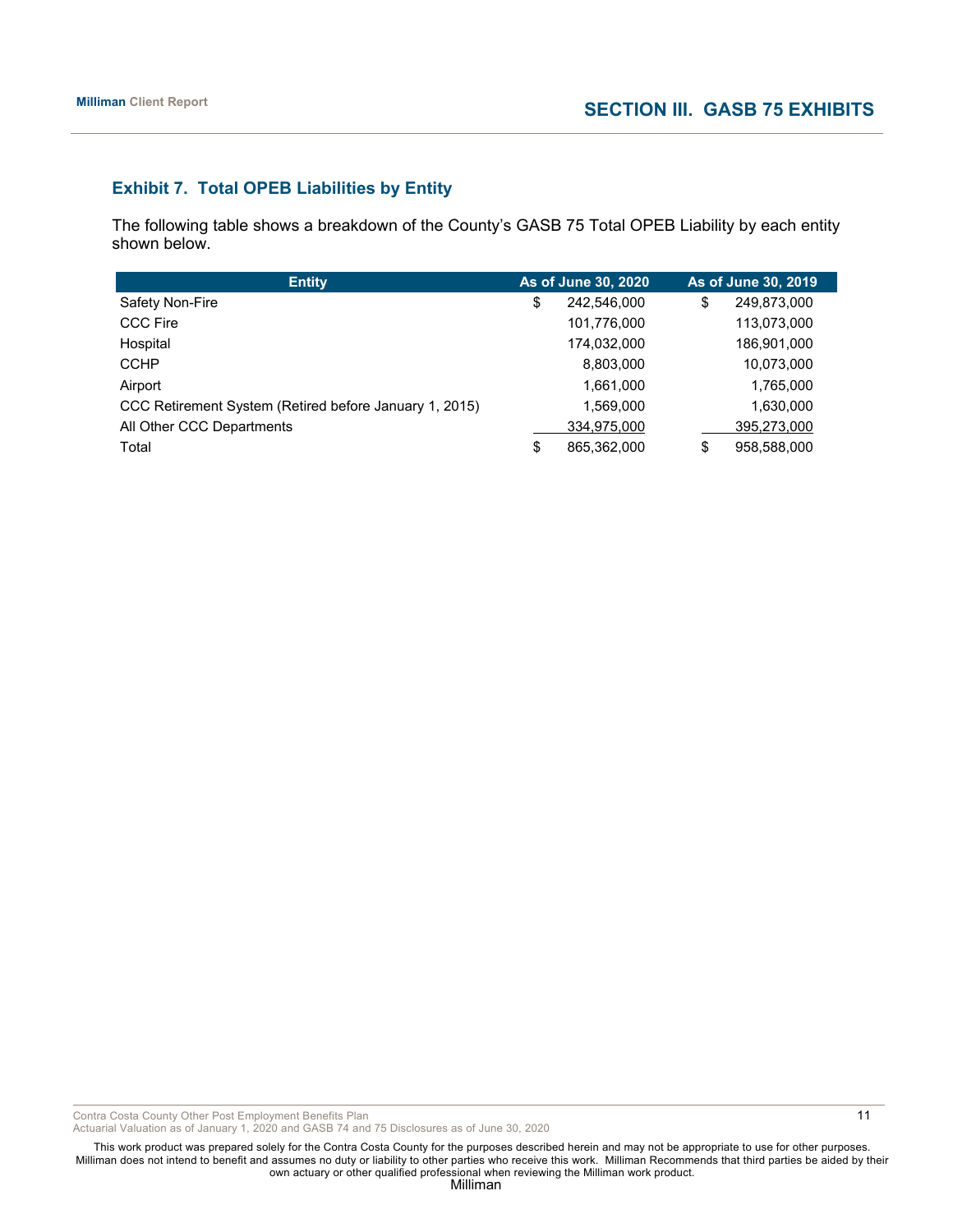# **Appendix A. Summary of Plan Benefits**

The following description of retiree health benefits is intended to be only a brief summary and is not complete information.

#### *Eligibility*

Currently, employees may receive retiree health benefits if they retire from the County, are receiving a pension from CCCERA, and meet certain eligibility requirements as follows:

General employees - age 50 with 10 years of pension service or age 70 with a vested pension, or after 30 years of pension service with no age requirement.

Safety employees - age 50 with 10 years of pension service or age 70 with a vested pension, or after 20 years of pension service with no age requirement.

Employees hired after December 31, 2006 and represented by the following bargaining groups (AFSCME, California Nurses Association, Deputy District Attorneys' Association, Public Defenders Association, IFPTE, Western Council of Engineers, SEIU, PEU, Probation Peace Officers Association, and Unrepresented) also must have 15 years of County service. Employees hired on or after October 1, 2005, and represented by the Physicians' and Dentists' Organization also must have 15 years of County service.

#### *Health Benefits*

Eligible retirees and their dependents are covered either under the Contra Costa Health Plans, Health Net plans, Kaiser plans, or health plans sponsored by CalPERS (PEMHCA). Coverage may be provided for a retiree and surviving spouse as long as retiree and surviving spouse monthly premium contributions are paid. The County may pay a subsidy toward eligible retirees' monthly medical and dental premiums. This subsidy may vary by bargaining unit and date of hire as described in this appendix. Employees hired on or after dates described in the table below and represented by the following bargaining groups must pay the entire cost of premiums to maintain coverage.

| <b>Bargaining Unit Name</b>                   | Hire Date on or after which eligible retirees<br>must pay entire cost of premiums |
|-----------------------------------------------|-----------------------------------------------------------------------------------|
| <b>IFPTE, Unrepresented</b>                   | January 1, 2009                                                                   |
| AFSCME, WCE, SEIU, PEU                        | January 1, 2010                                                                   |
| Deputy District Attorneys Association         | December 14, 2010                                                                 |
| Probation Peace Officers Association of CCC   | January 1, 2011                                                                   |
| <b>CCC Public Defenders Association</b>       | March 1, 2011                                                                     |
| Physicians' And Dentists' Organization of CCC | November 1, 2013                                                                  |

All surviving spouses must pay the entire cost of premiums to maintain coverage, with the exception of the following bargaining groups for whom the surviving spouse receives the same County subsidy as the retiree (covered by CalPERS health plans): Sheriffs (A8), Fire Chiefs (BD), Sworn Exec. Mgmt. (BS), Fire Management (HA), Deputy Sheriffs (V#, VH, VN), Fire Suppression and Prevention (4N), Fire District Safety Management (BF), and D.A. Investigators (XJ).

Contra Costa County Other Post Employment Benefits Plan 12 and 12 and 12 and 12 and 12 and 12 and 12 and 12 and 12 and 12 and 12 and 12 and 12 and 12 and 12 and 12 and 12 and 12 and 12 and 12 and 12 and 12 and 12 and 12 an

Actuarial Valuation as of January 1, 2020 and GASB 74 and 75 Disclosures as of June 30, 2020

This work product was prepared solely for the Contra Costa County for the purposes described herein and may not be appropriate to use for other purposes. Milliman does not intend to benefit and assumes no duty or liability to other parties who receive this work. Milliman Recommends that third parties be aided by their own actuary or other qualified professional when reviewing the Milliman work product.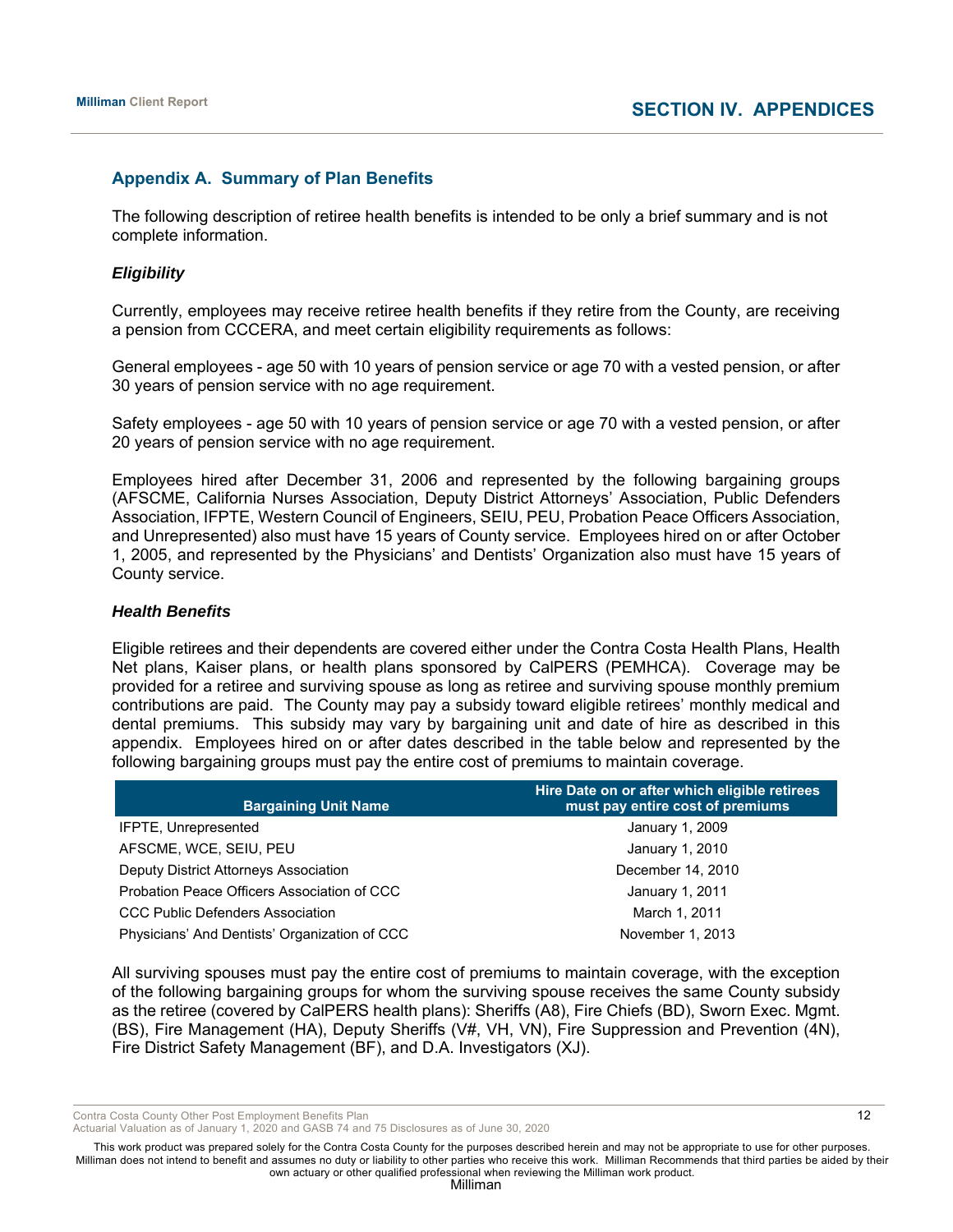# *Bargaining Units V#, VH, VN, F8, FW and Elected (Safety) Officials / Sworn Management Employees in (A8, B8, BS)*

Currently, for eligible retirees from the bargaining units listed in the table below, the County will contribute toward the cost of monthly premiums (medical and dental) an amount equal to the actual dollar monthly premium amount paid by the County as of November 30, 2013, at each coverage level, plus 50% of the actual premium increase for 2014 and all future years.

Retirees who elected dental coverage without health coverage will pay one cent (\$0.01) per month for 2013, plus 50% of the actual premium increase for 2014 and all future years.

| <b>Bargaining</b><br><b>Unit Code</b> | <b>Bargaining Unit Name</b>      | General /<br><b>Safety</b> |
|---------------------------------------|----------------------------------|----------------------------|
| F <sub>8</sub>                        | Unrep Classified & Exempt-Othr   | General                    |
| <b>FW</b>                             | Unrep CI & Ex-Sworn Peace Offc   | Safety                     |
| V#                                    | <b>Sheriff's Sworn Mgmt Unit</b> | Safety                     |
| VH                                    | Deputy Sheriff's Unit-Sworn      | Safety                     |
| VN                                    | Deputy Sheriff's Unit-NonSworn   | General                    |
| <b>BS</b>                             | Sworn Management Employees       | Safety                     |
| A8                                    | Elected Officials (DSA)          | Safety                     |
| B <sub>8</sub>                        | Elected Officials (DSA)          | Safety                     |

#### *Bargaining Unit 4N - Fire Suppression and Prevention*

*Health Premium Subsidy*: For 2016 and each calendar year thereafter, the prior year's District subsidy for each medical plan and rate tier will increase by 50% of the actual premium increase in the medical plan and rate tier in which the member is enrolled.

*Dental Premium Subsidy*: For eligible retirees from bargaining unit 4N enrolled in both a medical and dental plan, the District will pay a subsidy equal to 50% of the cost of monthly dental premiums in 2016 and later. For retirees enrolled only in a dental plan, retirees are required to pay \$0.01 per month for dental coverage. For 2016 and later, the required monthly contribution from retirees would increase each year by 50% of the dental premium increase.

Contra Costa County Other Post Employment Benefits Plan 13 and 13 and 13 and 13 and 13 and 13 and 13 and 13 and 13 and 13 and 13 and 13 and 13 and 13 and 13 and 13 and 13 and 13 and 13 and 13 and 13 and 13 and 13 and 13 an

Actuarial Valuation as of January 1, 2020 and GASB 74 and 75 Disclosures as of June 30, 2020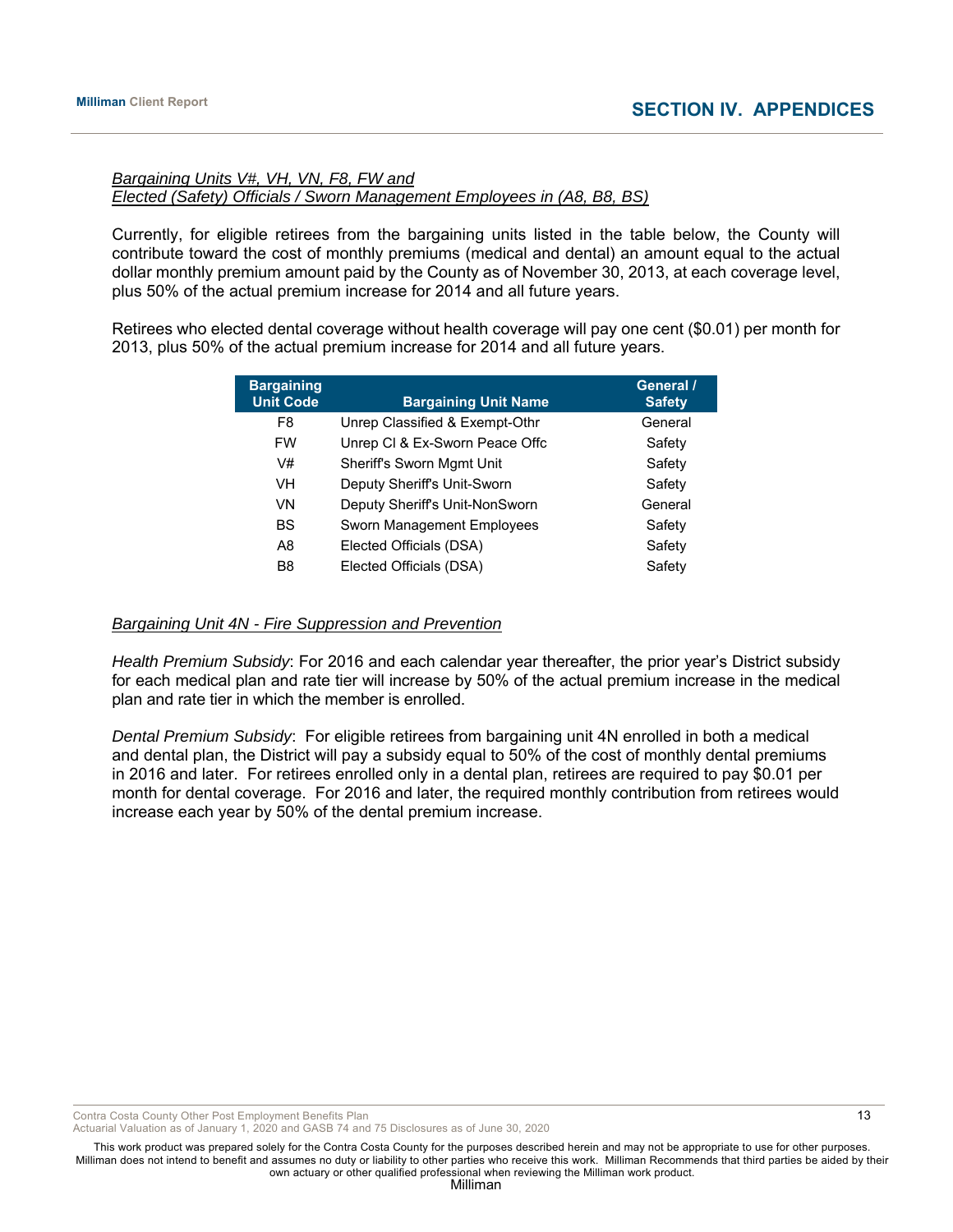#### *Bargaining Unit HA – Fire Management*

Currently, for eligible Fire Management retirees represented by United Chief Officers Association (UCOA) with bargaining unit code HA, the County will subsidize an amount equal to 80% of the CalPERS Kaiser Bay Area premium at each coverage level (employee only, employee + one, employee + two or more) for any region in which the retiree resides, but the County's subsidy will not exceed the total premium of a lower cost plan.

*Health Premium Subsidy on or after December 1, 2016*: For the plan year that begins on January 1, 2017 and each calendar year thereafter, the maximum monthly premium subsidy the District will pay for each health plan is equal to the actual dollar monthly premium subsidy that is paid by the District for that plan as of November 30, 2016. In addition, if there is an increase in the monthly premium charged by a health plan for 2017, the District and the employee will each pay fifty percent (50%) of that increase. For each plan year thereafter, and for each plan, the District and the employee will each pay fifty (50%) of the monthly premium increase above the 2016 plan premiums.

*Dental Subsidy for Retirees with Medical Coverage:* For eligible retirees from bargaining unit HA enrolled in both a medical and dental plan, for the plan year that begins on January 1, 2016, the District will pay a monthly premium subsidy for each dental plan that is equal to the actual dollar monthly premium subsidy that is paid by the District as of November 30, 2015. In addition, if there is an increase in the monthly premium charged by a dental plan for 2016, the District and the employee will each pay fifty percent (50%) of that increase. For each plan year thereafter, the District and the employee will each pay fifty percent (50%) of the monthly premium increase above the 2015 plan premium.

*Dental Subsidy for Retirees without Medical Coverage:* For eligible retirees from bargaining unit HA enrolled in a dental plan only without health coverage, beginning on January 1, 2016, the District will pay a monthly dental premium subsidy for each dental plan that is equal to the actual dollar monthly premium subsidy that is paid by the District for 2015. If there is an increase in the premium charged by a dental plan for 2016, the District and the employee will each pay fifty percent (50%) of the increase. For each plan year thereafter, the District and the employee will each pay fifty percent (50%) of the premium increase that is above the 2015 plan premium.

Contra Costa County Other Post Employment Benefits Plan 14 and 2008 12 and 2008 12 and 2008 12 and 2008 12 and 2008 12

Actuarial Valuation as of January 1, 2020 and GASB 74 and 75 Disclosures as of June 30, 2020

This work product was prepared solely for the Contra Costa County for the purposes described herein and may not be appropriate to use for other purposes. Milliman does not intend to benefit and assumes no duty or liability to other parties who receive this work. Milliman Recommends that third parties be aided by their own actuary or other qualified professional when reviewing the Milliman work product.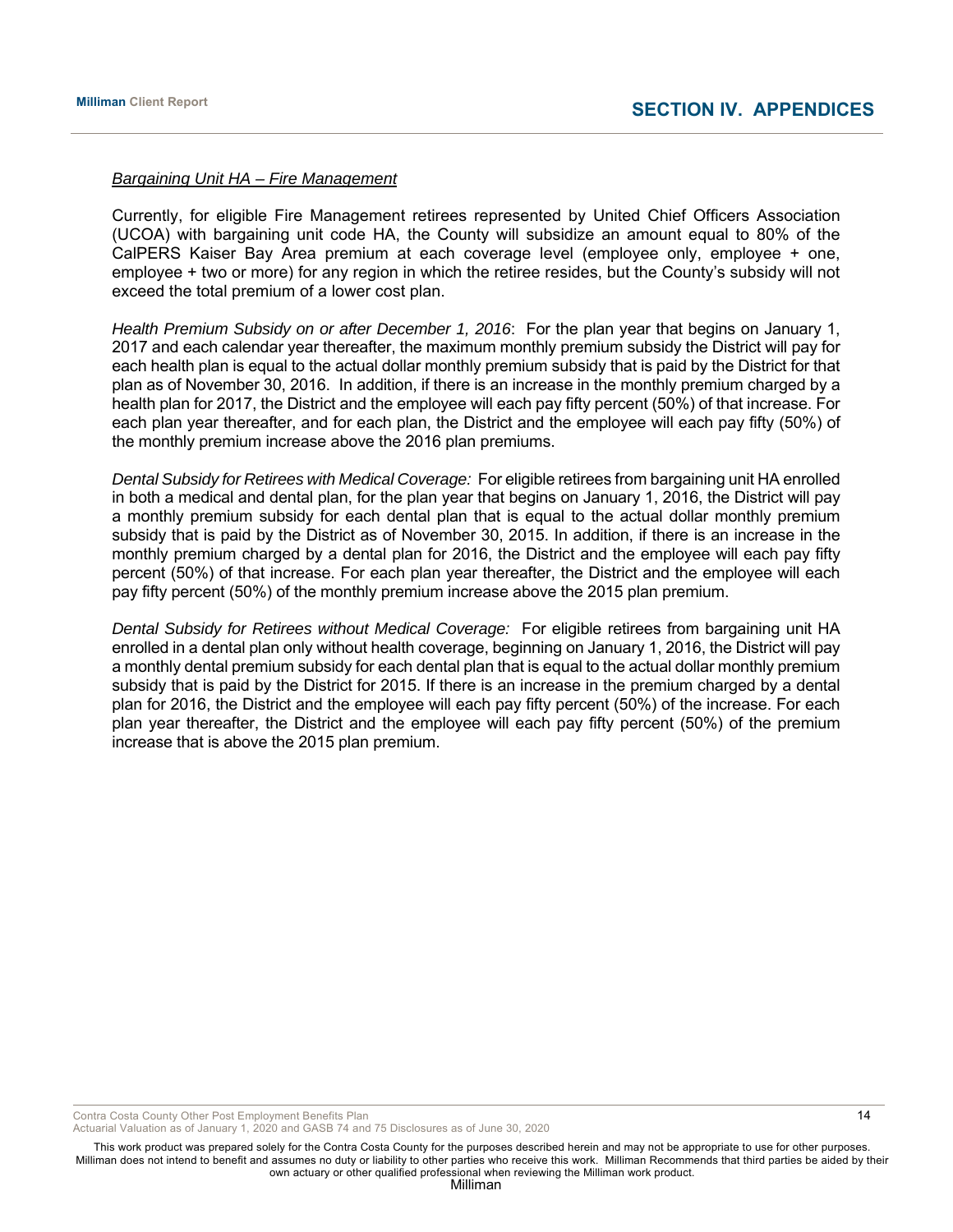#### *Bargaining Unit XJ – D.A. Investigators*

*Health Premium Subsidy:* For the plan year that begins on January 1, 2015, the County will pay the following monthly medical premium subsidy:

| Coverage                                           |     | <b>Monthly Premium</b><br><b>Subsidy</b> |
|----------------------------------------------------|-----|------------------------------------------|
| Employee/Retiree/Survivor Only                     | \$. | 608.87                                   |
| Employee/Retiree/Survivor & One Dependent          |     | 1.217.74                                 |
| Employee/Retiree/Survivor & Two or more Dependents |     | 1.583.07                                 |

In addition, if there is an increase in the monthly premium charged by a health plan for 2015 that exceeds the above stated amounts, the County and the retiree will each pay fifty percent (50%) of that increase. For 2016, the County premium subsidy varies by plan depending on the actual premium increase that occurred for each plan. For each calendar year thereafter, the County and the retiree will each pay fifty percent (50%) of any premium increase for each health plan.

*Dental Premium Subsidy:* For the plan year that begins on January 1, 2015, the County will pay the following monthly dental premium subsidy (Delta Dental as the carrier):

|          | <b>With Health</b> |  |            |     | <b>Without Health</b> |  |            |  |
|----------|--------------------|--|------------|-----|-----------------------|--|------------|--|
| Coverage | <b>PPO</b>         |  | <b>HMO</b> |     | <b>PPO</b>            |  | <b>HMO</b> |  |
| Single   | \$32.69            |  | \$22.30    | SS. | 42.44                 |  | \$28.91    |  |
| Family   | 73.64              |  | 48.19      |     | 95.62                 |  | 61.49      |  |

In addition, if there is an increase in the monthly premium charged by a health plan for 2015 that exceeds the above stated amounts, the County and the retiree will each pay fifty percent (50%) of that increase. For each calendar year thereafter, the County and the retiree will each pay fifty percent (50%) of any premium increase for each dental plan.

Contra Costa County Other Post Employment Benefits Plan 15

Actuarial Valuation as of January 1, 2020 and GASB 74 and 75 Disclosures as of June 30, 2020

This work product was prepared solely for the Contra Costa County for the purposes described herein and may not be appropriate to use for other purposes. Milliman does not intend to benefit and assumes no duty or liability to other parties who receive this work. Milliman Recommends that third parties be aided by their own actuary or other qualified professional when reviewing the Milliman work product.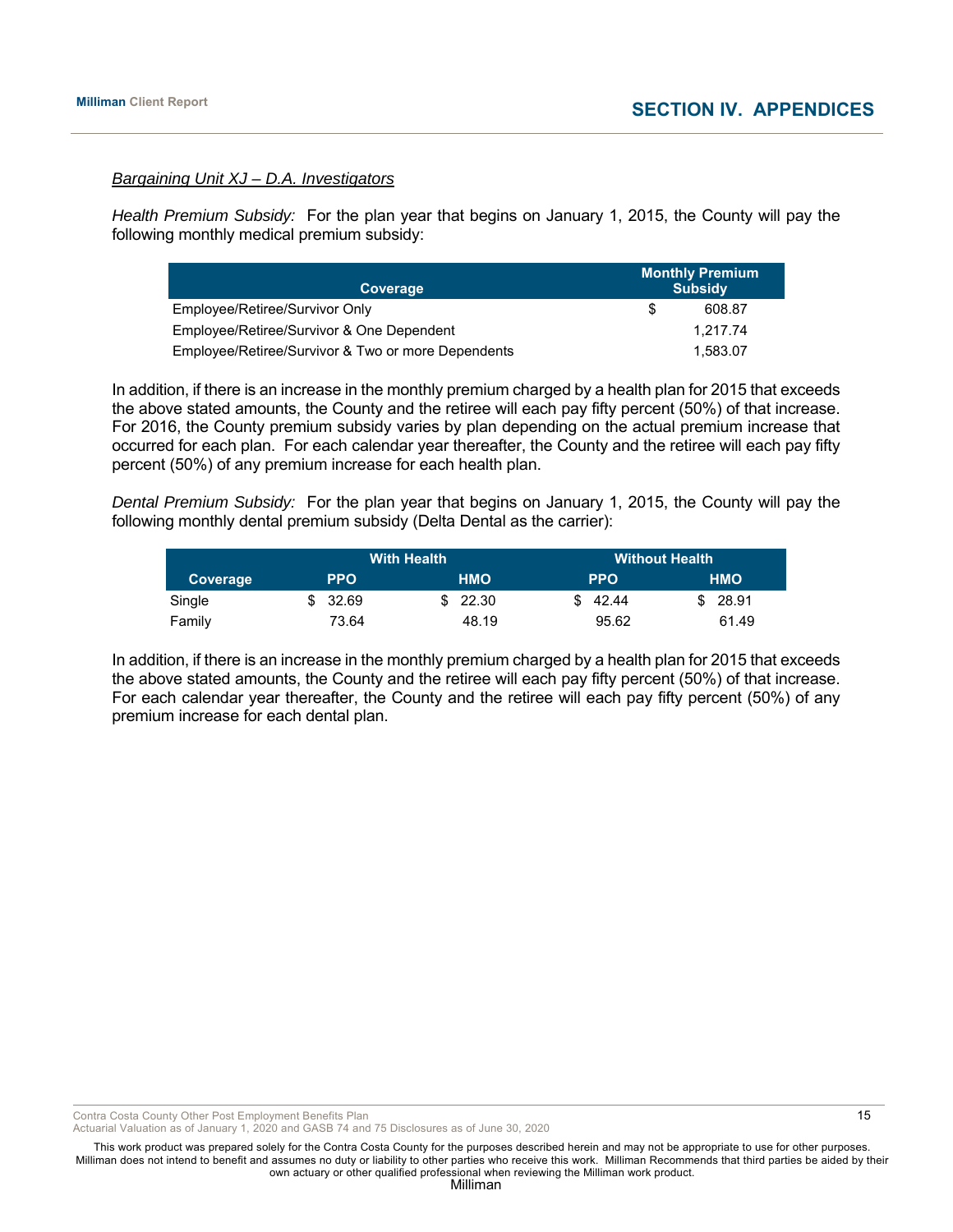# *Bargaining Units 1P (plus formerly 1R and 1X) – Physicians & Dentists*

Beginning on January 1, 2015, and for each calendar year thereafter, the County will pay a monthly dollar premium subsidy for each health and dental plan (County Premium Subsidy) as defined for each plan in the table below. The amount of the County subsidy that is paid for employees and eligible family members for these plans will thereafter be a set dollar amount and will not be a percentage of the premium charged by the health or dental plan. Retirees must pay for 100% of any premium increases after 2015. Note that not all coverage tier combinations are shown below, please refer to the actual County published rates for details.

| <b>Health Plan</b>                                                           | <b>Frozen Subsidy Amount</b> |
|------------------------------------------------------------------------------|------------------------------|
| <b>Contra Costa Health Plan A</b>                                            |                              |
| Retiree on Basic Plan                                                        | \$<br>600.51                 |
| Retiree & 1 or more dependents on Basic Plan                                 | 1,430.76                     |
| Retiree on Medicare COB Plan                                                 | 279.22                       |
| Retiree & Spouse on Medicare COB Plan                                        | 558.44                       |
| <b>Contra Costa Health Plan B</b>                                            |                              |
| Retiree on Basic Plan                                                        | \$<br>611.34                 |
| Retiree & 1 or more dependents on Basic Plan                                 | 1,452.65                     |
| Retiree on Medicare COB Plan                                                 | 287.59                       |
| Retiree & Spouse on Medicare COB Plan                                        | 575.18                       |
|                                                                              |                              |
| Kaiser Permanente - Basic A and B, Teamsters 856 Plan                        |                              |
| Retiree on Basic Plan                                                        | \$<br>614.78                 |
| Retiree & 1 or more dependents on Basic Plan                                 | 1,432.42                     |
| Retiree on Medicare Senior Advantage Plan *                                  | 295.00                       |
| Retiree & 1 dependent on Medicare Senior Advantage Plan *                    | 796.70                       |
| Teamster 856 Trust Fund KP Plan does not offer Medicare coverage             |                              |
| Kaiser Permanente - High Deductible                                          |                              |
| Retiree on Basic Plan                                                        | \$<br>560.89                 |
| Retiree & 1dependent on Basic Plan                                           | 1,121.79                     |
| Retiree & 2 or more dependents on Basic Plan                                 | 1,432.42                     |
|                                                                              |                              |
| <b>Health Net HMO - Basic and SmartCare Plans</b>                            |                              |
| Retiree on Basic Plan                                                        | \$<br>853.92                 |
| Retiree & 1 or more dependents on Basic Plan                                 | 2,094.74                     |
| Retiree on Medicare Seniority Plus Plan                                      | 514.27                       |
| Retiree & 1 dependent on Medicare Seniority Plus Plan                        | 1,028.55                     |
| Health Net CA & Nat'l PPO - Basic Plan A                                     |                              |
| Retiree on PPO                                                               | \$<br>753.81                 |
| Retiree & 1 or more dependents on PPO Basic Plan                             | 1,790.70                     |
| Retiree on PPO Medicare Plan with Medicare Part A & B                        | 618.43                       |
| Retiree & 1 or more dependents on PPO Medicare Plan with Medicare Part A & B | 1,236.73                     |

Contra Costa County Other Post Employment Benefits Plan 16 and 16 and 16 and 16 and 16 and 16 and 16 and 16 and 16 and 16 and 16 and 16 and 16 and 16 and 16 and 16 and 16 and 16 and 16 and 16 and 16 and 16 and 16 and 16 an

Actuarial Valuation as of January 1, 2020 and GASB 74 and 75 Disclosures as of June 30, 2020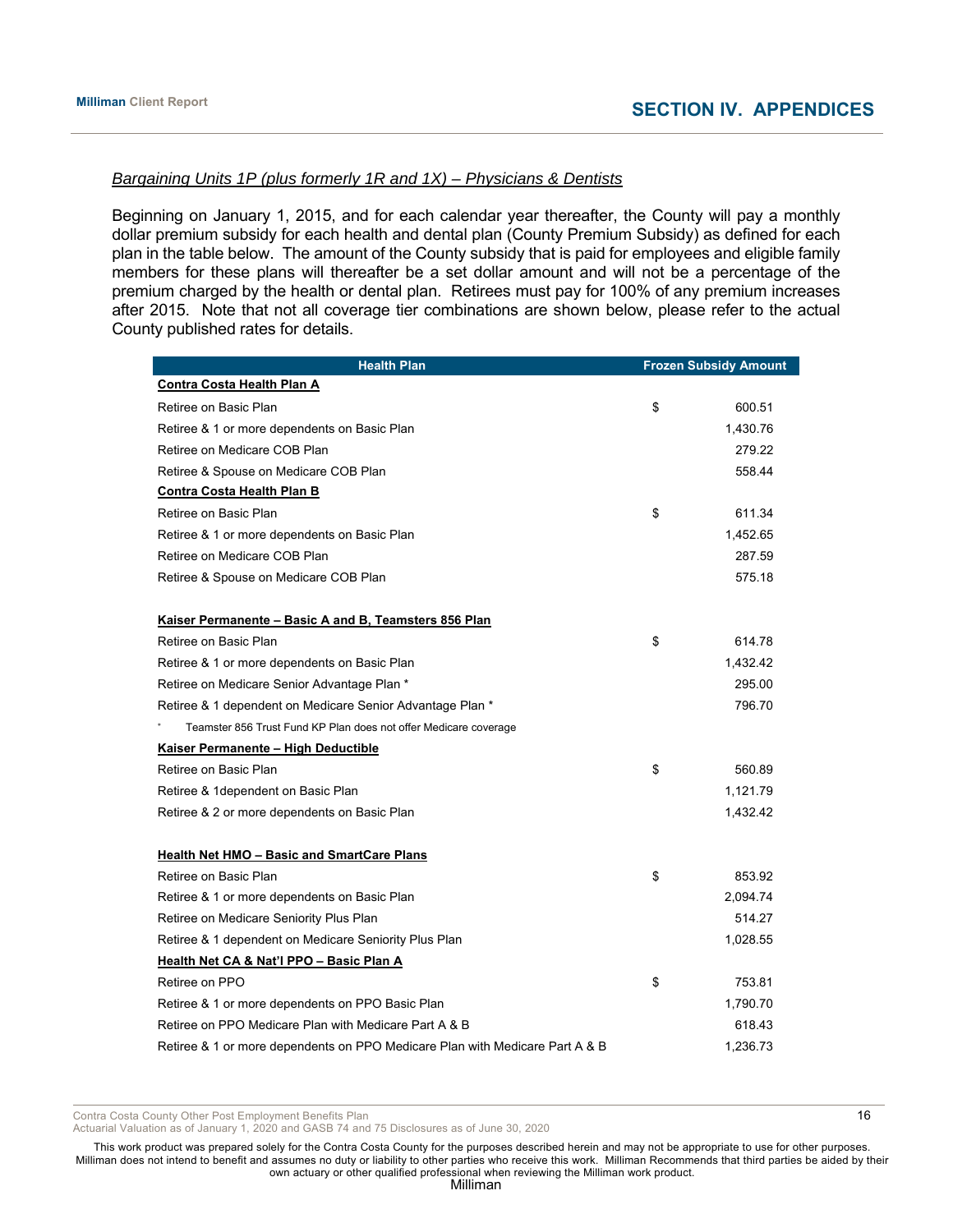# *Bargaining Units L3 / LT – Registered / Public Health Nurses Units*

Currently, for eligible retirees from bargaining units L3 and LT (LT if hired before January 1, 2010), the County subsidizes a percentage of monthly premiums that varies depending on the medical and dental plan elected. Retirees retired on or before 06/30/2012 and age 65 on or before 10/31/2012 also receive reimbursement of their Medicare Part B premiums as long as the total County subsidy does not exceed 100% of the medical plan premium. LT employees who were hired on or after January 1, 2010, must pay the entire cost of premiums to maintain coverage.

Retirees receive the following County subsidy based on the medical plan elected:

| <b>Medical Plan</b>              | <b>County Subsidy %</b><br>(Medical)                                                 | <b>County Subsidy %</b><br>(Dental) |
|----------------------------------|--------------------------------------------------------------------------------------|-------------------------------------|
| Contra Costa Health Plan A and B |                                                                                      |                                     |
| <b>Without Dental</b>            | 98%                                                                                  | 0%                                  |
| With Delta Dental                | 98%                                                                                  | 98%                                 |
| With PMI Delta Dental            | 98%                                                                                  | 98%                                 |
| Kaiser, Health Net HMO           |                                                                                      |                                     |
| <b>Without Dental</b>            | 80%                                                                                  | 0%                                  |
| With Delta Dental                | 80%                                                                                  | 78%                                 |
| With PMI Delta Dental            | 80%                                                                                  | 78%                                 |
| Health Net PPO                   |                                                                                      |                                     |
| <b>Without Dental</b>            | $53\%$ *                                                                             | 0%                                  |
| <b>With Delta Dental</b>         | 53%*                                                                                 | 78%                                 |
| With PMI Delta Dental            | 53%*                                                                                 | 78%                                 |
| Dental Only                      | $0\%$                                                                                | All but \$0.01 / month              |
| *<br>the retiree.                | Approximately 53% for 2020. Future increases are split evenly between the County and |                                     |

Contra Costa County Other Post Employment Benefits Plan 17 and 17 and 17 and 17 and 17 and 17 and 17 and 17 and 17 and 17 and 17 and 17 and 17 and 17 and 17 and 17 and 17 and 17 and 17 and 17 and 17 and 17 and 17 and 18 an

Actuarial Valuation as of January 1, 2020 and GASB 74 and 75 Disclosures as of June 30, 2020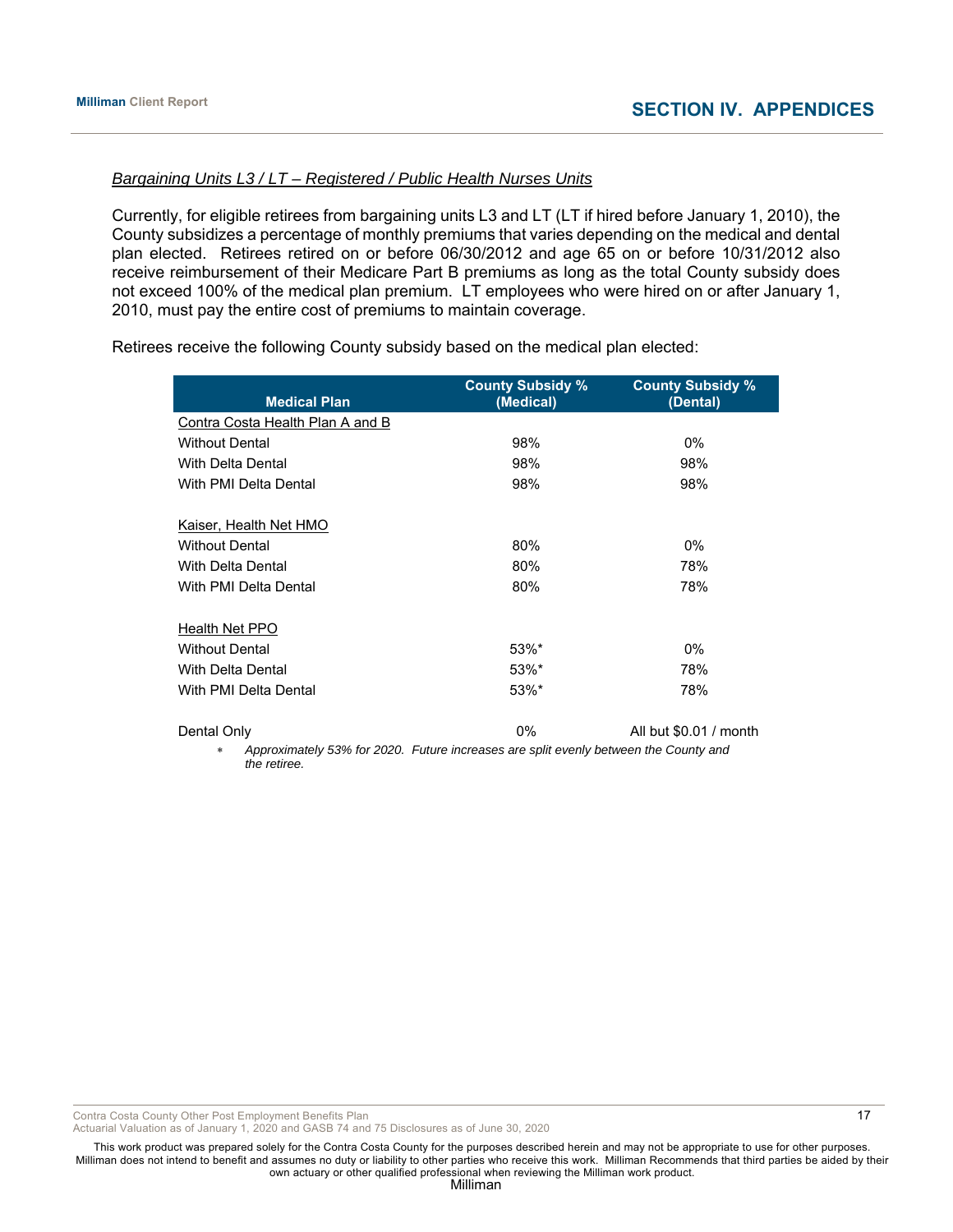# *All other Bargaining Units - County Subsidy Frozen at the 2011 Level*

Currently, eligible retirees from the following bargaining units listed may receive County subsidies towards medical and dental premiums. The subsidies are frozen at the 2011 levels shown in the tables on the following pages. There are no future increases to these subsidy amounts except as defined on the following page for certain retirees who retired before January 1, 2016.

| <b>Bargaining</b><br><b>Unit Code</b> | <b>Bargaining Unit Name</b>           | General /<br><b>Safety</b> | <b>Bargaining</b><br><b>Unit Code</b> | <b>Bargaining Unit Name</b>             | General /<br><b>Safety</b> |
|---------------------------------------|---------------------------------------|----------------------------|---------------------------------------|-----------------------------------------|----------------------------|
| 25                                    | Social Services Unit                  | General                    | KL                                    | <b>Engineering Technician Unit</b>      | General                    |
| 51                                    | Professional Engineers Unit           | General                    | <b>KM</b>                             | Sheriff's Non-Sworn Mgmt Unit           | General                    |
| 999                                   | DEFAULT BARGAINING UNIT               | General                    | KU                                    | <b>Probation Supervisors Unit</b>       | General                    |
| 21                                    | Service Line Supervisors Unit         | General                    | KZ                                    | Social Svcs Staff Special Unit          | General                    |
| 2R                                    | <b>Superior Court Reporters-Ex</b>    | General                    | МA                                    | <b>District Attorneys' Unit</b>         | General                    |
| 2S                                    | <b>Safety Classifications</b>         | General                    | N <sub>2</sub>                        | <b>Property Appraisers Unit</b>         | General                    |
| 3A                                    | <b>Superior Court Clerical Unit</b>   | General                    | <b>PK</b>                             | <b>Probation Supervisors Unit</b>       | Safety                     |
| 3B                                    | Superior Court Barg Unit-Loc1         | General                    | PP                                    | Probation Unit of CCC                   | Safety                     |
| 3G                                    | Deputy Clerks Unit                    | General                    | Q <sub>3</sub>                        | Safety Health Services Unit             | General                    |
| 3R                                    | <b>General Clerical Unit</b>          | General                    | QA                                    | Agriculture & Animal Ctrl Unit          | General                    |
| 8P                                    | Special Co Class Codes-Payroll        | General                    | QB                                    | LVN/Aide Unit                           | General                    |
| A <sub>8</sub>                        | Elected Officials (Non-DSA)           | General                    | QC                                    | Fam/Chld Svs Site Supv Unit             | General                    |
| AJ                                    | <b>Elected Superior Court Judges</b>  | General                    | QE                                    | <b>Building Trades Unit</b>             | General                    |
| AM                                    | <b>Elected Municipal Court Judges</b> | General                    | QF                                    | Deputy Public Defender Unit/At          | General                    |
| AS                                    | Elected Board of Supvs Members        | General                    | QG                                    | Deputy Public Defender Unit-In          | General                    |
| <b>B1</b>                             | Safety Unrep District Attorney        | General                    | QH                                    | <b>Family and Childrens Services</b>    | General                    |
| B <sub>2</sub>                        | <b>Safety Unrep Probation Classes</b> | General                    | QM                                    | <b>Engineering Unit</b>                 | General                    |
| B <sub>3</sub>                        | Safety Unrep Misc Classes             | General                    | QS                                    | <b>General Services &amp; Mtce Unit</b> | General                    |
| B8                                    | Mgmt (Non-Safety)                     | General                    | QT                                    | <b>Health Services Unit</b>             | General                    |
| BC                                    | <b>Superior Court Exempt Mgmt Gen</b> | General                    | QV                                    | Investigative Unit                      | General                    |
| <b>BD</b>                             | Mgmt Classified & Ex Dept Head        | General                    | QW                                    | Legal & Court Clerk Unit                | General                    |
| <b>BJ</b>                             | Sup Ct Judicial Ofcrs Ex-Mgmt         | General                    | QX                                    | <b>Library Unit</b>                     | General                    |
| C <sub>8</sub>                        | Management Project-Other              | General                    | QY                                    | <b>Probation Unit</b>                   | General                    |
| CH                                    | CS Head Start Mgmt-Project            | General                    | TA                                    | LVN/Aide Unit                           | General                    |
| D <sub>8</sub>                        | Unrepresented Proj Class-Other        | General                    | TB                                    | <b>General Services &amp; Mtce Unit</b> | General                    |
| F <sub>2</sub>                        | Unrep Property Appraisers             | General                    | <b>TC</b>                             | <b>Health Services Unit</b>             | General                    |
| <b>FC</b>                             | Unrep Superior Ct Clerical Ex         | General                    | <b>VK</b>                             | <b>Probation Supervisors Unit</b>       | Safety                     |
| <b>FD</b>                             | Unrep Superior Ct Other Exempt        | General                    | <b>VP</b>                             | Probation Unit of CCC                   | Safety                     |
| FM                                    | Unrep Muni Ct Reporter-Exempt         | General                    | Z1                                    | <b>Supervisory Project</b>              | General                    |
| <b>FR</b>                             | Unrep Superior Ct Reptrs-Exemp        | General                    | Z <sub>2</sub>                        | Non-Supervisory Project                 | General                    |
| JD                                    | <b>CCC Defenders/Attorneys</b>        | General                    | ZA                                    | <b>Supervisory Management</b>           | General                    |
| JF                                    | <b>CCC Defenders/Investigators</b>    | General                    | ZB                                    | Non-Supervisory Management              | General                    |
| K <sub>2</sub>                        | Property Appraisers Unit              | General                    | ZL                                    | <b>Supervisory Nurse</b>                | General                    |
| K <sub>5</sub>                        | <b>Court Professional Svcs Unit</b>   | General                    | ZM                                    | Local 21 - Unit C                       | General                    |
| K <sub>6</sub>                        | <b>Supervisory Clerical Unit</b>      | General                    | ΖN                                    | Non-Supervisory Nurse                   | General                    |
| <b>KK</b>                             | Income Maintence Program Unit         | General                    |                                       |                                         |                            |

Contra Costa County Other Post Employment Benefits Plan 18 and 18 and 18 and 18 and 18 and 18 and 18 and 18 and 18 and 18 and 18 and 18 and 18 and 18 and 18 and 18 and 18 and 18 and 18 and 18 and 18 and 18 and 18 and 18 an

Actuarial Valuation as of January 1, 2020 and GASB 74 and 75 Disclosures as of June 30, 2020

This work product was prepared solely for the Contra Costa County for the purposes described herein and may not be appropriate to use for other purposes. Milliman does not intend to benefit and assumes no duty or liability to other parties who receive this work. Milliman Recommends that third parties be aided by their own actuary or other qualified professional when reviewing the Milliman work product.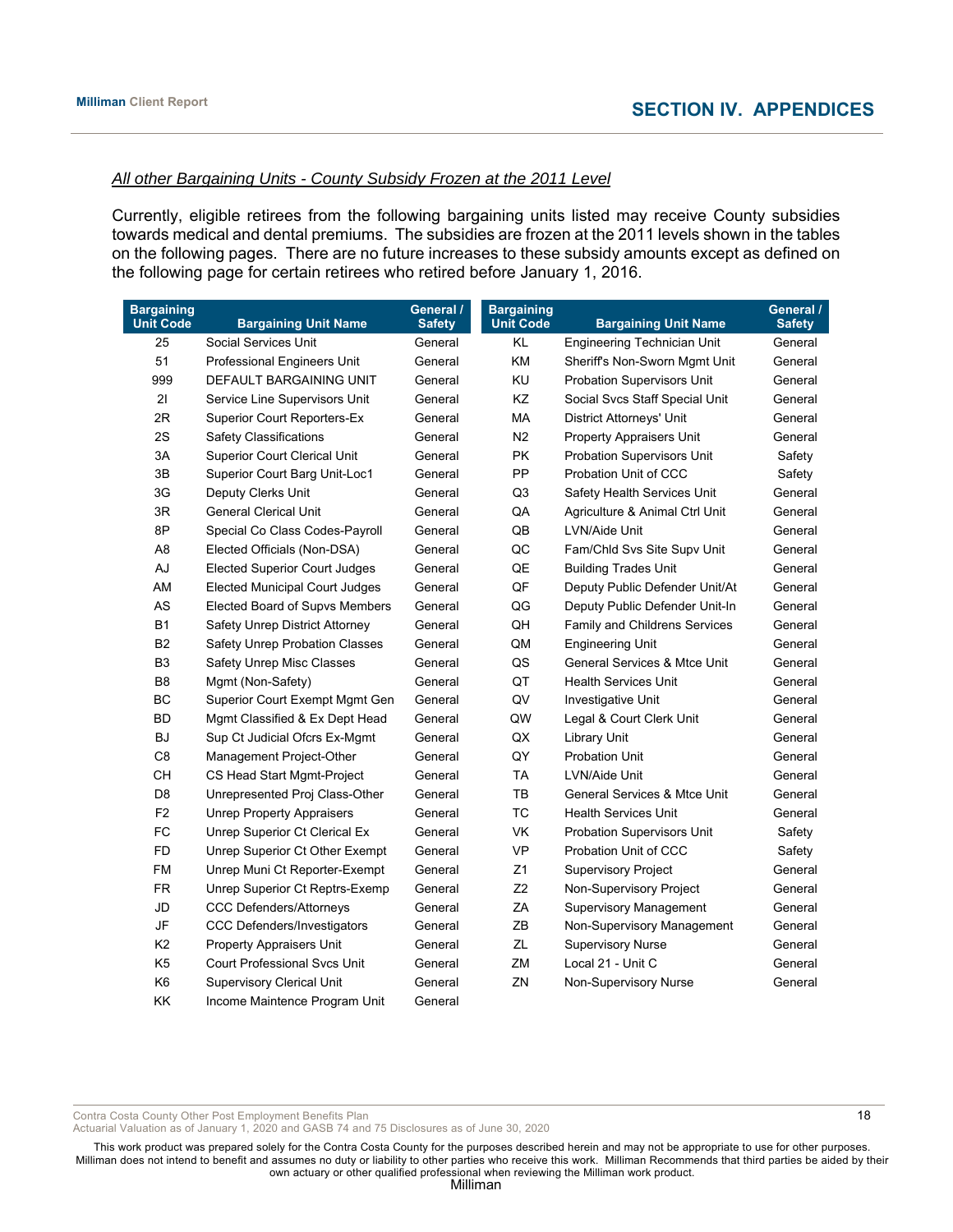#### Health Insurance Premium Rates (non-PEMHCA)

The following table shows monthly retiree health insurance premiums for the 2020 calendar year for coverage under various health plans sponsored by Contra Costa County, and the County's subsidies. Note that not all coverage tier combinations are shown below, please refer to the actual County published rates for details. The County's maximum frozen subsidies and subsidies in effect for 2020 are shown.

Retirees who retired before January 1, 2016 and opted in on the RSG Settlement Class are labeled pre 2016 retirees below with a higher County subsidy. Effective January 1, 2021, for these retirees, the amount of the County monthly medical plan premium maximum subsidy will increase by \$25 for the Medicare retiree only tier, the retiree plus one dependent on Medicare tier, and the retiree plus two or more dependents on Medicare tier.

| <b>Medical Plan</b>                                          | County's<br><b>Maximum</b><br><b>Subsidy</b><br>(Frozen) |          | 2020<br><b>Premium Rate</b> |          | County's<br><b>Subsidy for</b><br>2020 |          | <b>Retiree's</b><br>Share for 2020 |          |
|--------------------------------------------------------------|----------------------------------------------------------|----------|-----------------------------|----------|----------------------------------------|----------|------------------------------------|----------|
| Contra Costa Health Plan A                                   |                                                          |          |                             |          |                                        |          |                                    |          |
| Retiree on Basic Plan                                        | \$                                                       | 509.92   | \$                          | 892.18   | \$                                     | 509.92   | \$                                 | 382.26   |
| Retiree & 1 dependent on Basic Plan                          |                                                          | 1.214.90 |                             | 1.784.36 |                                        | 1.214.90 |                                    | 569.46   |
| Retiree & 2 or more dependents on Basic Plan (pre 2016 ret)  |                                                          | 1,364.90 |                             | 2,676.54 |                                        | 1,364.90 |                                    | 1,311.64 |
| Retiree & 2 or more dependents on Basic Plan (post 2015 ret) |                                                          | 1,214.90 |                             | 2,676.54 | 1,214.90                               |          |                                    | 1,461.64 |
| Pre 2016 and Post 2015 Retirees                              |                                                          |          |                             |          |                                        |          |                                    |          |
| Retiree on Medicare Coordination of Benefits (COB) Plan      | 420.27                                                   |          | 442.80                      |          | 420.27                                 |          | 22.53                              |          |
| Retiree & 1 dependent on Medicare COB Plan                   | 840.54                                                   |          | 885.61                      |          | 840.54                                 |          | 45.07                              |          |
| Retiree & 2 dependents on Medicare COB Plan                  |                                                          | 840.54   |                             | 1,328.41 |                                        | 840.54   |                                    | 487.87   |
| <b>Contra Costa Health Plan B</b>                            |                                                          |          |                             |          |                                        |          |                                    |          |
| Retiree on Basic Plan                                        |                                                          | 528.50   |                             | 989.00   |                                        | 528.50   |                                    | 460.50   |
| Retiree & 1 dependent on Basic Plan                          |                                                          | 1.255.79 |                             | 1.978.00 |                                        | 1.255.79 |                                    | 722.21   |
| Retiree & 2 or more dependents on Basic Plan (pre 2016 ret)  |                                                          | 1,405.79 |                             | 2,967.00 |                                        | 1,405.79 |                                    | 1,561.21 |
| Retiree & 2 or more dependents on Basic Plan (post 2015 ret) |                                                          | 1,255.79 |                             | 2,967.00 |                                        | 1,255.79 |                                    | 1,711.21 |
| Pre 2016 and Post 2015 Retirees                              |                                                          |          |                             |          |                                        |          |                                    |          |
| Retiree on Medicare COB Plan                                 |                                                          | 444.63   |                             | 456.09   |                                        | 444.63   |                                    | 11.46    |
| Retiree & dependent on Medicare COB Plan                     |                                                          | 889.26   |                             | 912.18   |                                        | 889.26   |                                    | 22.92    |
| Retiree & 2 dependents on Medicare COB Plan                  |                                                          | 889.26   |                             | 1,368.26 |                                        | 889.26   |                                    | 479.00   |

Contra Costa County Other Post Employment Benefits Plan 19 and 19 and 19 and 19 and 19 and 19 and 19 and 19 and 19 and 19 and 19 and 19 and 19 and 19 and 19 and 19 and 19 and 19 and 19 and 19 and 19 and 19 and 19 and 19 an

Actuarial Valuation as of January 1, 2020 and GASB 74 and 75 Disclosures as of June 30, 2020

This work product was prepared solely for the Contra Costa County for the purposes described herein and may not be appropriate to use for other purposes. Milliman does not intend to benefit and assumes no duty or liability to other parties who receive this work. Milliman Recommends that third parties be aided by their own actuary or other qualified professional when reviewing the Milliman work product.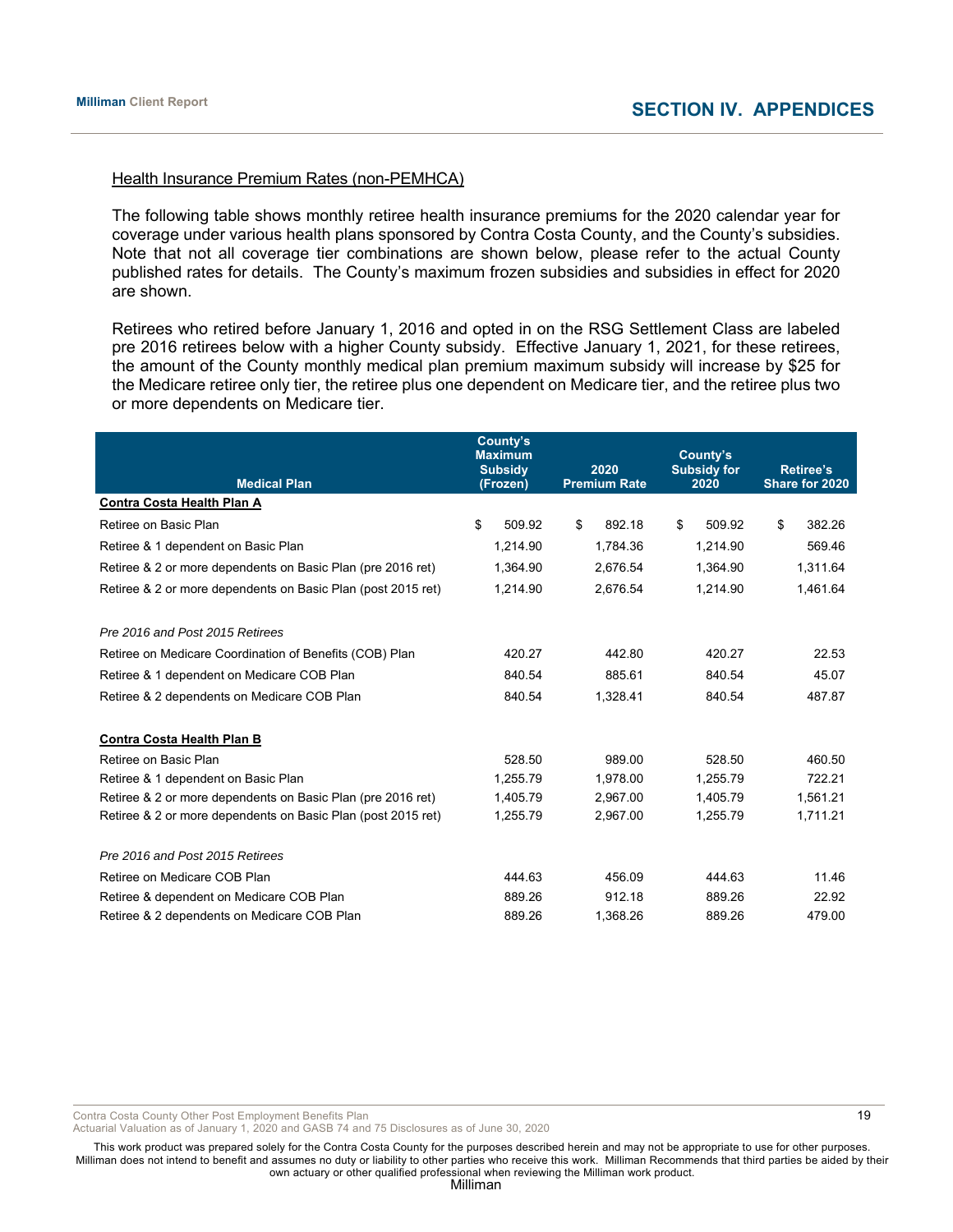# Health Insurance Premium Rates (Non-PEMHCA continued)

| <b>Medical Plan</b>                                          | <b>County's</b><br><b>Maximum</b><br><b>Subsidy</b><br>(Frozen) | 2020<br><b>Premium Rate</b> | County's<br><b>Subsidy for</b><br>2020 | <b>Retiree's</b><br>Share for 2020 |  |
|--------------------------------------------------------------|-----------------------------------------------------------------|-----------------------------|----------------------------------------|------------------------------------|--|
| Kaiser Permanente - Basic Plan A                             |                                                                 |                             |                                        |                                    |  |
| Retiree on Basic Plan                                        | \$<br>478.91                                                    | \$<br>879.23                | \$<br>478.91                           | \$<br>400.32                       |  |
| Retiree & 1 dependent on Basic Plan                          | 1,115.84                                                        | 1,758.46                    | 1,115.84                               | 642.62                             |  |
| Retiree & 2 or more dependents on Basic Plan (pre 2016 ret)  | 1,265.84                                                        | 2,637.69                    | 1,265.84                               | 1,371.85                           |  |
| Retiree & 2 or more dependents on Basic Plan (post 2015 ret) | 1,115.84                                                        | 2,637.69                    | 1,115.84                               | 1,521.85                           |  |
| Pre 2016 and Post 2015 Retirees                              |                                                                 |                             |                                        |                                    |  |
| Retiree on Medicare COB Plan                                 | 263.94                                                          | 386.21                      | 263.94                                 | 122.27                             |  |
| Retiree & 1 dependent on Medicare COB Plan                   | 712.79                                                          | 1,042.60                    | 712.79                                 | 329.81                             |  |
| Retiree & 2 dependents on Medicare COB Plan                  | 1,161.65                                                        | 1,042.60                    | 1,042.59                               | 0.01                               |  |
| Kaiser Permanente - Basic Plan B                             |                                                                 |                             |                                        |                                    |  |
| Retiree on Basic Plan                                        | 478.91                                                          | 698.82                      | 478.91                                 | 219.91                             |  |
| Retiree & 1 dependent on Basic Plan                          | 1,115.84                                                        | 1,397.64                    | 1,115.84                               | 281.80                             |  |
| Retiree & 2 or more dependents on Basic Plan (pre 2016 ret)  | 1,265.84                                                        | 2,096.46                    | 1,265.84                               | 830.62                             |  |
| Retiree & 2 or more dependents on Basic Plan (post 2015 ret) | 1,115.84                                                        | 2,096.46                    | 1,115.84                               | 980.62                             |  |
| Pre 2016 and Post 2015 Retirees                              |                                                                 |                             |                                        |                                    |  |
| Retiree on Medicare COB Plan                                 | 263.94                                                          | 292.77                      | 263.94                                 | 28.83                              |  |
| Retiree & 1 dependent on Medicare COB Plan                   | 712.79                                                          | 790.08                      | 712.79                                 | 77.29                              |  |
| Retiree & 2 dependents on Medicare COB Plan                  | 1,161.65                                                        | 790.08                      | 790.07                                 | 0.01                               |  |
| Kaiser Permanente - High Deductible                          |                                                                 |                             |                                        |                                    |  |
| Retiree on Basic Plan                                        | 478.91                                                          | 560.90                      | 478.91                                 | 81.99                              |  |
| Retiree & 1 dependent on Basic Plan                          | 1,115.84                                                        | 1,121.80                    | 1,115.84                               | 5.96                               |  |
| Retiree & 2 or more dependents on Basic Plan (pre 2016 ret)  | 1,265.84                                                        | 1,682.70                    | 1,265.84                               | 416.86                             |  |
| Retiree & 2 or more dependents on Basic Plan (post 2015 ret) | 1,115.84                                                        | 1,682.70                    | 1,115.84                               | 566.86                             |  |
| <u>Teamsters 856 Trust Fund KP Health Plan</u>               |                                                                 |                             |                                        |                                    |  |
| Retiree on Basic Plan                                        | 478.91                                                          | 690.80                      | 478.91                                 | 211.89                             |  |
| Retiree & 1 dependent on Basic Plan                          | 1,115.84                                                        | 1,423.76                    | 1,115.84                               | 307.92                             |  |
| Retiree & 2 or more dependents on Basic Plan (pre 2016 ret)  | 1,265.84                                                        | 2,043.36                    | 1,265.84                               | 777.52                             |  |
| Retiree & 2 or more dependents on Basic Plan (post 2015 ret) | 1,115.84                                                        | 2,043.36                    | 1,115.84                               | 927.52                             |  |

Contra Costa County Other Post Employment Benefits Plan 20 and the contract of the contract of the contract of the contract of the contract of the contract of the contract of the contract of the contract of the contract of

Actuarial Valuation as of January 1, 2020 and GASB 74 and 75 Disclosures as of June 30, 2020

This work product was prepared solely for the Contra Costa County for the purposes described herein and may not be appropriate to use for other purposes. Milliman does not intend to benefit and assumes no duty or liability to other parties who receive this work. Milliman Recommends that third parties be aided by their own actuary or other qualified professional when reviewing the Milliman work product.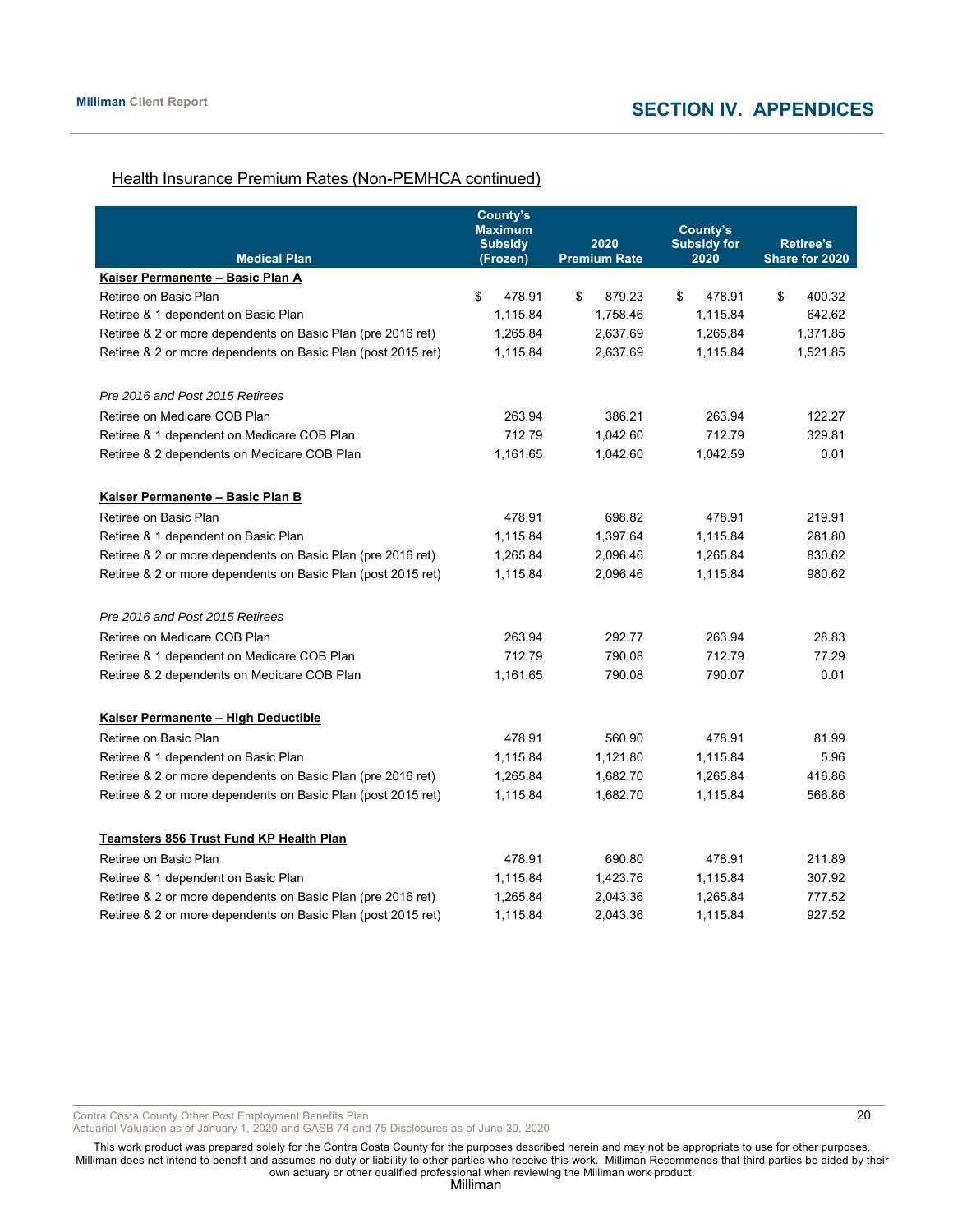#### Health Insurance Premium Rates (Non-PEMHCA continued)

| <b>Medical Plan</b>                                          | County's<br><b>Maximum</b><br><b>Subsidy</b><br>(Frozen) | 2020<br><b>Premium Rate</b> | County's<br><b>Subsidy for</b><br>2020 | <b>Retiree's</b><br>Share for 2020 |
|--------------------------------------------------------------|----------------------------------------------------------|-----------------------------|----------------------------------------|------------------------------------|
| Health Net HMO - Plan A                                      |                                                          |                             |                                        |                                    |
| Retiree on Basic Plan                                        | 627.79                                                   | 1,761.04                    | 627.79                                 | 1,133.25                           |
| Retiree & 1 dependent on Basic Plan                          | 1,540.02                                                 | 3,522.08                    | 1,540.02                               | 1,982.06                           |
| Retiree & 2 or more dependents on Basic Plan (pre 2016 ret)  | 1,690.02                                                 | 5,283.12                    | 1,690.02                               | 3,593.10                           |
| Retiree & 2 or more dependents on Basic Plan (post 2015 ret) | 1,540.02                                                 | 5,283.12                    | 1,540.02                               | 3,743.10                           |
| Pre 2016 and Post 2015 Retirees                              |                                                          |                             |                                        |                                    |
| Retiree on Medicare Seniority Plus Plan                      | 409.69                                                   | 663.07                      | 409.69                                 | 253.38                             |
| Retiree & 1 dependent on Medicare Seniority Plus Plan        | 819.38                                                   | 1,326.14                    | 819.38                                 | 506.76                             |
| Retiree & 2 dependents on Medicare Seniority Plus Plan       | 1,229.07                                                 | 1,989.21                    | 1,229.07                               | 760.14                             |
| <b>Health Net HMO - Plan B</b>                               |                                                          |                             |                                        |                                    |
| Retiree on Basic Plan                                        | 627.79                                                   | \$1,224.60                  | 627.79                                 | 596.81                             |
| Retiree & 1 dependent on Basic Plan                          | 1,540.02                                                 | 2,449.20                    | 1,540.02                               | 909.18                             |
| Retiree & 2 or more dependents on Basic Plan (pre 2016 ret)  | 1,690.02                                                 | 3,673.80                    | 1,690.02                               | 1,983.78                           |
| Retiree & 2 or more dependents on Basic Plan (post 2015 ret) | 1,540.02                                                 | \$3,673.80                  | 1,540.02                               | 2,133.78                           |
| Pre 2016 and Post 2015 Retirees                              |                                                          |                             |                                        |                                    |
| Retiree on Medicare Seniority Plus Plan                      | 409.69                                                   | 556.65                      | 409.69                                 | 146.96                             |
| Retiree & 1 dependent on Medicare Seniority Plus Plan        | 819.38                                                   | 1.113.30                    | 819.38                                 | 293.92                             |
| Retiree & 2 dependents on Medicare Seniority Plus Plan       | 1,229.07                                                 | 1,669.95                    | 1,229.07                               | 440.88                             |
| Health Net SmartCare HMO - Plan A                            |                                                          |                             |                                        |                                    |
| Retiree on Basic Plan                                        | 627.79                                                   | 1,322.48                    | 627.79                                 | 694.69                             |
| Retiree & 1 dependent on Basic Plan                          | 1,540.02                                                 | 2,644.96                    | 1,540.02                               | 1,104.94                           |
| Retiree & 2 or more dependents on Basic Plan (pre 2016 ret)  | 1,690.02                                                 | 3,967.44                    | 1,690.02                               | 2,277.42                           |
| Retiree & 2 or more dependents on Basic Plan (post 2015 ret) | 1,540.02                                                 | 3,967.44                    | 1,540.02                               | 2,427.42                           |
| Pre 2016 and Post 2015 Retirees                              |                                                          |                             |                                        |                                    |
| Retiree on Medicare Seniority Plus Plan                      | 467.13                                                   | 891.07                      | 467.13                                 | 423.94                             |
| Retiree & 1 dependent on Medicare Seniority Plus Plan        | 934.29                                                   | 1,782.14                    | 934.29                                 | 847.85                             |
| Retiree & 2 dependents on Medicare Seniority Plus Plan       | 934.29                                                   | 2,673.21                    | 934.29                                 | 1,738.92                           |

Contra Costa County Other Post Employment Benefits Plan 21

Actuarial Valuation as of January 1, 2020 and GASB 74 and 75 Disclosures as of June 30, 2020

This work product was prepared solely for the Contra Costa County for the purposes described herein and may not be appropriate to use for other purposes. Milliman does not intend to benefit and assumes no duty or liability to other parties who receive this work. Milliman Recommends that third parties be aided by their own actuary or other qualified professional when reviewing the Milliman work product.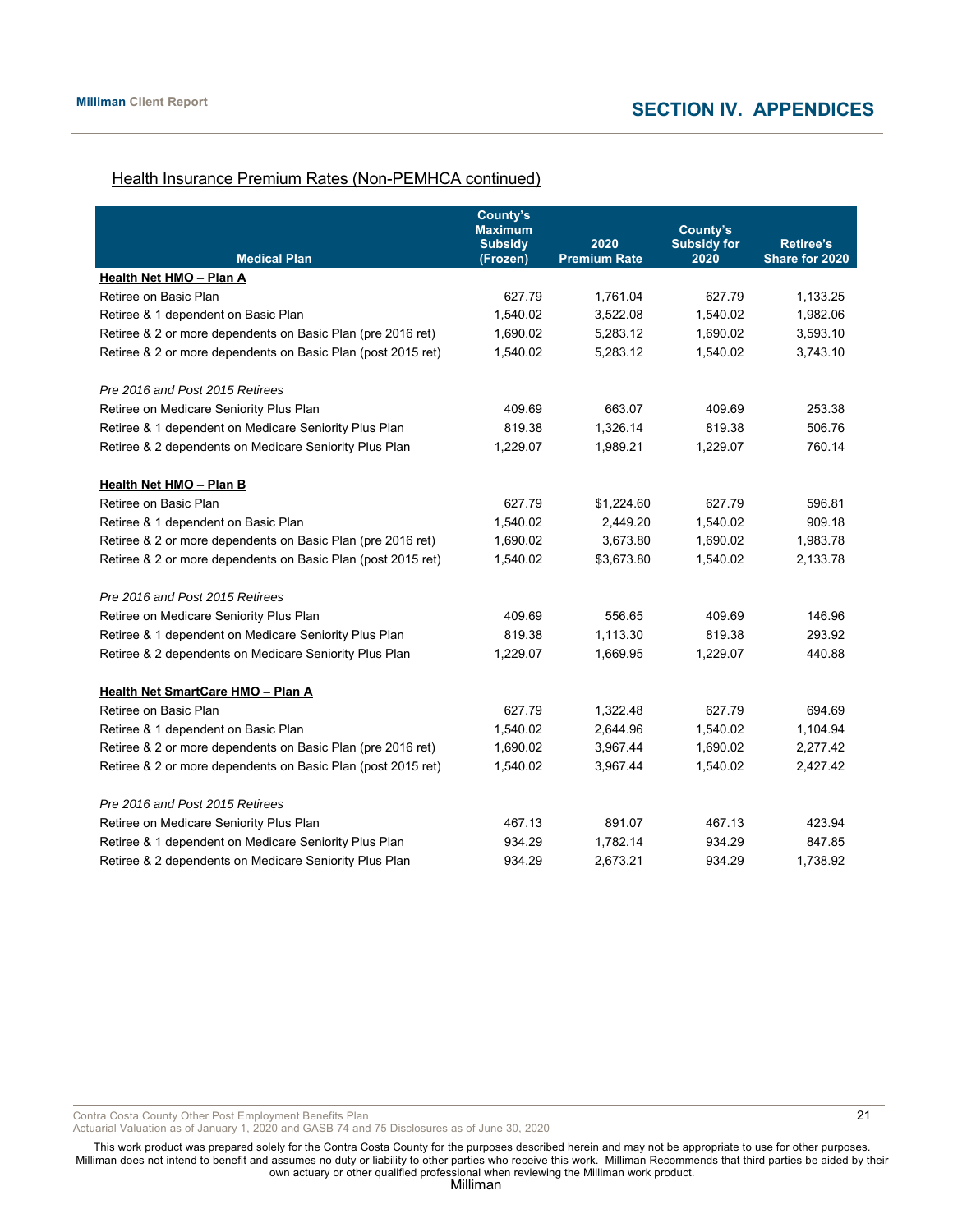# Health Insurance Premium Rates (Non-PEMHCA continued).

| <b>Medical Plan</b>                                          | County's<br><b>Subsidy</b><br>(Frozen) | 2020<br><b>Premium Rate</b> | County's<br><b>Subsidy for</b><br>2020 | Retiree's<br>Share for 2020 |
|--------------------------------------------------------------|----------------------------------------|-----------------------------|----------------------------------------|-----------------------------|
| Health Net SmartCare HMO - Plan B                            |                                        |                             |                                        |                             |
| Retiree on Basic Plan                                        | \$<br>627.79                           | \$<br>942.98                | \$<br>627.79                           | \$<br>315.19                |
| Retiree & 1 dependent on Basic Plan                          | 1,540.02                               | 1,885.96                    | 1,540.02                               | 345.94                      |
| Retiree & 2 or more dependents on Basic Plan (pre 2016 ret)  | 1,690.02                               | 2,828.94                    | 1,690.02                               | 1,138.92                    |
| Retiree & 2 or more dependents on Basic Plan (post 2015 ret) | 1,540.02                               | 2,828.94                    | 1,540.02                               | 1,288.92                    |
| Pre 2016 and Post 2015 Retirees                              |                                        |                             |                                        |                             |
| Retiree on Medicare Seniority Plus Plan                      | 467.13                                 | 816.21                      | 467.13                                 | 349.08                      |
| Retiree & 1 dependent on Medicare Seniority Plus Plan        | 934.29                                 | 1,632.42                    | 934.29                                 | 698.13                      |
| Retiree & 2 dependents on Medicare Seniority Plus Plan       | 934.29                                 | 2,448.63                    | 934.29                                 | 1,514.34                    |
| Health Net CA & Nat'l PPO - Basic Plan A                     |                                        |                             |                                        |                             |
| Retiree on Basic Plan                                        | 604.60                                 | 2,691.46                    | 604.60                                 | 2,086.86                    |
| Retiree & 1 dependent on Basic Plan                          | 1,436.25                               | 5,382.92                    | 1,436.25                               | 3,946.67                    |
| Retiree & 2 or more dependents on Basic Plan (pre 2016 ret)  | 1.586.25                               | 8.074.38                    | 1.586.25                               | 6,488.13                    |
| Retiree & 2 or more dependents on Basic Plan (post 2015 ret) | 1,436.25                               | 8,074.38                    | 1,436.25                               | 6,638.13                    |
| Pre 2016 and Post 2015 Retirees                              |                                        |                             |                                        |                             |
| Retiree on PPO Medicare Plan B                               | 563.17                                 | 1,231.57                    | 563.17                                 | 668.40                      |
| Retiree & 1 dependent on PPO Medicare Plan                   | 1,126.24                               | 2,463.14                    | 1,126.24                               | 1,336.90                    |
| Retiree & 2 dependents on PPO Medicare Plan                  | 1,126.24                               | 3,694.71                    | 1,126.24                               | 2,568.47                    |

Contra Costa County Other Post Employment Benefits Plan 20 and 20 and 22 and 20 and 22 and 22 and 22 and 22 and 22 and 22 and 22 and 22 and 22 and 22 and 22 and 22 and 20 and 22 and 20 and 20 and 20 and 20 and 20 and 20 an

Actuarial Valuation as of January 1, 2020 and GASB 74 and 75 Disclosures as of June 30, 2020

This work product was prepared solely for the Contra Costa County for the purposes described herein and may not be appropriate to use for other purposes. Milliman does not intend to benefit and assumes no duty or liability to other parties who receive this work. Milliman Recommends that third parties be aided by their own actuary or other qualified professional when reviewing the Milliman work product.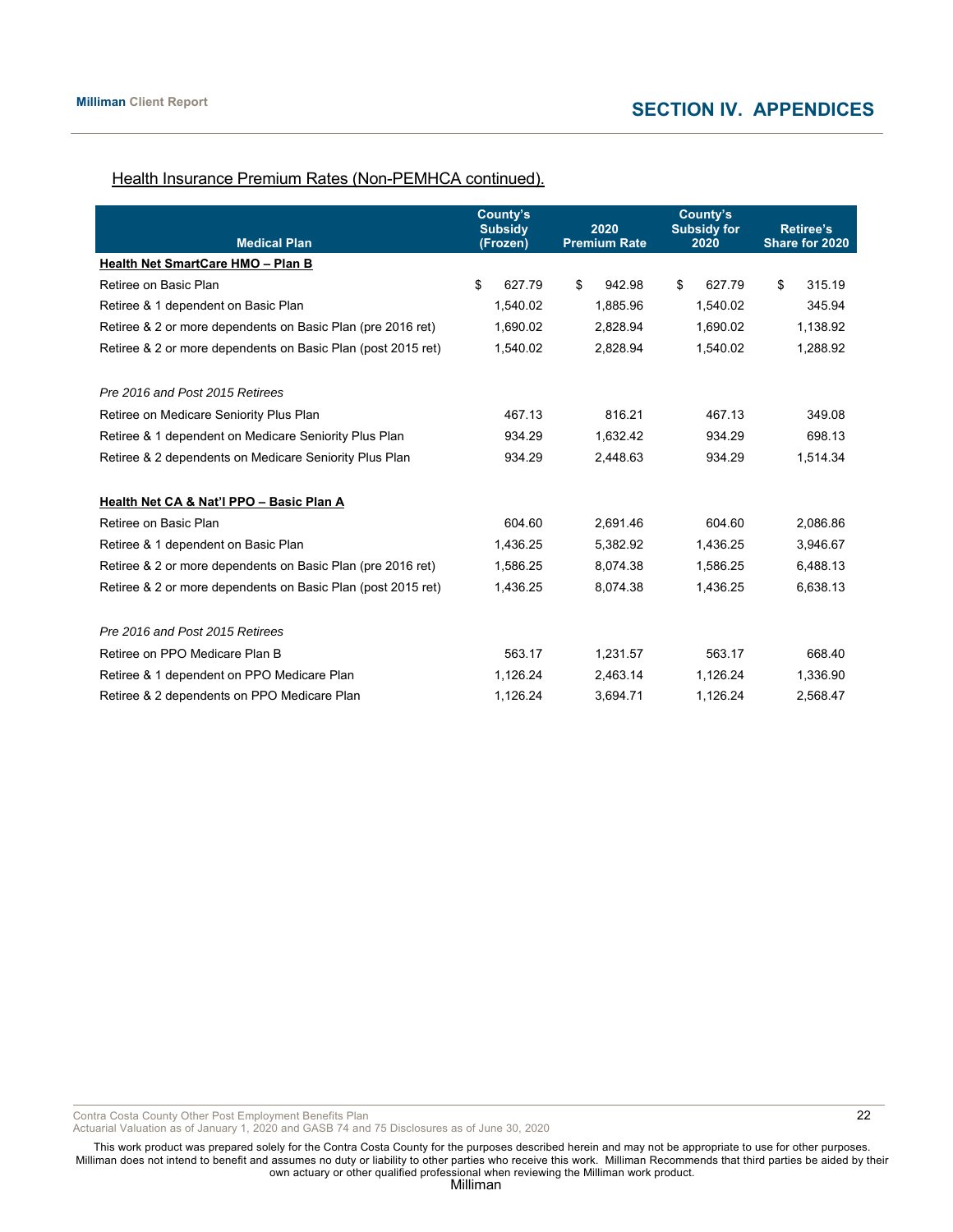# PEMHCA Health Plan Premium Rates

Eligible retirees from the bargaining units 4N, A8, B8, BD, BF, BS, F8, FW, HA, V#, VH, VN, and XJ can choose to enroll in health plans sponsored by CalPERS based on their region residency (Region 1 – Northern California, Region 2 – Southern California other than Los Angeles Region, Region 3 - Los Angeles, and Out of State of California). The following table shows the monthly Region 1 health insurance premiums for the 2020 calendar year:

|                            | <b>Monthly Premium Rates - Effective January 1, 2020</b> |                    |                                       |                          |                    |  |
|----------------------------|----------------------------------------------------------|--------------------|---------------------------------------|--------------------------|--------------------|--|
|                            | <b>Single</b>                                            |                    | 2-Party                               |                          | <b>Family</b>      |  |
|                            | Under 65                                                 | Over <sub>65</sub> | <b>Under 65</b><br>Over <sub>65</sub> | <b>Under 65</b>          | Over <sub>65</sub> |  |
| Anthem HMO Select          | \$<br>868.98                                             | \$<br>388.15       | \$<br>1,737.96<br>\$                  | 776.30<br>2,259.35<br>\$ | \$<br>1,164.45     |  |
| Anthem EPO Del Norte       | 861.18                                                   | n/a                | 1,722.36                              | 2,239.07<br>n/a          | n/a                |  |
| <b>Anthem Traditional</b>  | 1,184.84                                                 | 388.15             | 2,369.68                              | 776.30<br>3,080.58       | 1,164.45           |  |
| <b>Blue Shield Access+</b> | 1,127.77                                                 | n/a                | 2,255.54                              | n/a<br>2,932.20          | n/a                |  |
| <b>Blue Shield Trio</b>    | 833.00                                                   | n/a                | 1,666.00                              | n/a<br>2,165.80          | n/a                |  |
| <b>HealthNet SmartCare</b> | 1,000.52                                                 | n/a                | 2,001.04                              | n/a<br>2,601.35          | n/a                |  |
| Kaiser Permanente          | 768.49                                                   | 339.43             | 1,536.98                              | 1,998.07<br>678.86       | 1,018.29           |  |
| <b>PERS Choice</b>         | 861.18                                                   | 351.39             | 1,722.36                              | 702.78<br>2,239.07       | 1,054.17           |  |
| <b>PERS Select</b>         | 520.29                                                   | 351.39             | 1,040.58                              | 702.78<br>1,352.75       | 1,054.17           |  |
| PERSCare                   | 1,133.14                                                 | 384.78             | 2,266.28                              | 769.56<br>2,946.16       | 1,154.34           |  |
| United Healthcare          | 899.94                                                   | 327.03             | 1,799.88                              | 654.06<br>2,339.84       | 981.09             |  |
| Western Health Advantage   | 731.96                                                   | n/a                | 1,463.92                              | 1,903.10<br>n/a          | n/a                |  |
| <b>PORAC</b>               | 774.00                                                   | 513.00             | 1,699.00                              | 1,022.00<br>2,199.00     | 1,635.00           |  |
| Contra Costa Health Plan*  | 1,137.10                                                 | 976.66             | 2,274.20                              | 1,953.32<br>2,956.46     | 2,475.12           |  |

Offered by the Contra Costa County Health Plan to Contra Costa County employees only. Not available through **PEMHCA** 

#### Dental Plan Premiums

The following table shows monthly retiree dental insurance premiums for the 2020 calendar year. County subsidies vary based on retiree's medical plan enrollment election and bargaining unit upon retirement.

| <b>Plan</b>                                       | <b>Monthly Premiums</b> |
|---------------------------------------------------|-------------------------|
|                                                   |                         |
| Delta Dental Premier PPO - \$1,800 Annual Maximum |                         |
| Retiree                                           | \$46.52                 |
| Retiree + 1 and Retiree +2 or more                | 105.08                  |
|                                                   |                         |
|                                                   |                         |
| Retiree                                           | \$29.06                 |
| Retiree + 1 and Retiree +2 or more                | 62.81                   |
| Delta Care (HMO)                                  |                         |

Contra Costa County Other Post Employment Benefits Plan 23 and 23 and 23 and 23 and 23 and 23 and 23 and 23 and 23 and 23 and 23 and 23 and 23 and 23 and 23 and 23 and 23 and 2012 12:30 and 2012 12:30 and 2012 12:30 and 20

Actuarial Valuation as of January 1, 2020 and GASB 74 and 75 Disclosures as of June 30, 2020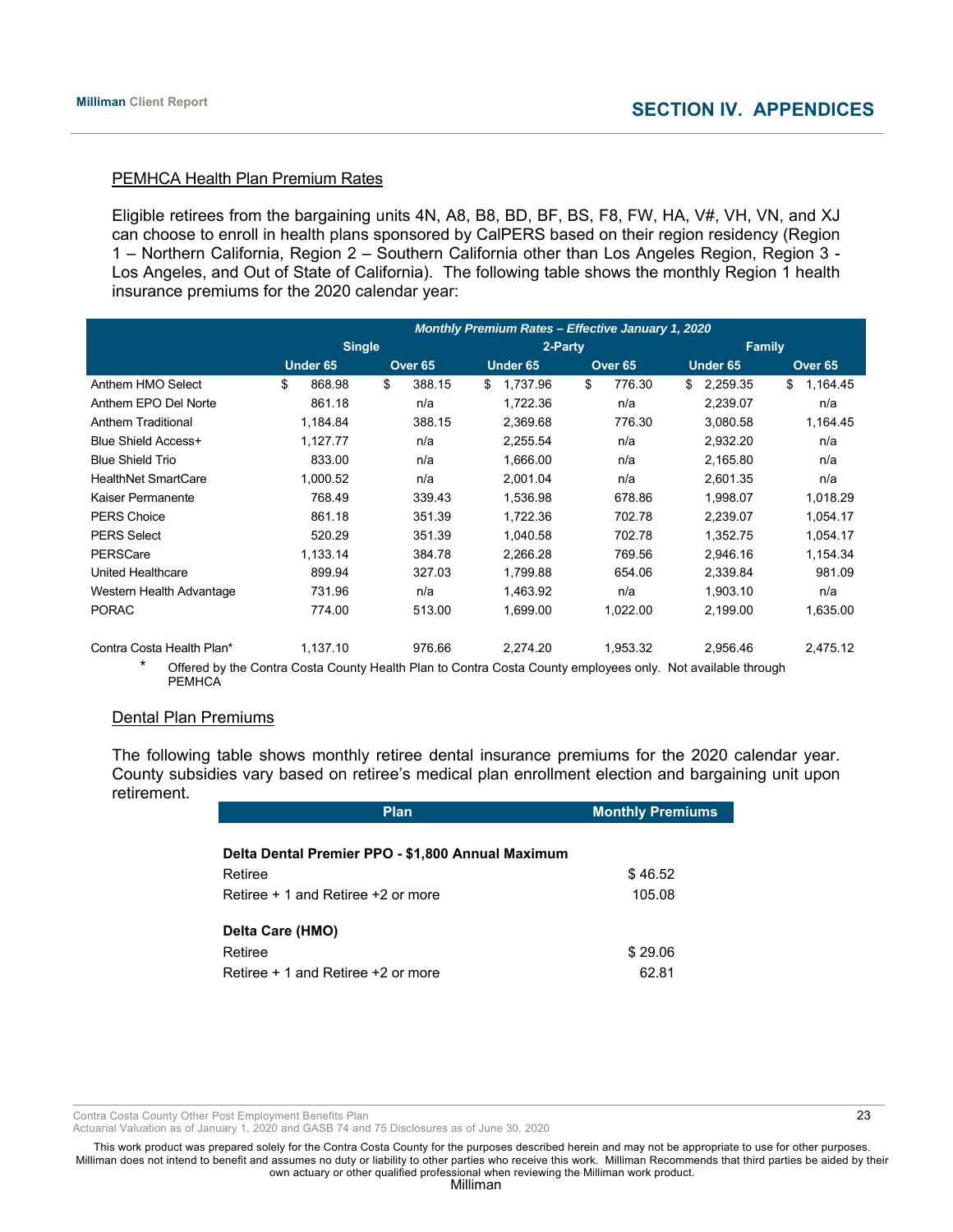#### **Appendix B. Actuarial Cost Method and Assumptions**

#### *Actuarial Cost Method*

The actuarial cost method used for determining the benefit obligations is the individual Entry Age Normal Cost Method. Under the principles of this method, the actuarial present value of the projected benefits of each individual included in the valuation is allocated as a level percentage of expected salary for each year of employment between entry age (defined as age at hire) and assumed exit.

The portion of this actuarial present value allocated to a valuation year is called the normal cost. The portion of this actuarial present value not provided for at a valuation date by the sum of (a) the actuarial value of the assets, and (b) the actuarial present value of future normal costs is called the Unfunded Actuarial Accrued Liability (UAAL).

The Actuarial Value of Assets is equal to the market value of assets as of the measurement date. The actuarial assumptions are summarized below.

#### *Economic Assumptions*

| Discount Rate (Liabilities) | 5.85% |
|-----------------------------|-------|
| General Inflation           | 2.75% |

We have used a discount rate of 5.85% in this valuation to reflect the County's current policy of partially funding its OPEB liabilities. This rate is derived based on the fund's investment policy, level of partial funding, and includes a 2.75% long-term inflation assumption. County OPEB Irrevocable Trust assets are invested in the Public Agency Retirement Services' Highmark Portfolio. Based on the portfolio's target allocation (shown below), the average return of Trust assets over the next 50 years is expected to be 5.83%.

| <b>Asset Class</b>                                | <b>Expected 1-Year</b><br><b>Nominal Return</b> | <b>Targeted Asset</b><br><b>Allocation</b> |
|---------------------------------------------------|-------------------------------------------------|--------------------------------------------|
| Cash                                              | 2.10%                                           | 1.0%                                       |
| U.S. Fixed Income                                 | 3.43%                                           | 43.0%                                      |
| Domestic Equity Large Cap                         | 7.51%                                           | 19.0%                                      |
| Domestic Equity Mid Cap                           | 8.17%                                           | 6.0%                                       |
| Domestic Equity Small Cap                         | 9.28%                                           | $9.0\%$                                    |
| International Equity (Developed)                  | 9.63%                                           | 10.0%                                      |
| Global Equity                                     | 8.66%                                           | 8.0%                                       |
| Real Estate (U.S. REITs)                          | 8.22%                                           | 4.0%                                       |
| Expected Arithmetic Mean Annual Return (50 years) |                                                 | 6.23%                                      |
| Expected Geometric Mean Annual Return (50 years)  |                                                 | 5.83%                                      |

Contra Costa County Other Post Employment Benefits Plan 2008 2008 2009 2008 2009 2009 2009 2012 2013

Actuarial Valuation as of January 1, 2020 and GASB 74 and 75 Disclosures as of June 30, 2020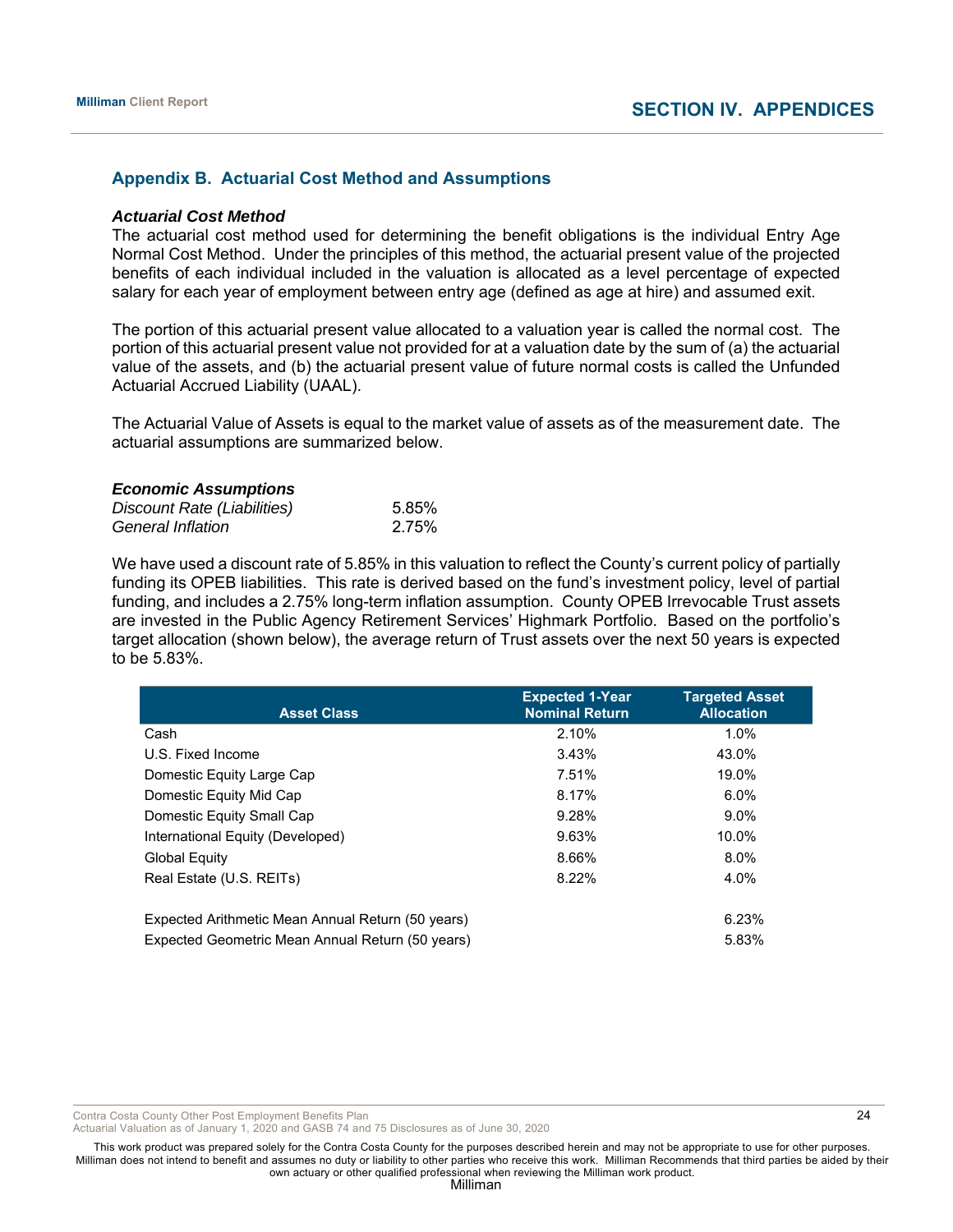#### *Assumed Salary Increases (Applied to Individual Entry Age Normal Cost Method)*

The assumed annual rates of compensation increases used for the EAN actuarial cost method are the same as the assumption used in the December 31, 2018 CCCERA Actuarial Valuation.

| <b>General</b> | <b>Safety</b> |
|----------------|---------------|
| 15.66%         | 16.69%        |
| 10.49%         | 11.52%        |
| 8.69%          | 9.20%         |
| 7.14%          | 8.17%         |
| 6.10%          | 6.10%         |
| 5.59%          | 5.33%         |
| 5.07%          | 5.07%         |
| 4.81%          | 4.81%         |
| 4.71%          | 4.71%         |
| 4.61%          | 4.61%         |
| 4.50%          | 4.55%         |
| 4.40%          | 4.50%         |
| 4.30%          | 4.45%         |
| 4.19%          | 4.40%         |
| 4.09%          | 4.35%         |
| 4.04%          | 4.30%         |
| 3.99%          | 4.30%         |
| 3.93%          | 4.30%         |
| 3.88%          | 4.30%         |
| 3.83%          | 4.30%         |
| 3.78%          | 4.30%         |
|                |               |

#### *Demographic Assumptions*

Below is a summary of the assumed rates for mortality, retirement, disability and withdrawal, which are consistent with assumptions used in the December 31, 2018 CCCERA Actuarial Valuation.

#### *Post-Retirement Mortality*

Healthy: For General Members: Pub-2010 General Healthy Retiree Amount-Weighted Above-Median Mortality Table (separate tables for males and females), projected generationally with the two-dimensional mortality improvement scale MP-2018.

> For Safety Members: Pub-2010 Safety Healthy Retiree Amount-Weighted Above-Median Mortality Table (separate tables for males and females) multiplied by 105% for males and 100% for females, projected generationally with the two-dimensional mortality improvement scale MP-2018.

Contra Costa County Other Post Employment Benefits Plan 2008 20 25

Actuarial Valuation as of January 1, 2020 and GASB 74 and 75 Disclosures as of June 30, 2020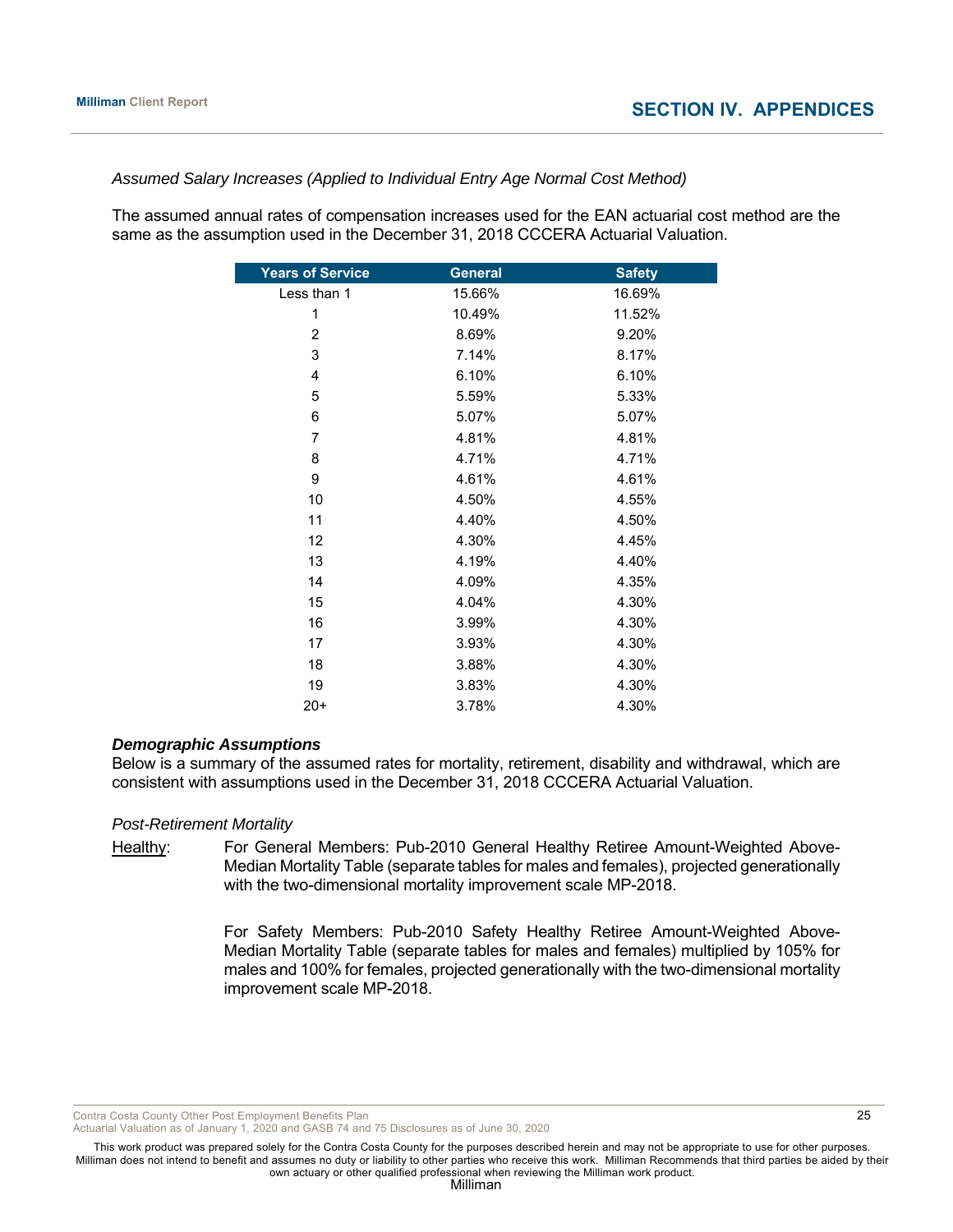Disabled: For General Members: Pub-2010 Non-Safety Disabled Retiree Amount-Weighted Mortality Table (separate tables for males and females) multiplied by 105% for males and 100% for females, projected generationally with the two-dimensional mortality improvement scale MP-2018.

> For Safety Members: Pub-2010 Safety Disabled Retiree Amount-Weighted Mortality Table (separate tables for males and females) multiplied by 105% for males and 100% for females, projected generationally with the two-dimensional mortality improvement scale MP-2018.

Beneficiaries: Pub-2010 Contingent Survivor Amount-Weighted Above-Median Mortality Table (separate tables for males and females) multiplied by 105% for males and females, projected generationally with the two-dimensional mortality improvement scale MP-2018.

#### *Pre-Retirement Mortality*

 For General Members: Pub-2010 General Employee Amount-Weighted Above-Median Mortality Table (separate tables for males and females), projected generationally with the two-dimensional mortality improvement scale MP-2018.

 For Safety Members: Pub-2010 Safety Employee Amount-Weighted Above-Median Mortality Table (separate tables for males and females), projected generationally with the two-dimensional mortality improvement scale MP-2018.

| Age | General Tier 3/5<br><b>PEPRA</b> | <b>Safety (All Tiers)</b> |
|-----|----------------------------------|---------------------------|
| 20  | 0.01%                            | 0.02%                     |
| 25  | 0.02%                            | 0.16%                     |
| 30  | 0.03%                            | 0.32%                     |
| 35  | 0.05%                            | 0.46%                     |
| 40  | 0.08%                            | 0.56%                     |
| 45  | 0.11%                            | 0.90%                     |
| 50  | 0.13%                            | 2.54%                     |
| 55  | 0.16%                            | 3.80%                     |
| 60  | 0.22%                            | 4.30%                     |
| 65  | 0.25%                            | 4.50%                     |
| 70  | 0.25%                            | 4.50%                     |
|     |                                  |                           |

#### *Disability*

Contra Costa County Other Post Employment Benefits Plan 26

Actuarial Valuation as of January 1, 2020 and GASB 74 and 75 Disclosures as of June 30, 2020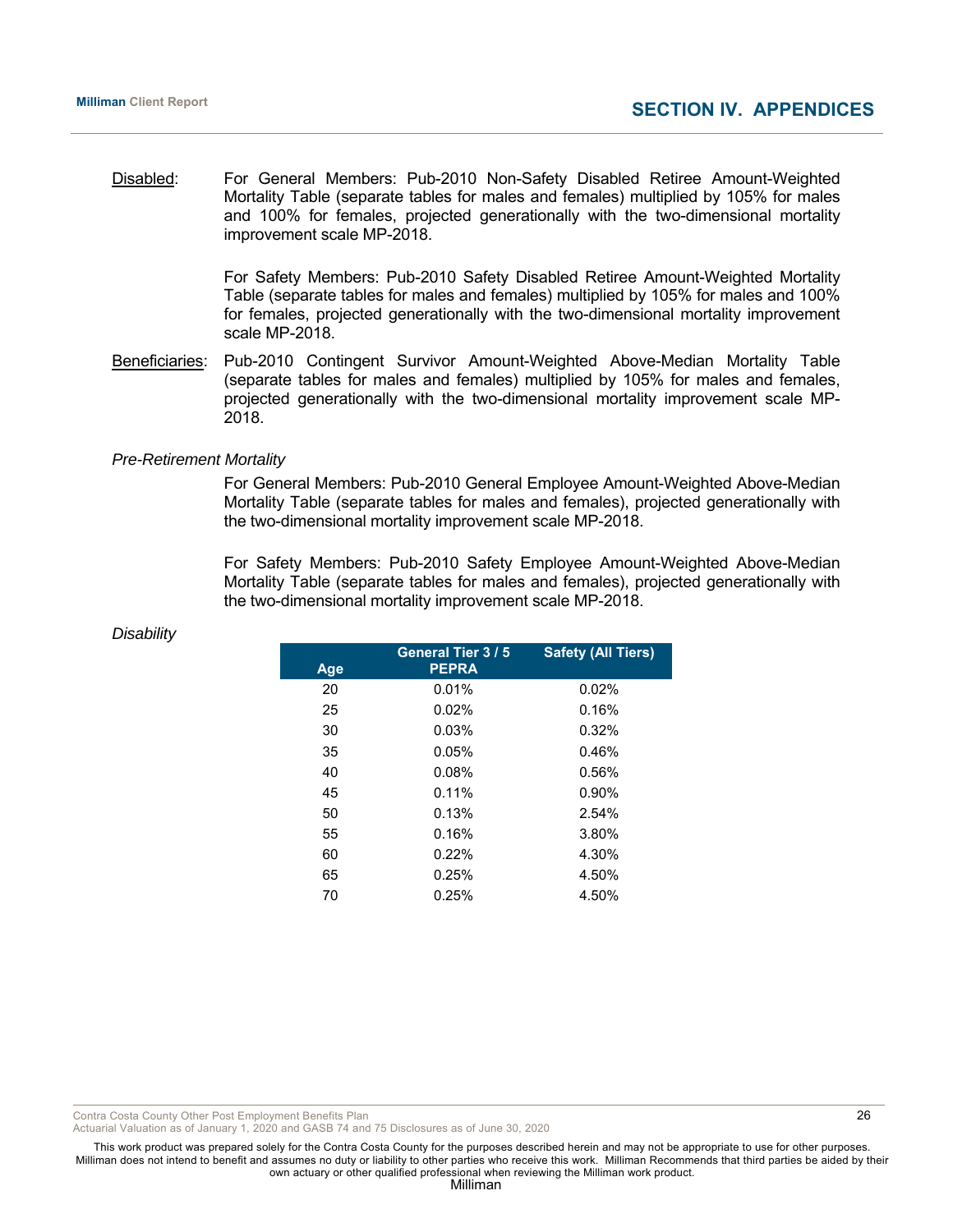*Retirement –* We have applied the General Tier 3 (Enhanced) rates for all General employees and Safety Tier A (Enhanced) rates for all Safety employees since nearly all current employees are in these two pension tiers, with the exception of those who were hired after January 1, 2013 as the PEPRA tiers.

|           | <b>General</b> | <b>General</b>     | <b>General</b> | <b>Safety</b>    | <b>Safety</b>     | <b>Safety</b> |
|-----------|----------------|--------------------|----------------|------------------|-------------------|---------------|
| Age       | Tier 3 < 30 Yr | Tier $3 \ge 30$ yr | <b>PEPRA</b>   | Tier $A < 30$ yr | Tier A $>=$ 30 yr | <b>PEPRA</b>  |
| 45        | 0.00%          | 0.00%              | 0.00%          | 7.00%            | 8.75%             | 0.00%         |
| 46        | 0.00%          | 0.00%              | 0.00%          | 3.00%            | 3.75%             | 0.00%         |
| 47        | 0.00%          | 0.00%              | 0.00%          | 10.00%           | 12.50%            | 0.00%         |
| 48        | 0.00%          | 0.00%              | 0.00%          | 10.00%           | 12.50%            | 0.00%         |
| 49        | 0.00%          | 0.00%              | 0.00%          | 25.00%           | 31.25%            | 0.00%         |
| 50        | 4.00%          | 7.20%              | 0.00%          | 25.00%           | 31.25%            | 5.00%         |
| 51        | 3.00%          | 5.40%              | 0.00%          | 25.00%           | 31.25%            | 4.00%         |
| 52        | 3.00%          | 5.40%              | 2.00%          | 18.00%           | 22.50%            | 4.00%         |
| 53        | 4.00%          | 7.20%              | 3.00%          | 18.00%           | 22.50%            | 5.00%         |
| 54        | 6.00%          | 10.80%             | 3.00%          | 18.00%           | 22.50%            | 6.00%         |
| 55        | 8.00%          | 14.40%             | 5.00%          | 20.00%           | 30.00%            | 10.00%        |
| 56        | 8.00%          | 9.60%              | 5.00%          | 20.00%           | 30.00%            | 10.00%        |
| 57        | 9.00%          | 10.80%             | 6.00%          | 22.00%           | 33.00%            | 18.00%        |
| 58        | 10.00%         | 12.00%             | 6.00%          | 22.00%           | 33.00%            | 18.00%        |
| 59        | 12.00%         | 14.40%             | 8.00%          | 22.00%           | 33.00%            | 18.00%        |
| 60        | 13.00%         | 15.60%             | 8.00%          | 25.00%           | 37.50%            | 18.00%        |
| 61        | 18.00%         | 21.60%             | 12.00%         | 25.00%           | 37.50%            | 20.00%        |
| 62        | 22.00%         | 26.40%             | 18.00%         | 25.00%           | 37.50%            | 20.00%        |
| 63        | 22.00%         | 26.40%             | 18.00%         | 30.00%           | 45.00%            | 20.00%        |
| 64        | 25.00%         | 30.00%             | 20.00%         | 40.00%           | 60.00%            | 25.00%        |
| 65        | 32.00%         | 32.00%             | 25.00%         | 100.00%          | 100.00%           | 100.00%       |
| 66        | 32.00%         | 32.00%             | 25.00%         | 100.00%          | 100.00%           | 100.00%       |
| 67        | 30.00%         | 30.00%             | 25.00%         | 100.00%          | 100.00%           | 100.00%       |
| 68        | 30.00%         | 30.00%             | 25.00%         | 100.00%          | 100.00%           | 100.00%       |
| 69        | 30.00%         | 30.00%             | 25.00%         | 100.00%          | 100.00%           | 100.00%       |
| $70 - 74$ | 35.00%         | 35.00%             | 40.00%         | 100.00%          | 100.00%           | 100.00%       |
| 75        | 100.00%        | 100.00%            | 100.00%        | 100.00%          | 100.00%           | 100.00%       |

Contra Costa County Other Post Employment Benefits Plan 27 and 27 and 27 and 27 and 27 and 27 and 27 and 27 and 27 and 27 and 27 and 27 and 27 and 27 and 27 and 27 and 27 and 27 and 27 and 27 and 27 and 27 and 27 and 28 an

Actuarial Valuation as of January 1, 2020 and GASB 74 and 75 Disclosures as of June 30, 2020

This work product was prepared solely for the Contra Costa County for the purposes described herein and may not be appropriate to use for other purposes. Milliman does not intend to benefit and assumes no duty or liability to other parties who receive this work. Milliman Recommends that third parties be aided by their own actuary or other qualified professional when reviewing the Milliman work product.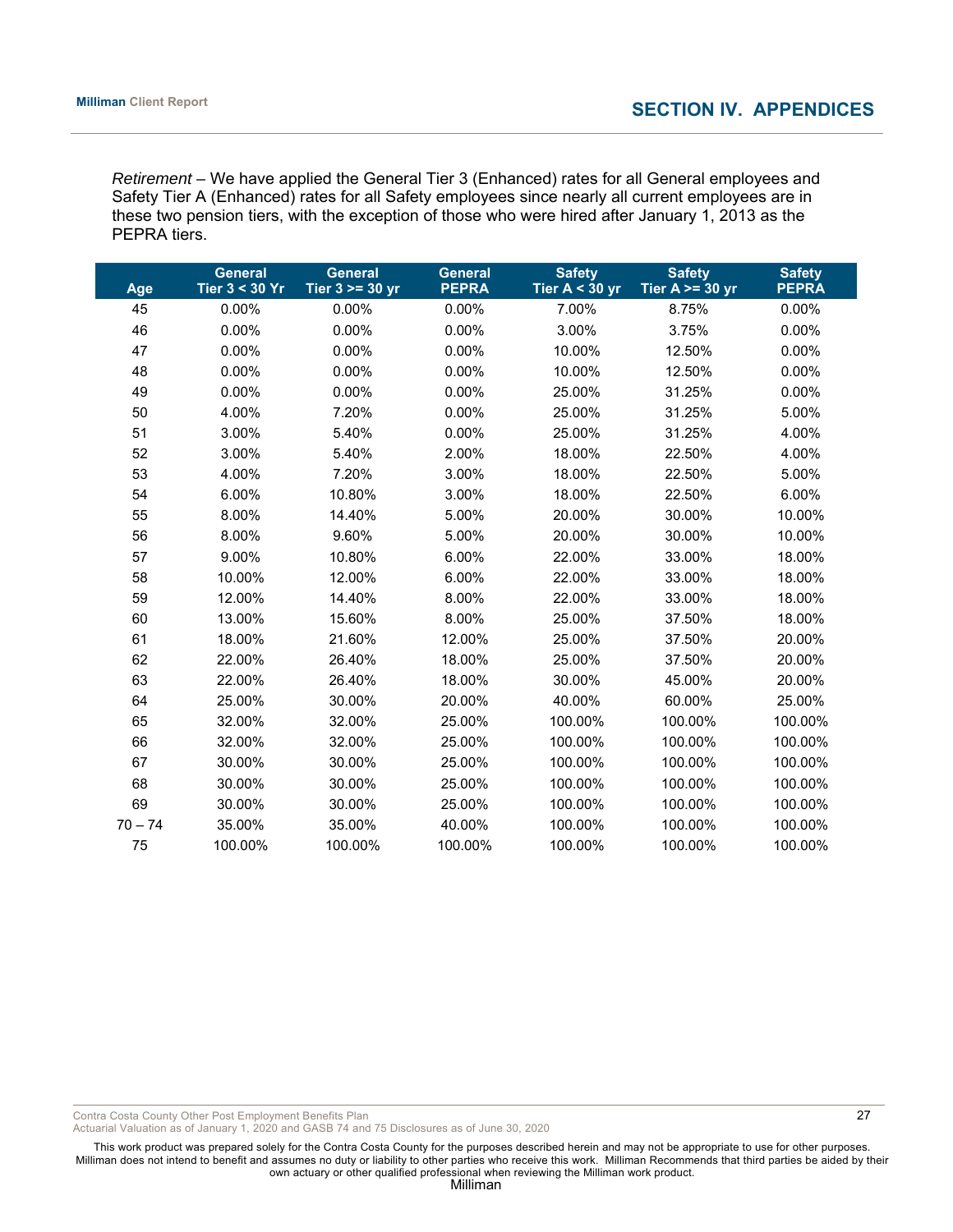| <b>Years of Service</b> | <b>General</b> | <b>Safety</b> |
|-------------------------|----------------|---------------|
| Less than 1             | 14.00%         | 12.50%        |
| 1                       | 9.50%          | 10.00%        |
| 2                       | 9.25%          | 8.25%         |
| 3                       | 6.50%          | 5.75%         |
| 4                       | 5.25%          | 5.00%         |
| 5                       | 5.00%          | 4.25%         |
| 10                      | 3.25%          | 2.25%         |
| 15                      | 2.25%          | 1.70%         |
| 20 or more              | 1.25%          | 0.75%         |

*Withdrawal* – Sample probabilities of terminating employment with the County are shown below for selected years of County service.

#### *Coverage Election Assumptions*

*Retiree Coverage –* We have assumed 85% of new retirees hired before the exclusion date stated in Appendix A will elect medical and dental coverage at retirement. For employees hired after the exclusion date stated in Appendix A, we assumed 50% will elect to enroll in the health plans without any County subsidy.

*Spouse Coverage* – We have assumed 50% of new General retirees and 60% of new Safety retirees electing coverage will elect spouse medical and dental coverage at retirement.

*Spouse Age* – Female spouses are assumed to be three years younger than male spouses.

*Dependent Coverage –* We have assumed 30% of retirees with no spouse coverage will elect coverage for a dependent child until age 65 and 50% of retirees with spouse coverage will elect coverage for a dependent child until age 65.

*Health Plan Election* – We have assumed that new retirees will remain enrolled in the same plan they were enrolled in as actives. For actives who waived coverage, we have assumed that they will elect Kaiser plan coverage. For retirees enrolled in either the CalPERS Anthem or Blue Shield plans, we assumed they will transfer to the Kaiser Medicare Supplement plan upon reaching age 65, as the CalPERS health plan no longer offers Anthem or Blue Shield coverage for Medicare eligible retirees.

Contra Costa County Other Post Employment Benefits Plan 20 and 20 and 20 and 20 and 28 and 28 and 28 and 28 and 28 and 28 and 28 and 28 and 28 and 28 and 28 and 28 and 28 and 28 and 20 and 20 and 20 and 20 and 20 and 20 an

Actuarial Valuation as of January 1, 2020 and GASB 74 and 75 Disclosures as of June 30, 2020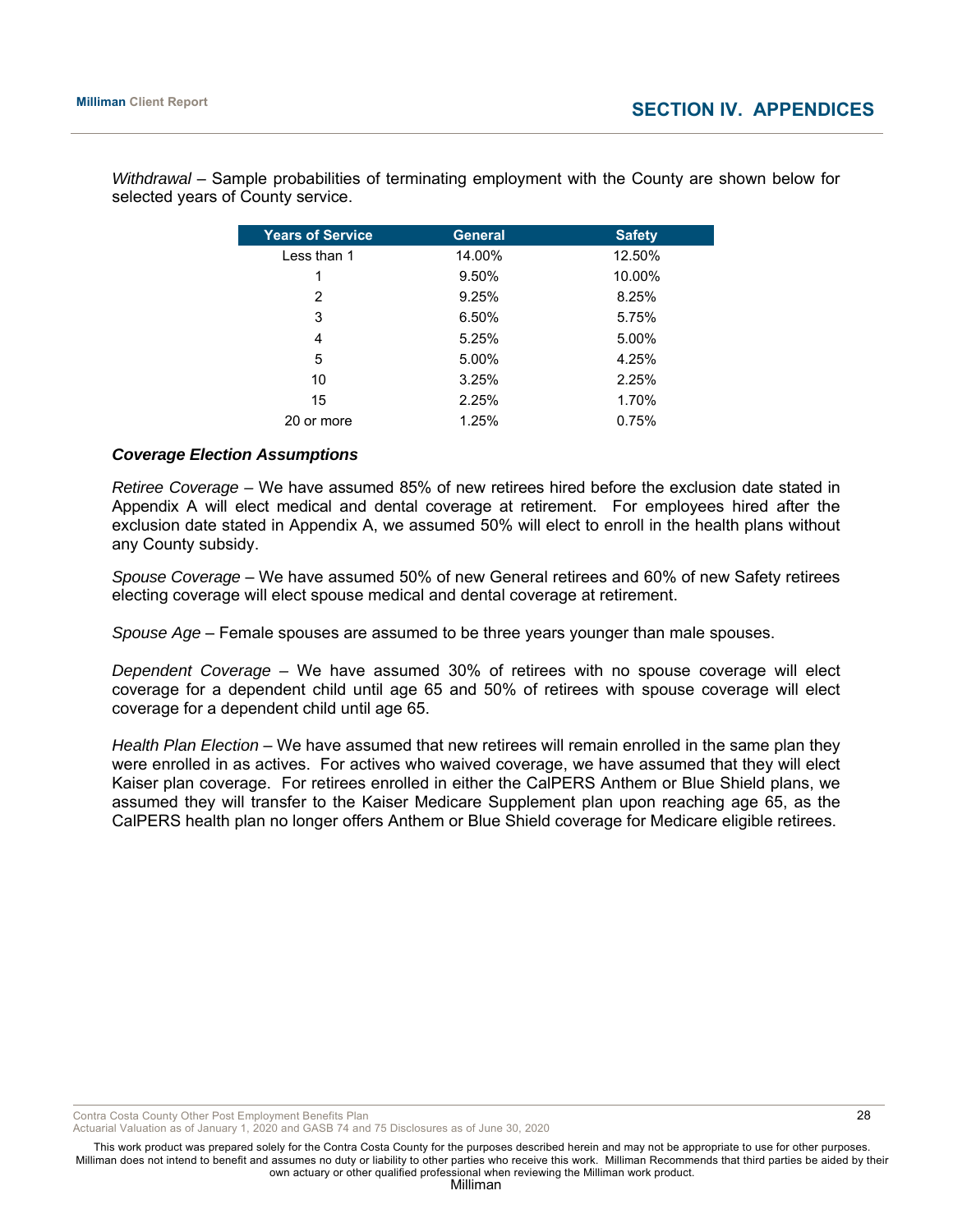#### *Valuation of Retiree Premium Subsidy Due to Active Health Costs*

Currently, the County and California PERS (PEMHCA) health plans charge the same premiums for retirees who are not yet eligible for Medicare as for active employees. Therefore, the retiree premium rates are being subsidized by the inclusion of active lives in setting rates. (Premiums calculated only based on retiree health claims experience would have resulted in higher retiree premiums.) GASB 74/75 requires that the value of this subsidy be recognized as a liability in valuations of OPEB costs.

To account for the fact that per member health costs vary depending on age (higher health costs at older ages), we calculated equivalent per member per month (PMPM) costs that vary by age based on the age distribution of covered members, and based on relative cost factors by age. The relative cost factors were developed from the Milliman Health Cost Guidelines™. Based on the carrier premium rates and relative age cost factors assumptions, we developed age adjusted monthly PMPM health costs for 2020 to be used in valuing the implicit rate subsidy.

The following tables show the age adjusted expected claims costs per member per month (PMPM) for non-PEMHCA health plans.

|     | <b>Retirees</b> |               | <b>Spouses</b> |               |
|-----|-----------------|---------------|----------------|---------------|
| Age | <b>Male</b>     | <b>Female</b> | <b>Male</b>    | <b>Female</b> |
| 50  | \$768           | \$958         | \$914          | \$1,103       |
| 55  | 1.005           | 1,126         | 1,150          | 1,270         |
| 60  | 1.286           | 1,317         | 1.431          | 1,462         |
| 64  | 1,596           | 1,488         | 1.742          | 1,633         |

#### **Age Adjusted Weighted Expected PMPM Claims Costs for CCHP Plans**

#### **Age Adjusted Weighted Expected PMPM Claims Costs for Kaiser Plans**

|     | <b>Retirees</b> |        | <b>Spouses</b> |               |  |
|-----|-----------------|--------|----------------|---------------|--|
| Age | <b>Male</b>     | Female | <b>Male</b>    | <b>Female</b> |  |
| 50  | \$707           | \$882  | \$892          | \$1,066       |  |
| 55  | 924             | 1,036  | 1.109          | 1,220         |  |
| 60  | 1,183           | 1,212  | 1.368          | 1,396         |  |
| 64  | 1.469           | 1,369  | 1.654          | 1,554         |  |

#### **Age Adjusted Weighted Expected PMPM Claims Costs for HealthNet Plans**

|     |             | <b>Retirees</b> | <b>Spouses</b> |               |  |
|-----|-------------|-----------------|----------------|---------------|--|
| Age | <b>Male</b> | <b>Female</b>   | <b>Male</b>    | <b>Female</b> |  |
| 50  | \$861       | \$1,074         | \$1,075        | \$1,287       |  |
| 55  | 1,126       | 1,262           | 1,340          | 1,474         |  |
| 60  | 1.442       | 1.477           | 1,655          | 1,689         |  |
| 64  | 1.789       | 1,668           | 2,003          | 1,881         |  |

Contra Costa County Other Post Employment Benefits Plan 20 and 20 and 20 and 20 and 20 and 20 and 20 and 20 and 20 and 20 and 20 and 20 and 20 and 20 and 20 and 20 and 20 and 20 and 20 and 20 and 20 and 20 and 20 and 20 an

Actuarial Valuation as of January 1, 2020 and GASB 74 and 75 Disclosures as of June 30, 2020

This work product was prepared solely for the Contra Costa County for the purposes described herein and may not be appropriate to use for other purposes. Milliman does not intend to benefit and assumes no duty or liability to other parties who receive this work. Milliman Recommends that third parties be aided by their own actuary or other qualified professional when reviewing the Milliman work product.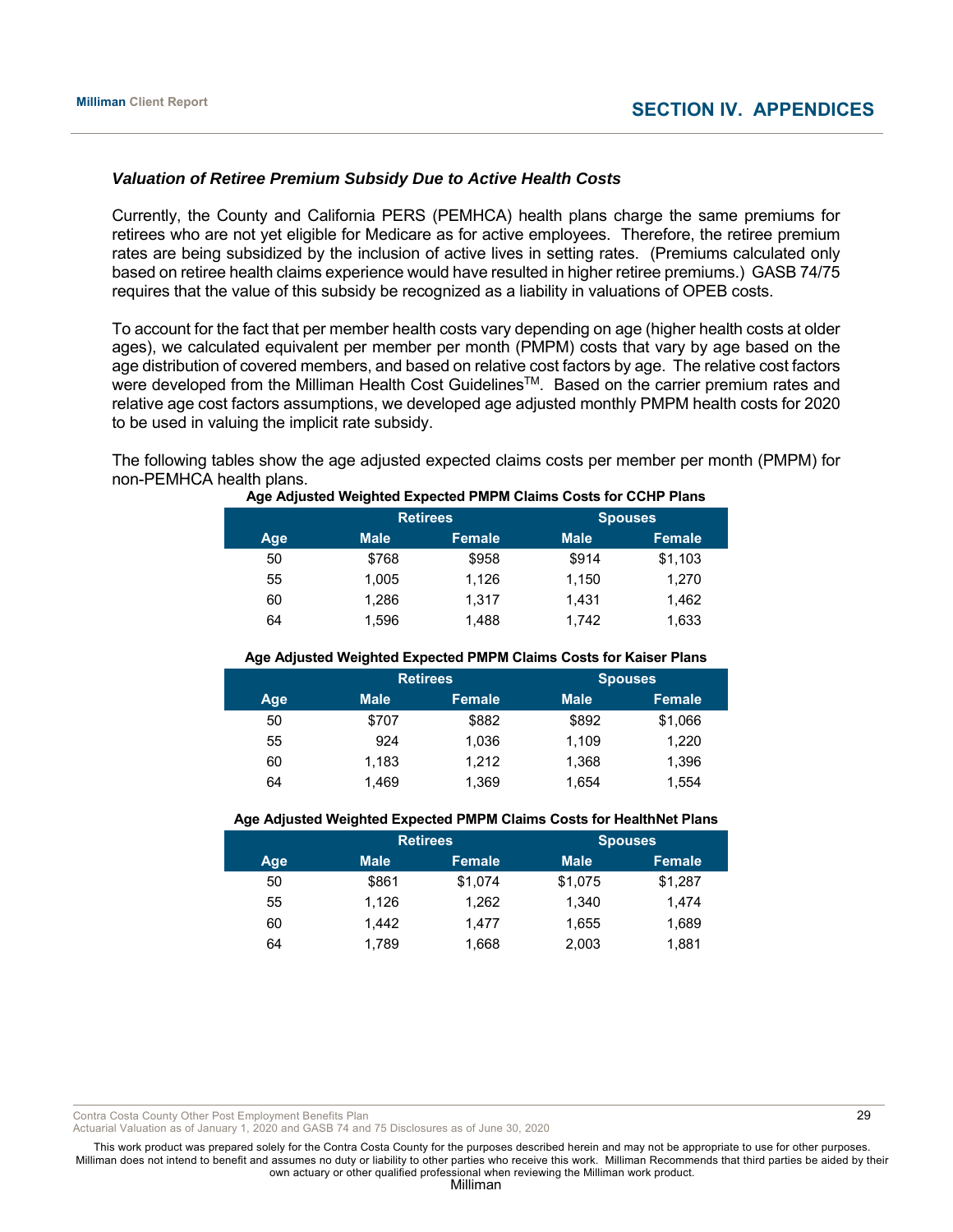The following table shows the weighted average age adjusted expected monthly claims cost in PMPM for PEMHCA health plans. The Medical PMPM costs are developed from the total covered members in PEMHCA plans based on the enrollment information released by CalPERS for the entire Region 1

|     |             | <b>Retirees</b> |             | <b>Spouses</b> |
|-----|-------------|-----------------|-------------|----------------|
| Age | <b>Male</b> | <b>Female</b>   | <b>Male</b> | <b>Female</b>  |
| 50  | \$806       | \$999           | \$716       | \$872          |
| 55  | 992         | 1,092           | 900         | 1,008          |
| 60  | 1.225       | 1.241           | 1.129       | 1,160          |
| 64  | 1.508       | 1,395           | 1,395       | 1,305          |

#### **Age Adjusted Weighted Expected PMPM Claims Costs for PEMHCA Plans**

Since retirees eligible for Medicare (age 65 and beyond) are enrolled in Medicare supplemental plans, the premiums for retirees with Medicare are determined without regard to active employee claims experience and no such subsidy exists for this group for medical cost.

#### *Medical Cost Inflation Assumption*

We assumed future increases to the health costs and premiums are based on the "Getzen" model published by the Society of Actuaries for purposes of evaluating long term medical trend. The H.R. 1865 Further Consolidated Appropriations Act 2020 became law on December 20, 2019. This law repeals the Cadillac tax completely and removes the Health Insurer Fee permanently beginning in 2021. We reflected this change in the health cost trends shown in the below table. Given the substantial uncertainty regarding the potential impact of COVID-19 on plan costs, including whether the pandemic will increase or decrease costs during the term of our projections, we have chosen not to make an adjustment in the health costs trends shown in the below table for the potential effect of COVID-19. The following table shows the assumed rate increases in future years for Medical premiums. The CPI used in developing the following health cost increases is 2.75%.

| <b>Calendar</b> | <b>County Plans</b> | Calendar      | <b>County Plans</b> | Calendar      | <b>PEMHCA</b><br><b>Plans</b> | Calendar      | <b>PEMHCA</b><br><b>Plans</b> |
|-----------------|---------------------|---------------|---------------------|---------------|-------------------------------|---------------|-------------------------------|
| Year            | <b>Pre 65</b>       | Year          | <b>Post 65</b>      | Year          | <b>Pre 65</b>                 | Year          | <b>Post 65</b>                |
| 2020            | 5.00%               | 2020          | 3.50%               | 2020          | $6.80\%$ *                    | 2020          | $-2.50\%$ *                   |
| 2021            | $6.00\%$            | 2021          | 5.25%               | $2021 - 2023$ | 5.00%                         | 2021          | 5.00%                         |
| $2022 - 2035$   | 5.00%               | $2022 - 2035$ | 5.00%               | $2024 - 2048$ | 5.25%                         | $2022 - 2025$ | 5.25%                         |
| $2036 - 2051$   | 5.25%               | $2036 - 2051$ | 5.25%               | $2049 - 2065$ | 5.00%                         | $2026 - 2045$ | 5.50%                         |
| $2052 - 2065$   | 5.00%               | $2052 - 2065$ | 5.00%               | $2066 - 2068$ | 4.75%                         | $2046 - 2053$ | 5.25%                         |
| $2066 - 2068$   | 4.75%               | $2066 - 2068$ | 4.75%               | $2069 - 2072$ | 4.50%                         | $2054 - 2065$ | 5.00%                         |
| $2069 - 2072$   | 4.50%               | $2069 - 2072$ | 4.50%               | $2073+$       | 4.25%                         | $2066 - 2068$ | 4.75%                         |
| $2073+$         | 4.25%               | $2073+$       | 4.25%               |               |                               | $2069 - 2072$ | 4.50%                         |
|                 |                     |               |                     |               |                               | $2073+$       | 4.25%                         |

This is the weighted average premium change from 2020 to 2021 calendar year under PEMHCA.

**Dental Cost** We assumed Dental costs will increase 3.0% annually.

Contra Costa County Other Post Employment Benefits Plan 30 and 30 and 30 and 30 and 30 and 30 and 30 and 30 and 30 and 30 and 30 and 30 and 30 and 30 and 30 and 30 and 30 and 30 and 30 and 30 and 30 and 30 and 30 and 30 an

Actuarial Valuation as of January 1, 2020 and GASB 74 and 75 Disclosures as of June 30, 2020

This work product was prepared solely for the Contra Costa County for the purposes described herein and may not be appropriate to use for other purposes. Milliman does not intend to benefit and assumes no duty or liability to other parties who receive this work. Milliman Recommends that third parties be aided by their own actuary or other qualified professional when reviewing the Milliman work product.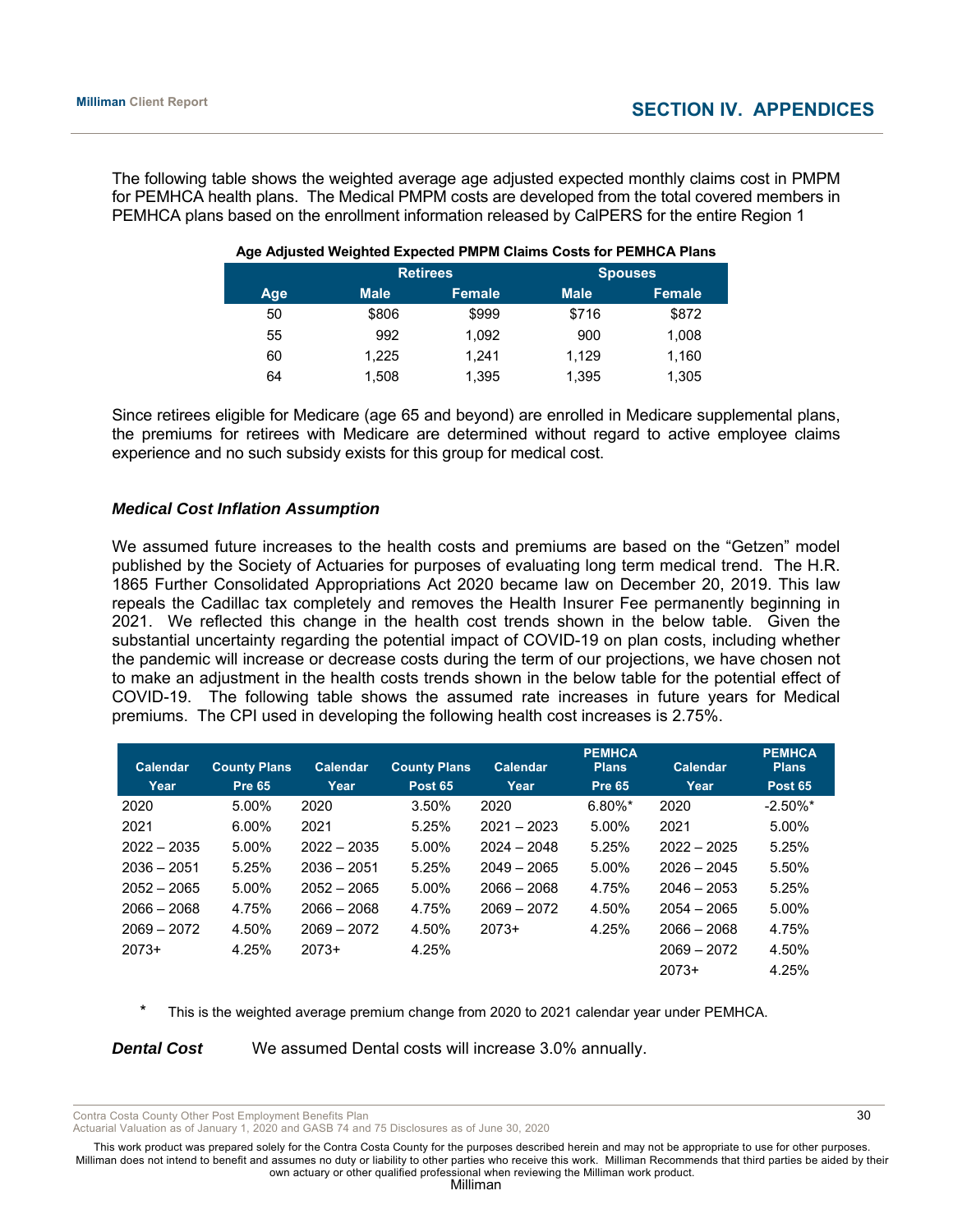# **Appendix C. Summary of Participant Data**

The following census of participants was used in the actuarial valuation and provided by Contra Costa County as of January 1, 2020.

#### *Active Employees*

| Age                                                                  | <b>General</b> | <b>Safety</b> | <b>Total</b> |
|----------------------------------------------------------------------|----------------|---------------|--------------|
| Under 25                                                             | 74             | 35            | 109          |
| $25 - 29$                                                            | 461            | 173           | 634          |
| $30 - 34$                                                            | 851            | 230           | 1,081        |
| $35 - 39$                                                            | 988            | 185           | 1,173        |
| $40 - 44$                                                            | 1,037          | 199           | 1,236        |
| $45 - 49$                                                            | 1,077          | 217           | 1,294        |
| $50 - 54$                                                            | 1,140          | 113           | 1,253        |
| $55 - 59$                                                            | 1,070          | 60            | 1,130        |
| $60 - 64$                                                            | 790            | 21            | 811          |
| 65 & Over                                                            | 385            | <u>9</u>      | 394          |
| Total                                                                | 7,873          | 1,242         | 9,115        |
| Average Age on Valuation Date:<br>Average Service on Valuation Date: |                | 46.2<br>10.1  |              |

#### *Current Retirees*

| Age                            | <b>General</b> | <b>Safety</b> | <b>Total</b> |
|--------------------------------|----------------|---------------|--------------|
| Under 50                       | 14             | 64            | 78           |
| $50 - 54$                      | 69             | 170           | 239          |
| $55 - 59$                      | 311            | 205           | 516          |
| $60 - 64$                      | 674            | 197           | 871          |
| $65 - 69$                      | 1,147          | 225           | 1,372        |
| $70 - 74$                      | 1,258          | 252           | 1,510        |
| $75 - 79$                      | 874            | 137           | 1,011        |
| $80 - 84$                      | 559            | 83            | 642          |
| 85 & Over                      | 703            | 97            | 800          |
| Total                          | 5,609          | 1,430         | 7,039        |
| Average Age on Valuation Date: |                | 71.9          |              |

Contra Costa County Other Post Employment Benefits Plan 31 and 31 and 31 and 31 and 31 and 31 and 31 and 31 and 31 and 31 and 31 and 31 and 31 and 31 and 31 and 31 and 31 and 31 and 31 and 31 and 31 and 32 and 32 and 32 an

Actuarial Valuation as of January 1, 2020 and GASB 74 and 75 Disclosures as of June 30, 2020